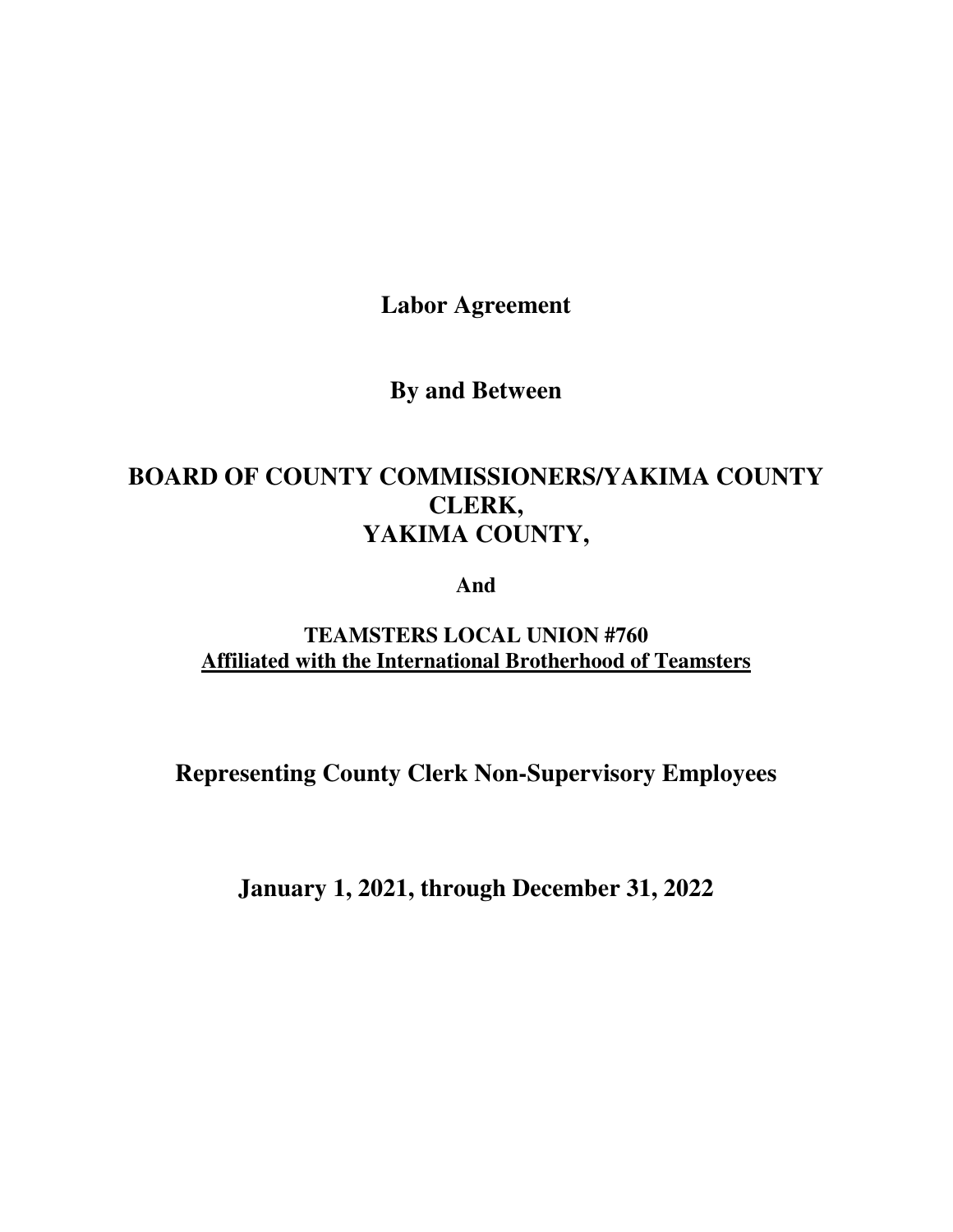# **TABLE OF CONTENTS**

| ARTICLE 23 - RETIREMENT - INDUSTRIAL ACCIDENT INSURANCE  37 |  |
|-------------------------------------------------------------|--|
|                                                             |  |
|                                                             |  |
|                                                             |  |
|                                                             |  |
|                                                             |  |
|                                                             |  |
|                                                             |  |
|                                                             |  |
|                                                             |  |
|                                                             |  |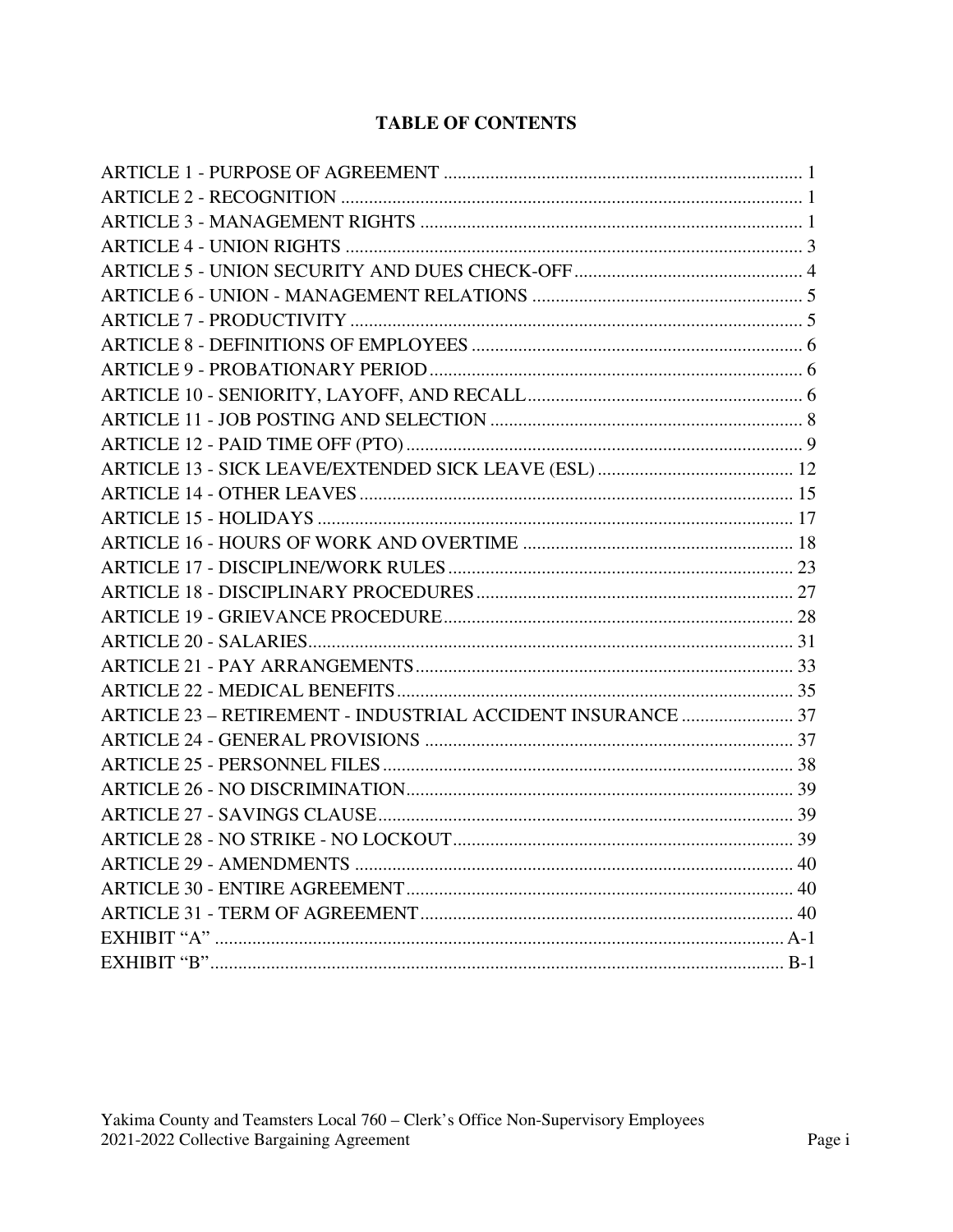#### **ARTICLE 1 - PURPOSE OF AGREEMENT**

- 1.1 This Agreement is made and entered into by and between the BOARD of COUNTY COMMISSIONERS of YAKIMA COUNTY, WASHINGTON, hereinafter referred to as the "County," YAKIMA COUNTY CLERK'S OFFICE, both of whom are the "Employer," and TEAMSTERS LOCAL NO. 760, hereinafter referred to as the "Union," for the purpose of fixing the wages, hours, and working conditions affecting the employees.
- 1.2 This Agreement also serves the purpose of increasing the general efficiency of Yakima County Clerk's Office and maintaining harmonious relations between the County, its employees, and the Union. To accomplish the foregoing, the parties hereto agree to the following articles within this Agreement.

## **ARTICLE 2 - RECOGNITION**

2.1 The Employer recognizes the Union, as certified by PERC Decision 12357-PECB (PERC Case 27111-E-15-3925), as the sole and exclusive collective bargaining representative of all regular full time and regular part time employees of the Yakima County Clerk's Office, excluding the elected Clerk, supervisors, confidential employees, Extra Help employees, and all other employees.

## **ARTICLE 3 - MANAGEMENT RIGHTS**

- 3.1 The Union recognizes the prerogatives of the Employer to operate and manage the Clerk's Office and the services provided thereby in all respects in accordance with its responsibilities, lawful powers, and legal authority. All matters not expressly covered by the language of this Agreement, and/or mutually agreed upon written agreements executed subsequent to the date of signature of this labor agreement, shall be administered by the Employer in accordance with such policies and/or procedures as the Employer, from time to time, may establish and implement. The Employer's prerogatives and rights to operate and manage the Clerk's Office and the services provided thereby without bargaining about the decisions, include but are not limited to, the following:
	- a. The right to establish and implement reasonable work rules, procedures, and work performance standards, including the right to complete written performance evaluations of bargaining unit employees.
	- b. The right to schedule work and overtime work and the methods and processes by which said work is to be performed in a manner most advantageous to the Employer and consistent with this labor agreement.
	- c. The right to hire, transfer, suspend, discharge, lay off, recall, promote, or discipline employees as deemed necessary by the Employer as provided by this Agreement and/or as provided by the General Rules and Regulations of Yakima County.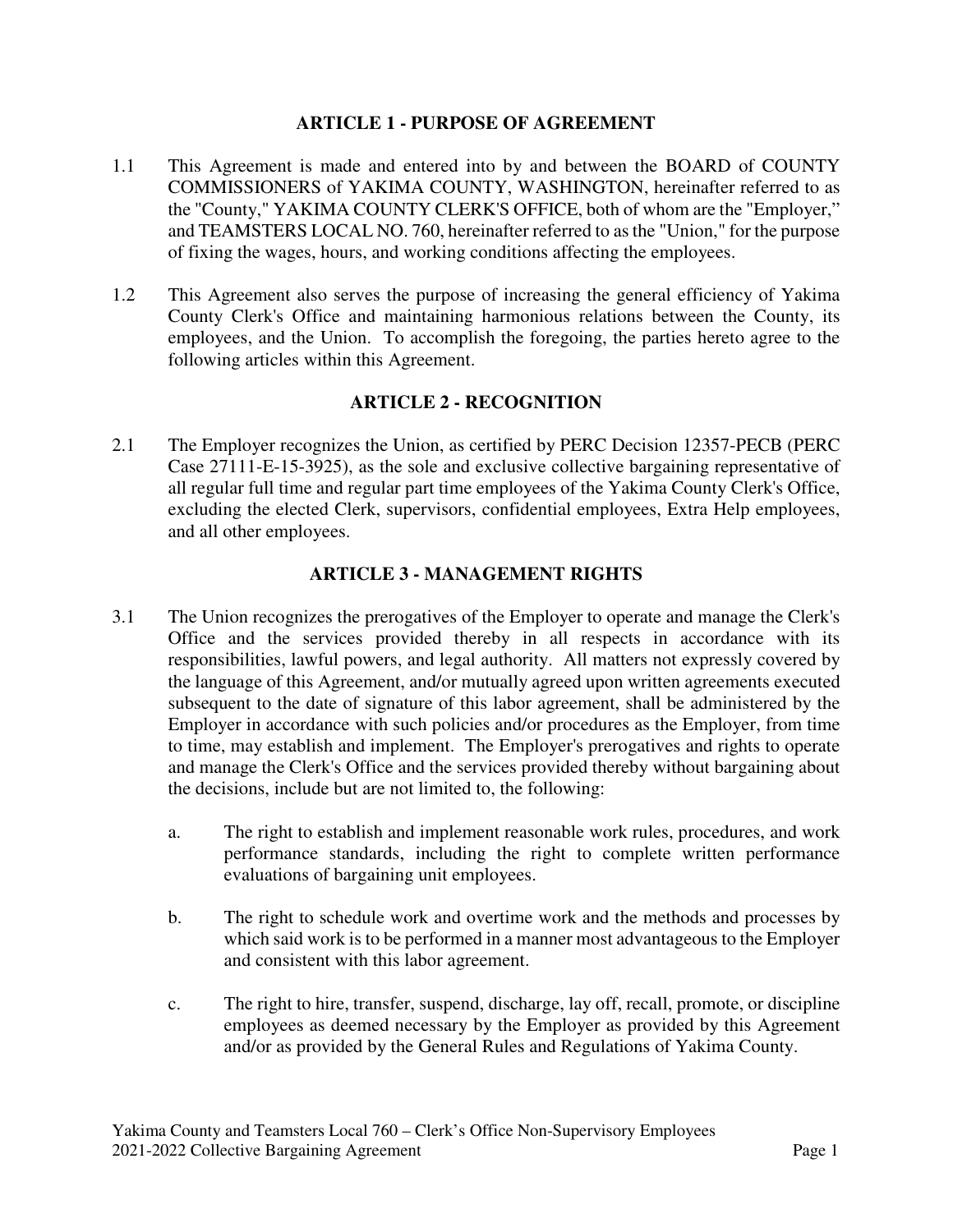- d. The right to determine the size and composition of the work force, modify job responsibilities, and assign employees to work locations and shifts.
- e. The right to assign work and to determine what duties shall be performed by various personnel.
- f. The parties understand that incidental duties connected with operations, not enumerated in job descriptions, shall nevertheless be performed by the employee when requested by a supervisor.
- g. The right to take actions as may be necessary to carry out Employer's services in emergencies.
- h. The right to make any and all decisions pertaining to budgetary and fiscal matters;
- i. The right to take actions necessary to comply with the Americans with Disabilities Act.
- 3.2 Nothing in this Agreement shall be interpreted to limit the authority placed in the Board of Yakima County Commissioners and the elected County Clerk or designee and the rights and obligations owed thereby to the electorate in conformity with statutory law.
- 3.3 Past Practices: The Employer may change a past practice after providing the Union with written notice. If the Union wishes to bargain about the change to past practice, then it will so indicate in writing to the Employer within fifteen (15) working days of receipt of the Employer's notice. Bargaining shall conclude within thirty (30) working days of the Union's request to bargain. If no written request is submitted by the Union or if no settlement is reached within the thirty (30) working days' time period, then the Employer may proceed with the change to past practice so long as the change does not affect the specific terms and conditions of the Collective Bargaining Agreement. In the event of a bona fide emergency, no notice or bargaining is required before implementing the change.
- 3.4 It is the intent of the Employer to continue to utilize its employees to perform work; provided, however, the Employer has the right to contract out work. If the Employer determines it necessary to contract out work performed by bargaining unit members, the Employer will provide the Union with written notice. If the Union wishes to bargain about the effects, it shall provide the Employer with a written request to bargain within fifteen (15) working days of receipt of the Employer's notice. Bargaining about the effects shall conclude within thirty (30) working days. If no written request is submitted by the Union or if no settlement is reached within the thirty (30) working day time period, then the Employer may proceed with its decision. The Union may continue to bargain the effects of the decision beyond the 30 day time period. In the event of a bona fide emergency, no notice or bargaining is required before contracting out.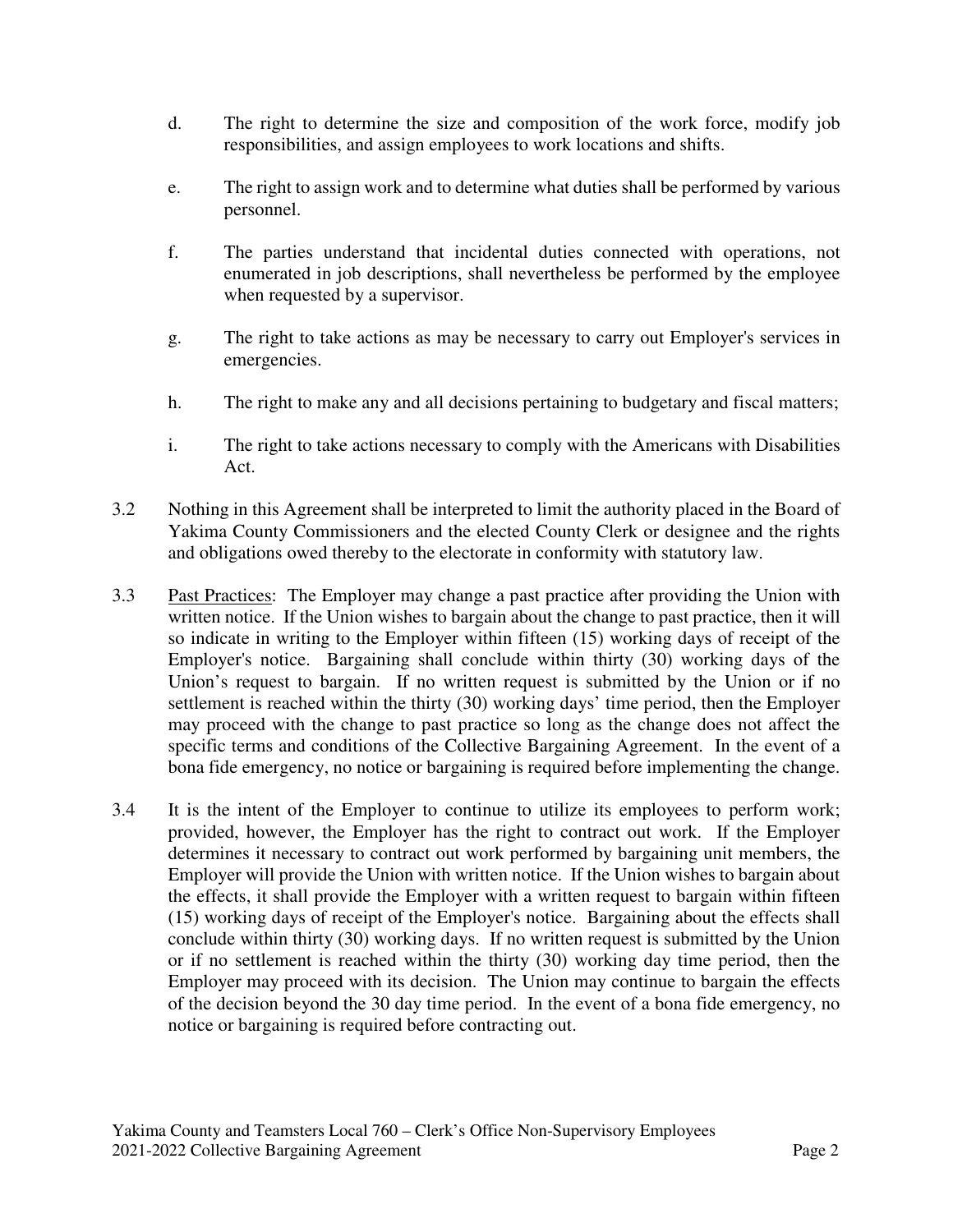3.5 The Employer has implemented the Workday programs and continues to implement additional phases of Workday. During said implementations, the Employer may need to modify provisions of this CBA to conform to Workday procedures and processes. The Union Representative(s) and the bargaining unit employees agree to fully cooperate with the Employer's implementation of these programs and phases.

## **ARTICLE 4 - UNION RIGHTS**

- 4.1 The Union does not waive its rights under applicable State Laws except as those rights are affected or set forth within the terms and conditions of the Collective Bargaining Agreement, such as in Article 3.
- 4.2 The Union will have the right to have a shop steward within the bargaining unit. The shop steward shall have the right to investigate membership concerns with respect to the Agreement during non-regularly scheduled work hours and provided that such investigation will not interfere with the necessary operation of the Clerk's Office. An employee has the right to have a shop steward present at any meeting with supervisor and/or management involving an investigation which could result in discipline (Weingarten rights). The Union will advise the Employer of the identity of the aforementioned shop steward on an annual basis.
- 4.3 Union Investigation and Visitation Privileges: The Business Representative of the Union will provide reasonable prior notification to the Employer or designee and coordinate investigation or on-site visitations with the Employer. The representative shall limit his or her activities to matters relating to this Agreement; provided, however, he/she will not unduly interfere with the normal operations of the Clerk's Office. Meetings with employees for investigations or on-site visitations shall be limited to breaks, lunch periods, and/or non-work hours. Representation of Union members during Loudermill meetings does not require reasonable prior notice, nor is such activity limited to employee breaks, lunch periods, and/or non-work hours.
- 4.4 Teamsters Local No. 760 shall be entitled to the use of an employee bulletin board in the Clerk's Office. Said use shall be limited to official Union business notifications, such as meeting dates and times. Said use shall not include political statements or postings, personal announcements, items for sale, etc. This includes postings at the first-floor offices, the third-floor offices and divisional office at the Juvenile Justice Center.
- 4.5 The Employer agrees not to enter into any Agreement with employees within the bargaining unit, on an individual or collective basis, which conflicts with the terms and provisions of this Agreement.
- 4.6 Collective Bargaining: Recognizing that the parties are mutually served by effective collective bargaining, the Employer will allow two (2) bargaining unit employees to attend scheduled collective bargaining sessions on work time if negotiations are conducted during the employees' work time. If negotiations are conducted during non-work time, then such activity shall be unpaid. The Employer may approve additional staff to attend, if necessary.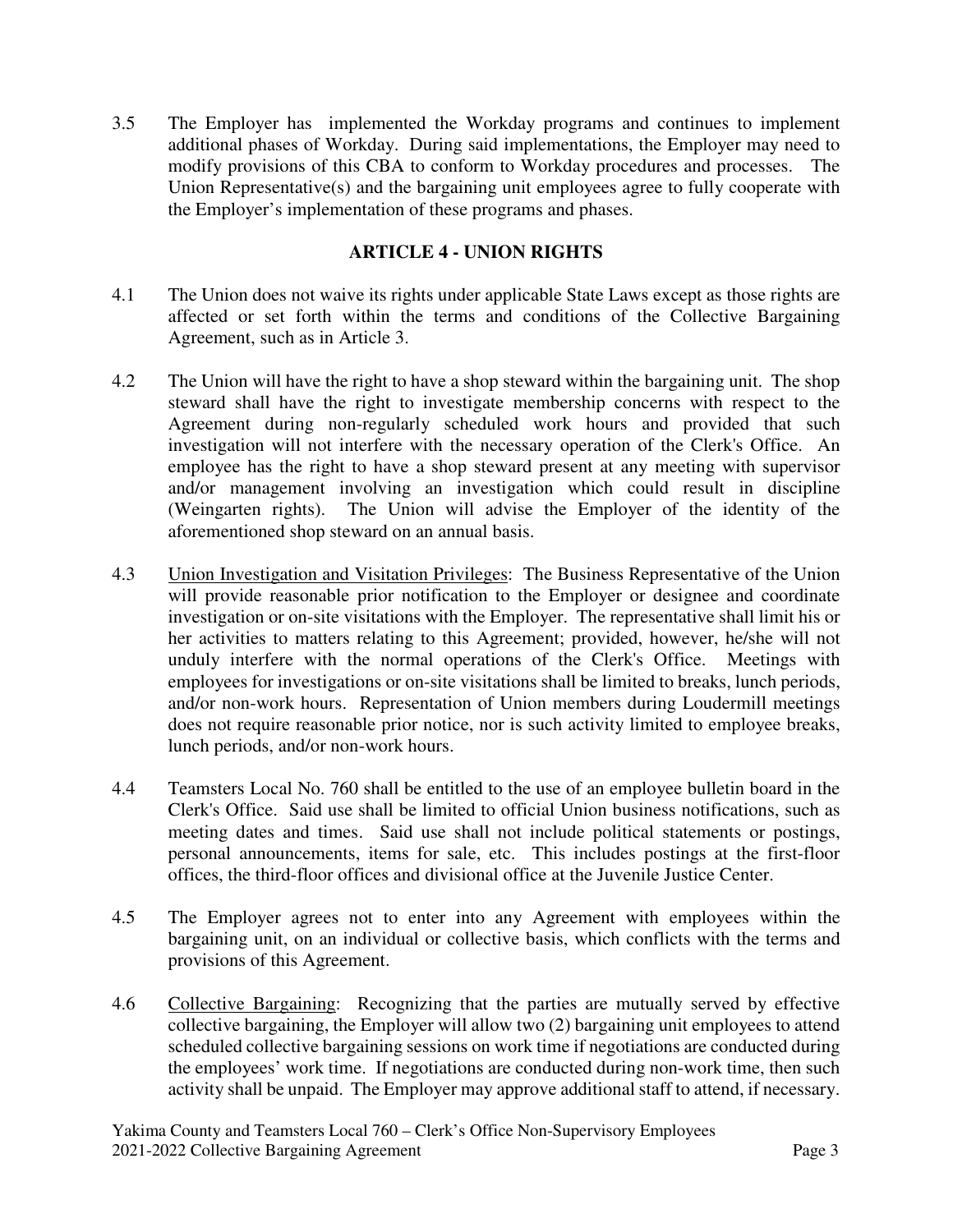# **ARTICLE 5 - UNION SECURITY AND DUES CHECK-OFF**

5.1 Signed Union Dues Deduction Authorization: For those employees who choose to join the Union, the Employer agrees to deduct once each month the appropriate Union dues from the pay of the bargaining unit employee who provides written authorization to the Employer to do so. When Workday is implemented, the dues will be divided between two (2) pay dates each month. A signed payroll deduction authorization is necessary for this action. The signed payroll deduction authorization shall be submitted to the Employer's Human Resources Department. The deduction will begin within the payroll period the authorization is received or as soon as administratively possible.

If an Employee chooses to discontinue union membership and payment of dues, the Employee must provide written notification to the Employer and the Union. The Employer will discontinue deductions within the appropriate payroll period that aligns with the date notification is given or as soon as administratively possible. The Employer is not a party to the dues authorization for payroll deduction as that is between the Employee and the Union.

- 5.2 **Amounts Deducted:** The amounts deducted shall be certified to the Employer by the Union, and payment shall be remitted to the Union together with monthly reports. When Workday is implemented, dues will be deducted if work is performed for more than onehalf of each pay cycle. If an employee terminates employment, dues will be deducted for the month of termination and appropriately accounted for in accordance with the dues authorization and any applicable Union bylaws as soon as administratively possible.
- 5.3 Monthly Reports: Employer will provide the Union with monthly electronic reports of dues activity and payments. Reports and payments received during current month represent activities from previous months.
	- As an example, reports and payment received in March represent activities that transpired in February.
- 5.4 Hold Harmless: The Union will defend and hold the County harmless against all claims, demands, lawsuits, ordered losses, judgments, other forms of liability, including amounts of dues and fees withheld, and/or expenses associated with the County making a good faith effort in the implementation of this Article.
- 5.5 New Employee Orientation: These provisions shall be carried out in conformity with RCW 41.56.037. Each December, the Employer will provide the Union with the upcoming year's monthly new hire orientation calendar. The Union will contact the Human Resources Department at (509) 574-2210 every month to obtain information on new hires scheduled to attend orientation appropriate to their group. A Union Representative shall be granted up to thirty minutes to provide each new employee a basic overview of the employees' rights and responsibilities regarding Union membership and dues authorizations.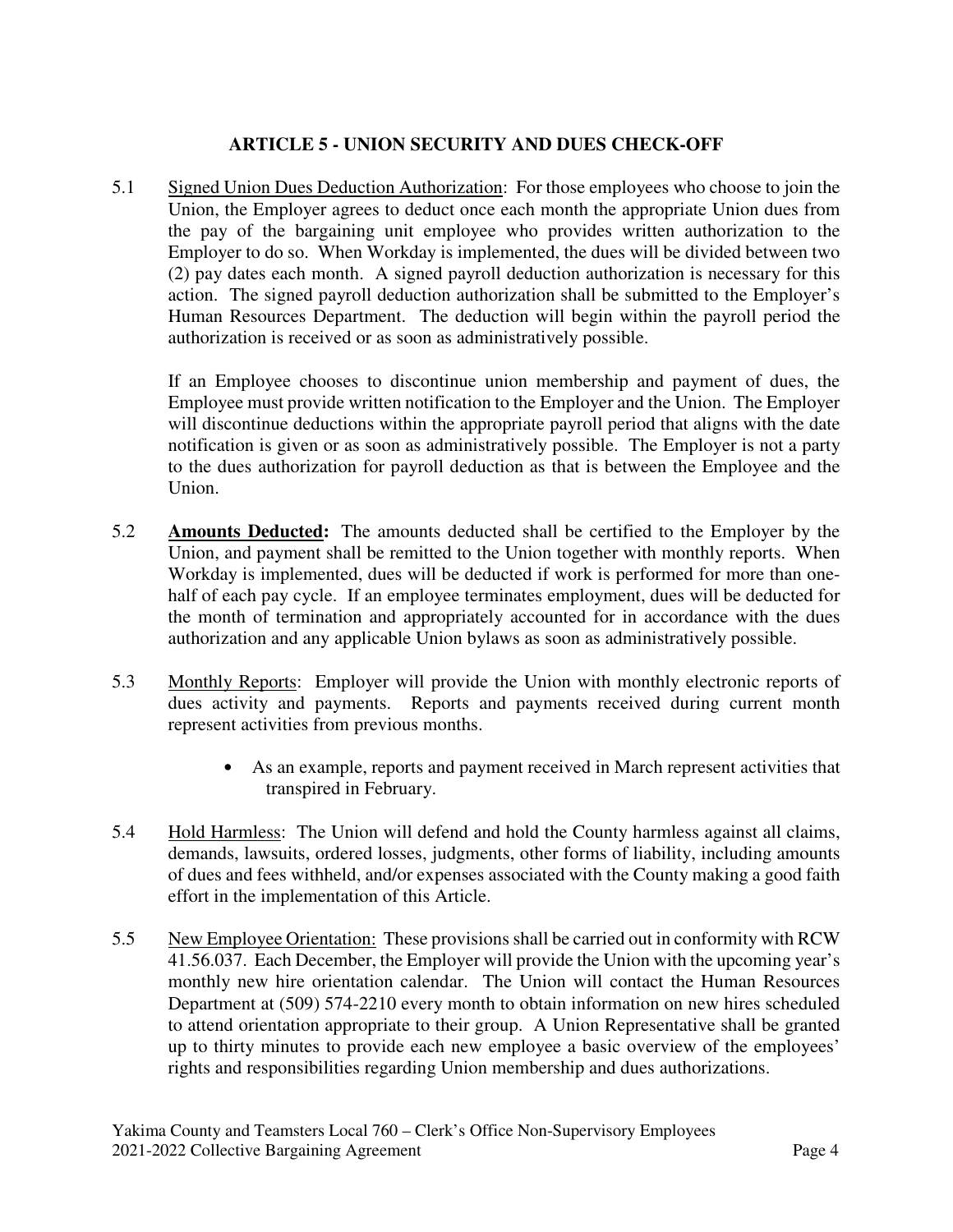## **ARTICLE 6 - UNION - MANAGEMENT RELATIONS**

- 6.1 All collective bargaining with respect to wages, hours, and general working conditions shall be conducted by authorized representatives of the Union and authorized representatives of the Employer.
- 6.2 Agreements reached between the parties to this Agreement shall become effective only when signed by designated representatives of the Union and the Employer.
- 6.3 Labor/management meetings may be scheduled at which time matters involving wages, hours, and working conditions affecting employees covered by this Agreement will be discussed.
	- a. Meetings may be scheduled at a mutually agreeable time but not later than fifteen (15) working days, unless otherwise agreed, from the date of a request by either party for a meeting. Such requests shall be in writing and contain the items at issue. The request shall be sent to the Clerk or designee and the Human Resources Department Director. The meeting shall include a Human Resources Department representative or management labor attorney, or both.
	- b. Prior to the meeting, a written agenda shall be prepared by the party requesting the meeting and may be supplemented by additions made by the other party.
	- c. Disposition of matters covered in a labor management meeting shall not contradict, add to, or otherwise modify the terms and conditions of this Agreement.
	- d. Meetings shall be held during hours most convenient to the participants and Union members shall experience no loss of salary if the meeting is held during normal work hours, provided that no more than two (2) Union members shall be paid for such meetings. If the meetings are held during non-working time, then said employees shall be unpaid.
	- e. The Clerk or designee may require that the meeting be held during non-working hours.

## **ARTICLE 7 - PRODUCTIVITY**

7.1 It is mutually agreed that the Employer and the Union shall work together individually and collectively to meet the production requirements of the Department, to provide the County and public with efficient and courteous service, to encourage good attendance of employees, and to promote a climate of labor relations that will aid in achieving a high level of efficiency in all departments of County government.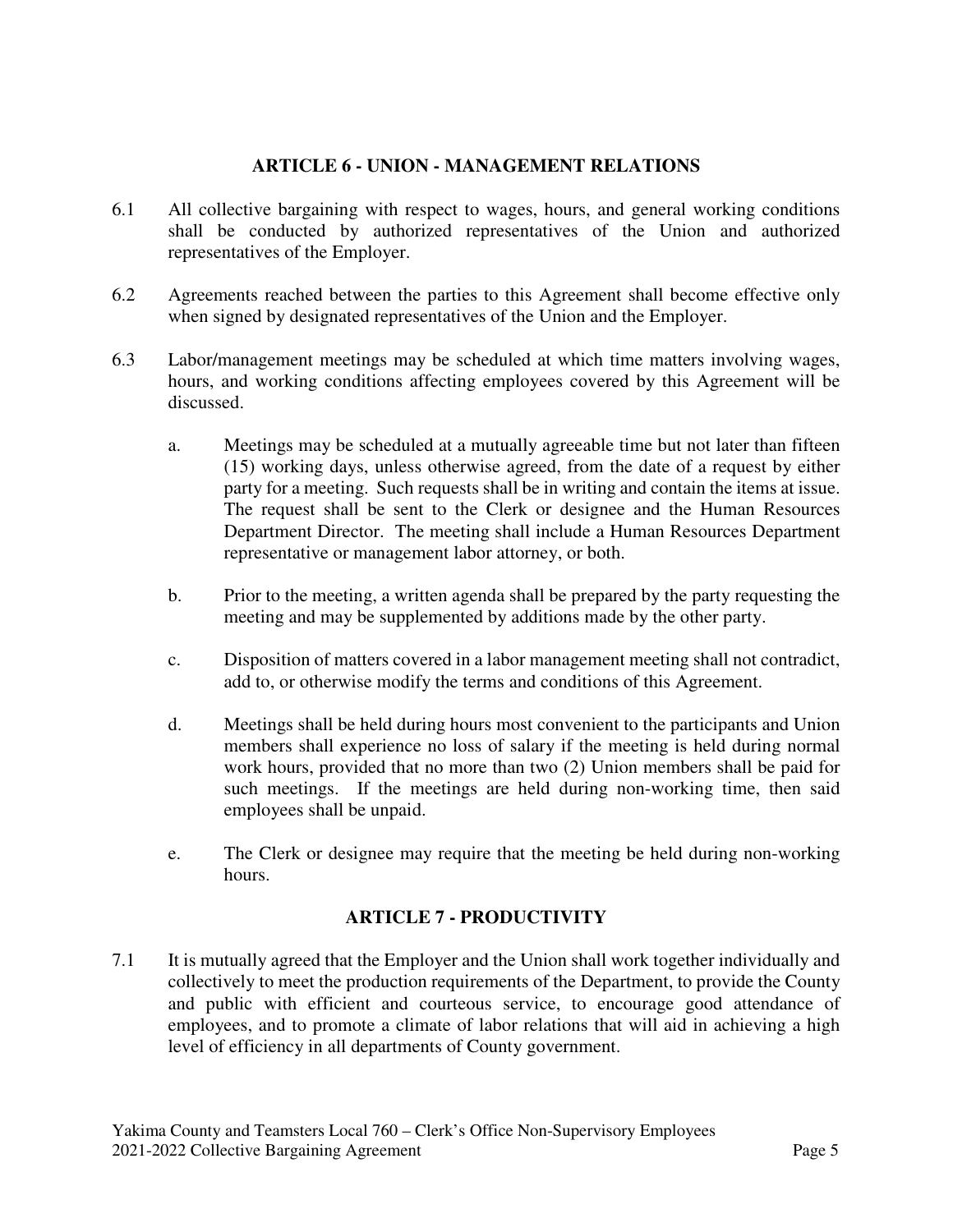#### **ARTICLE 8 - DEFINITIONS OF EMPLOYEES**

- 8.1 Regular Full-time Employee: A full-time employee is one who works a thirty-seven and one half (37.5) hour or forty (40) hour schedule per week, who has served his or her probationary period, and is employed on a regular basis.
- 8.2 Probationary Employee: A probationary employee shall be defined as a new hire who has not completed a probationary period in a position covered by the bargaining agreement. A probationary employee shall work under the provisions of this Agreement but shall be only on a trial basis, during which period he/she may be discharged without just cause and without any recourse.
- 8.3 Regular Part-Time Employee: A regular part-time employee is one who has served his or her probationary period and who works at least twenty (20) hours per week but fewer than thirty-seven and one half (37.5) hours per week. Regular part time employees who work at least fifty percent (50%) of the normal forty (40) hour work week will receive a prorated employer medical contribution. The percentage of hours worked and pro-rated contribution shall be established by budget.
- 8.4 Extra Help: Employees who work for a period of fewer than five (5) months during a calendar year, fewer than 650 hours per calendar year intermittently, or in a temporary assignment up to a year in projects with an end in sight, during the absence of a regular employee or employment necessitated by work-load peaks. This category is inclusive of student, casual, and seasonal employees.

## **ARTICLE 9 - PROBATIONARY PERIOD**

- 9.1 New Hires: Each newly hired employee of the Clerk's Office shall satisfactorily complete a minimum twelve (12) month probationary period. Probationary employees may be discharged or terminated at any time without just cause and without any recourse to the grievance procedure.
- 9.2 Existing Clerk's Office Employees: Existing Clerk's Office employees who change positions must satisfactorily complete a six (6) month work performance trial period. The Employer is vested with the sole authority to determine satisfactory completion of the work performance trial period.

## **ARTICLE 10 - SENIORITY, LAYOFF, AND RECALL**

- 10.1 Seniority:
	- a. "Seniority" or similar terms used in this Agreement means all service within the bargaining unit.
	- b. For purposes of PTO leave accrual, seniority is determined by an employee's continuous service as an employee of Yakima County.

Yakima County and Teamsters Local 760 – Clerk's Office Non-Supervisory Employees 2021-2022 Collective Bargaining Agreement Page 6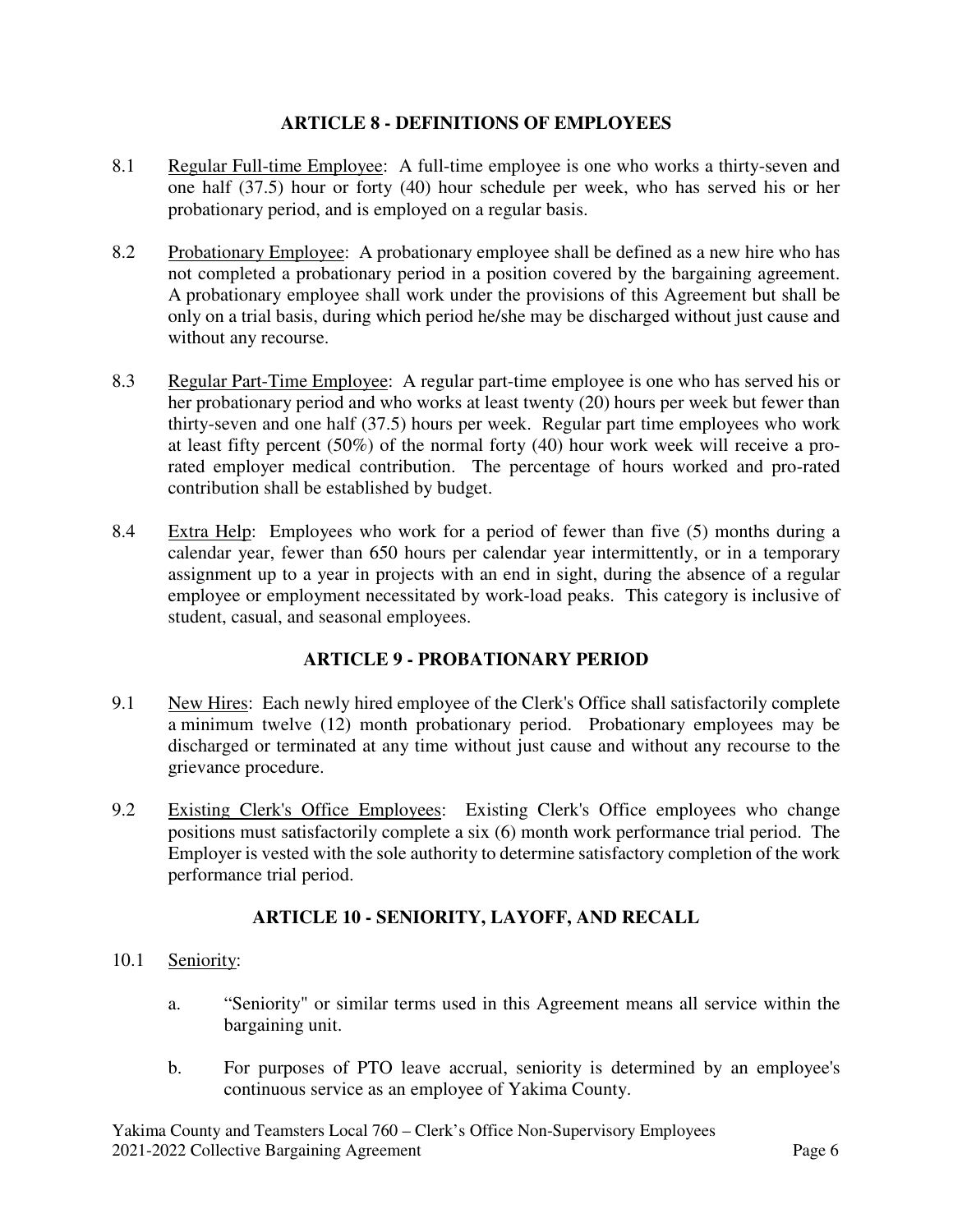- c. The County will provide the Union with copies of the seniority list on July 1 of each year or at other mutually agreed-upon dates.
- d. Employees shall lose all seniority in the event of voluntary termination, lay-off beyond the recall period, and/or discharge. Employees shall continue to accrue seniority for periods of workers' compensation illness or injury, military leave of absence of twenty-one (21) days or less, and all time on paid leave status. Employees shall not accrue seniority for periods of unpaid leaves of absence in excess of fifty percent (50%) of their normally scheduled work hours, layoff, or disciplinary suspension; however, employees in such categories shall not lose seniority accrued prior to the commencement of the unpaid status.
- e. Ties in seniority shall be broken by lot in a manner mutually agreeable to the parties.

## 10.2 Layoff:

- a. The Clerk or designee and/or the Board of County Commissioners shall be the sole determiners of when layoffs within the Clerk's Office are necessary. The Employer may lay off employees when such action is determined to be necessary by reason of lack of work, lack of funds, or reorganization of the Clerk's Office. The Clerk or designee shall have the right to determine by job classification the number of employees to be reduced within the Clerk's Office. The Union will be notified of the specific job classifications in which layoffs will take place and the number of employees in those job classifications who are designated for layoff status.
- b. If the Clerk or designee and/or the Board of County Commissioners determines that a layoff is necessary within certain job classifications within the Clerk's Office, then and in that event, employees in the affected job classification shall be laid off in the following order:
	- 1) Temporary, seasonal, or casual employees;
	- 2) Probationary employees;
	- 3) Regular part time and regular full time employees Regular part time and regular full time employees will be laid off from the affected job classifications, giving consideration to seniority; provided, however, consideration shall also be given to employee work history and the ability of the remaining employees to perform the variety of tasks required of that classification without further training. When two or more employees have relatively equal work history, skill, and ability to do the work without further training, as determined by the Clerk or designee, the employee(s) with the least seniority will be laid off first.
	- 4) Employees on leave are subject to layoff procedures.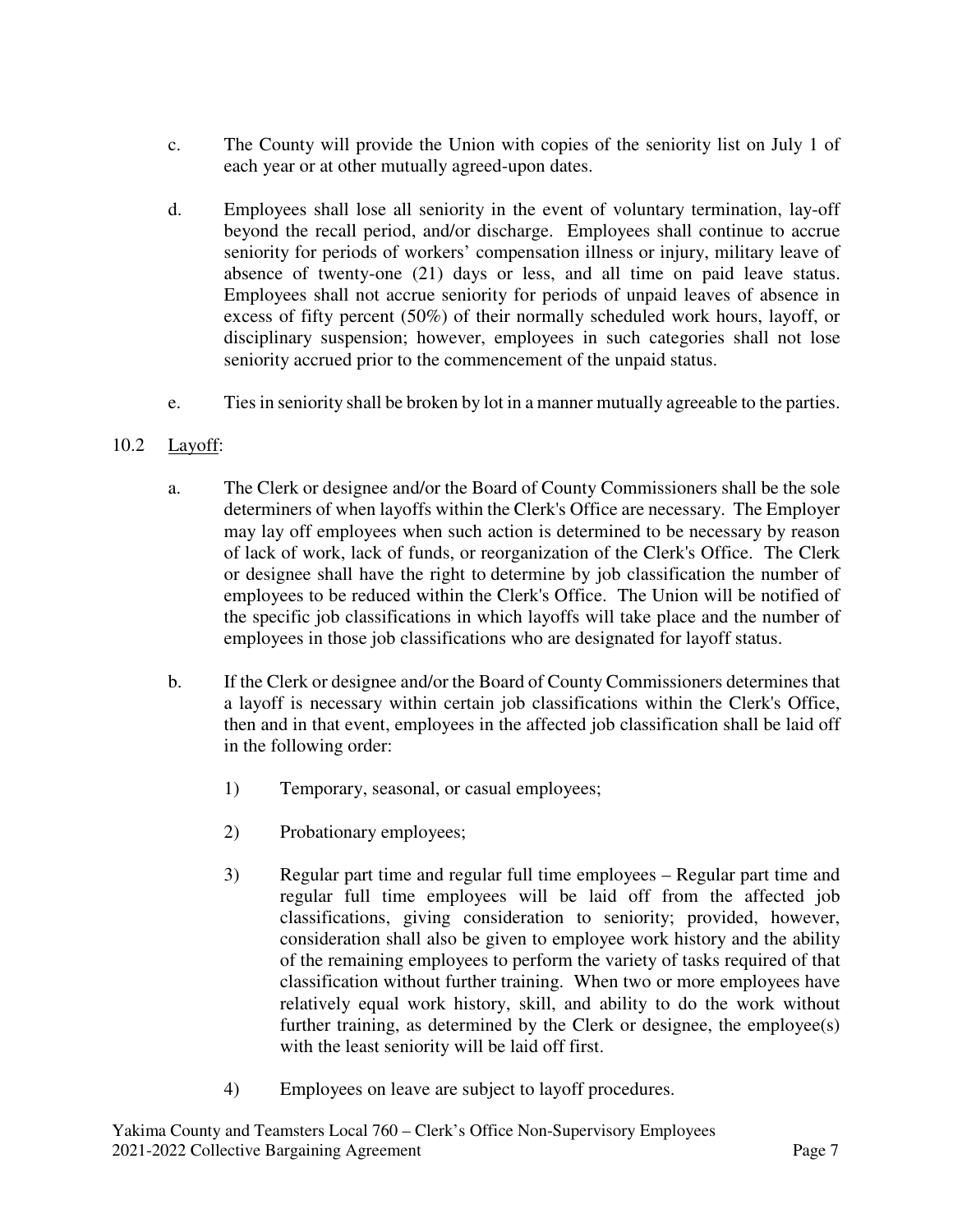- c. The person targeted for layoff shall have a one-time option to bump the employee with the least bargaining unit seniority in the department who is at the same or lower pay band, provided that the retained employee has the necessary minimum qualifications for the position. The retained employee shall have his or her salary set at the highest step in the applicable pay band that does not result in a pay increase.
- d. Recall: In the recall of employees, the last person laid off in the job classification will be recalled first, provided that said employee is qualified to perform the work needed in a satisfactory manner. Employees laid off will be eligible for recall for a period of one (1) year from the date of lay off. Employees shall notify the Employer, in writing, of their current address. An offer of recall shall be in writing and sent by certified mail to the last known address of the employee. A copy of the offer of recall shall be provided to the Union. The employee shall have been deemed to have received notice within three (3) working days after the County mailed said notice. An employee so notified must indicate, in writing, his or her acceptance of said recall within ten (10) calendar days of receipt of notice, and shall be back on the job within five (5) calendar days of acceptance of the offer or forfeit all recall rights under this article.
- e. An employee recalled within twelve (12) months after layoff will have his previously accrued seniority prior to layoff restored; however, no seniority credit will accrue during the period in which the employee was in a layoff status.
- f. Employees shall be provided with two (2) weeks' notice of their layoff status.

# **ARTICLE 11 - JOB POSTING AND SELECTION**

- 11.1 Job Posting: The Clerk or designee shall be the sole determiner as to the need or necessity to fill any vacancy or new position.
	- a. If management determines the need to fill a vacancy or new position, said opening shall be posted by the Human Resources Department for seven (7) calendar days, with copies to be electronically posted on the County website and physically posted on the central employee notice bulletin board in the Courthouse. A copy of the announcement will also be mailed or e-mailed to the Union and employees on layoff status. Additionally, the Union steward shall be e-mailed the posting and is entitled to post a copy of the announcement on each of the Union bulletin boards.
	- b. All employees covered by this Agreement are eligible to apply for any posted position. Applications must be completed and submitted to the Human Resources Department on or before the closing date.
	- c. The Clerk or designee shall have the right to make a selection of the applicant for the position based on skill, ability, past performance, experience, and competence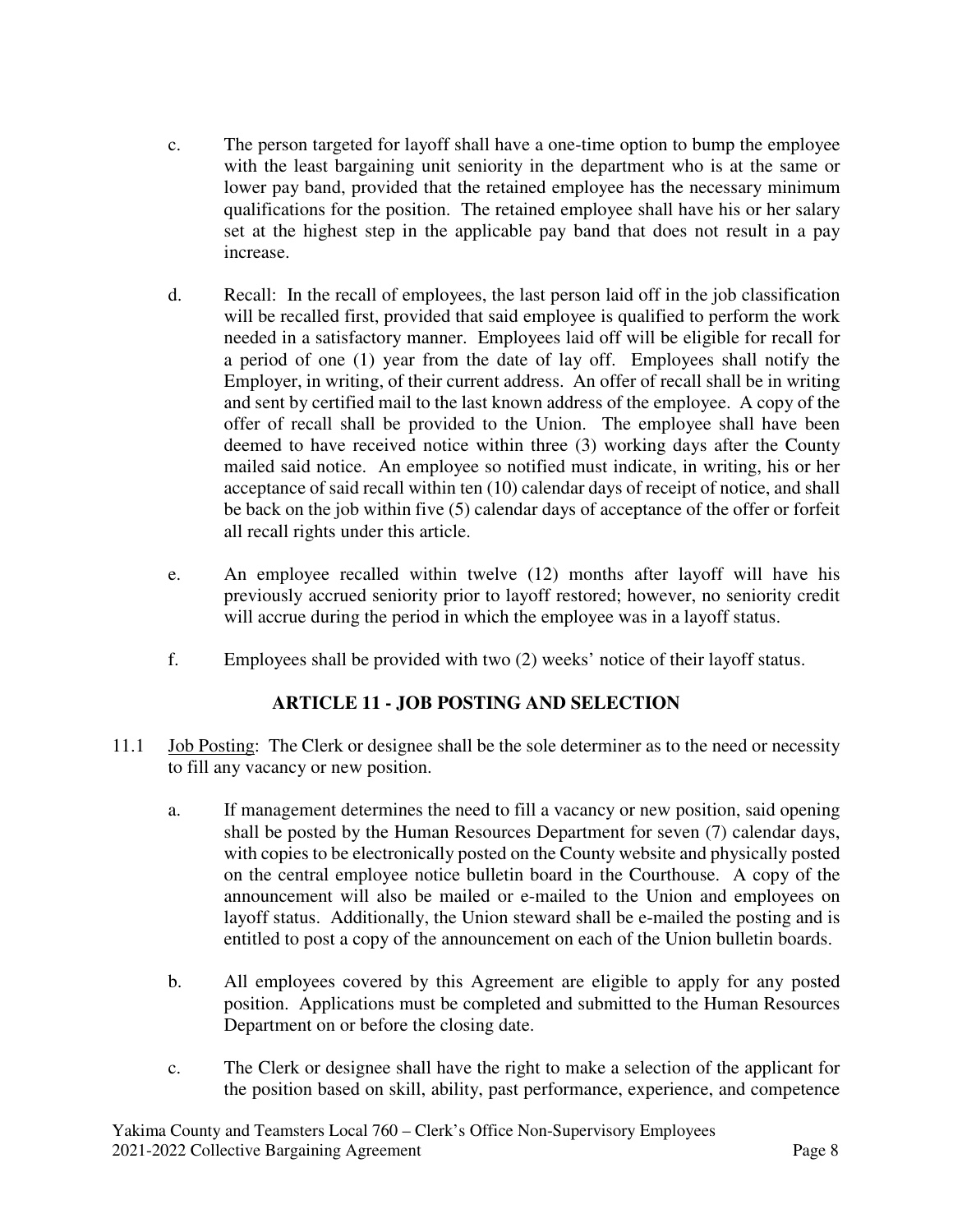in accordance with the County's Recruitment and Selection Policy. If, in the Clerk's or designee's judgment, the ability and qualifications of a bargaining unit employee and another applicant are equal, the bargaining unit employee shall be selected. If, in the Clerk's or designee's judgment, the ability and qualifications of two (2) or more Clerk's Office employees are equal, the senior employee shall be selected.

d. If a vacancy occurs in a position within the same job classification and minimum requirements of a prior job announcement, the Clerk or designee may select a candidate from the applicant pool from the previous recruitment. The vacancy must occur within ninety (90) days of the closing date of the previous job announcement.

## 11.2 Promotions:

- a. An employee who is promoted within the Clerk's Office and fails to satisfactorily complete the six (6) month work performance trial period may revert to a vacant position, if available, in the former classification. If there is no position available, said employee shall be placed on recall status in accordance with the provisions of the layoff article.
- b. Any employee, regular or probationary, who is promoted to a position in a class with a higher pay range shall receive either:
	- 1) The rate of pay associated with the allowable hiring increment for the position; or
	- 2) If the allowable hiring increment does not provide at least a five percent (5%) increase, the lowest increment in the higher pay grade that provides at least a five percent (5%) increase above the employee's current salary.
- c. During the first thirty (30) days of the work performance trial period, employees will be permitted to return voluntarily to their former position.

# **ARTICLE 12 - PAID TIME OFF (PTO)**

- 12.1 PTO leave is earned by employees of Yakima County as described below for each month of completed service. With the implementation of Workday, PTO Leave is administered by the pay period/pay cycle. Regular part-time employees earn PTO leave on a pro-rated basis according to the number of hours worked. PTO leave is not available to the employee until after having served thirty (30) consecutive days of employment.
- 12.2 Accrual: Employees earn PTO leave on a prorated basis based on their date of hire following the chart below in 12.5.
- 12.3 Terminating employees earn PTO leave on a prorated basis based on their date of termination.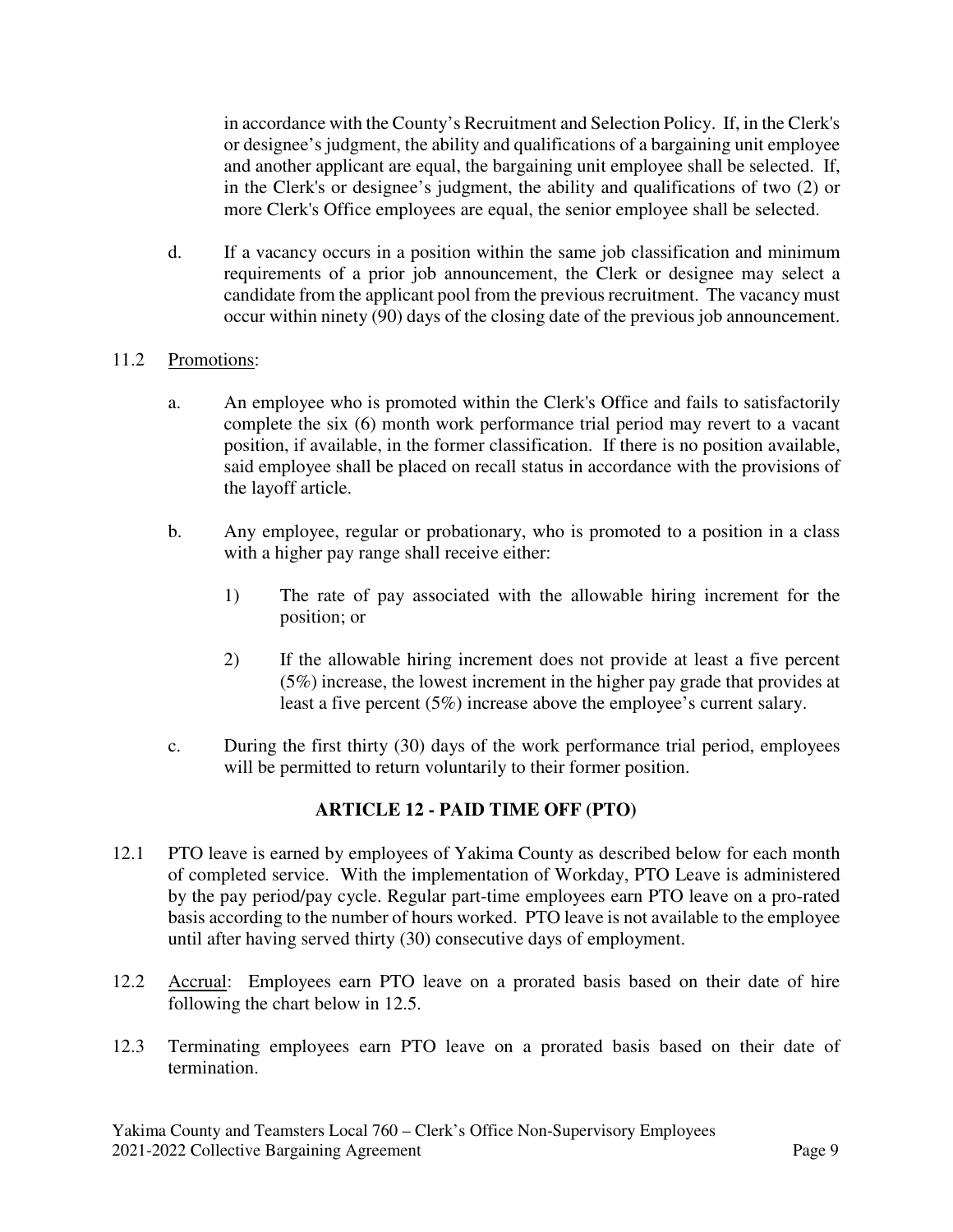12.4 PTO leave may be accumulated to a maximum of the equivalent of forty (40) working days (320 hours), after which time, if not taken, shall lapse pay period by pay period. Part-time employees accrue PTO leave on a pro-rated basis.

|                                     |                | <b>Accrual Rate</b>                      | <b>Accrual Rate</b>   |
|-------------------------------------|----------------|------------------------------------------|-----------------------|
| <b>Continuous Service</b>           |                | (40 hour week)                           | $(37.5$ hour week)    |
| Less than 2 years service           | 0-24 months    | 10.00 hours per month                    | 9.38 hours per month  |
| Two (2) years service               | 25-36 months   | 12.00 hours per month                    | 11.25 hours per month |
| Three (3) years service             | 37-60 months   | 13.34 hours per month                    | 12.50 hours per month |
| Five (5) years service              | 61-120 months  | 14.67 hours per month                    | 13.75 hours per month |
| Ten (10) years service              | 121-180 months | 16.67 hours per month                    | 15.63 hours per month |
| Fifteen (15) years service          | 181-240 months | 18.00 hours per month                    | 16.88 hours per month |
| More than twenty (20) years service |                | 241 or more months 20.00 hours per month | 18.75 hours per month |

12.5 PTO shall be accumulated and credited in the following manner:

12.6 Employees whose leave is covered under FMLA or Workers Compensation will continue to accrue paid leave banks and neither their accrual dates nor accruals will be adjusted. Employees not on a leave covered by FMLA or Workers Compensation will not accrue paid leave banks and their accrual dates will be adjusted if the employee is in leave without pay status and the leave without pay status exceeds fifty percent (50%) of their regularly scheduled hours for the pay period.

## 12.7 Computation of Payment:

a. All accumulated PTO leave is paid when an employee leaves employment of Yakima County in good standing for any reason, provided the employee has served six (6) consecutive months of employment and adequate notice has been given. Adequate notice for employees resigning from County employment is defined as written notice submitted at least fourteen (14) calendar days prior to termination of employment. In case of death, accumulated leave is paid to the estate of the employee. Payment of the accumulated PTO leave is paid by multiplying the employee's base hourly rate, at the time of termination, times the total number of accumulated PTO leave hours.

# 12.8 Use:

- a. PTO leave must be taken at such time as the employee can best be spared, but employees will be allowed to take leave, if at all possible, when desired. Therefore, it will be necessary to schedule planned absences as far in advance as possible and notify the Employer of unplanned absences as early as possible in order to receive approval by the Clerk or designee.
	- 1) With the approval of the Clerk or designee, an employee may take all or any portion of the PTO leave at any time, provided that the total continuous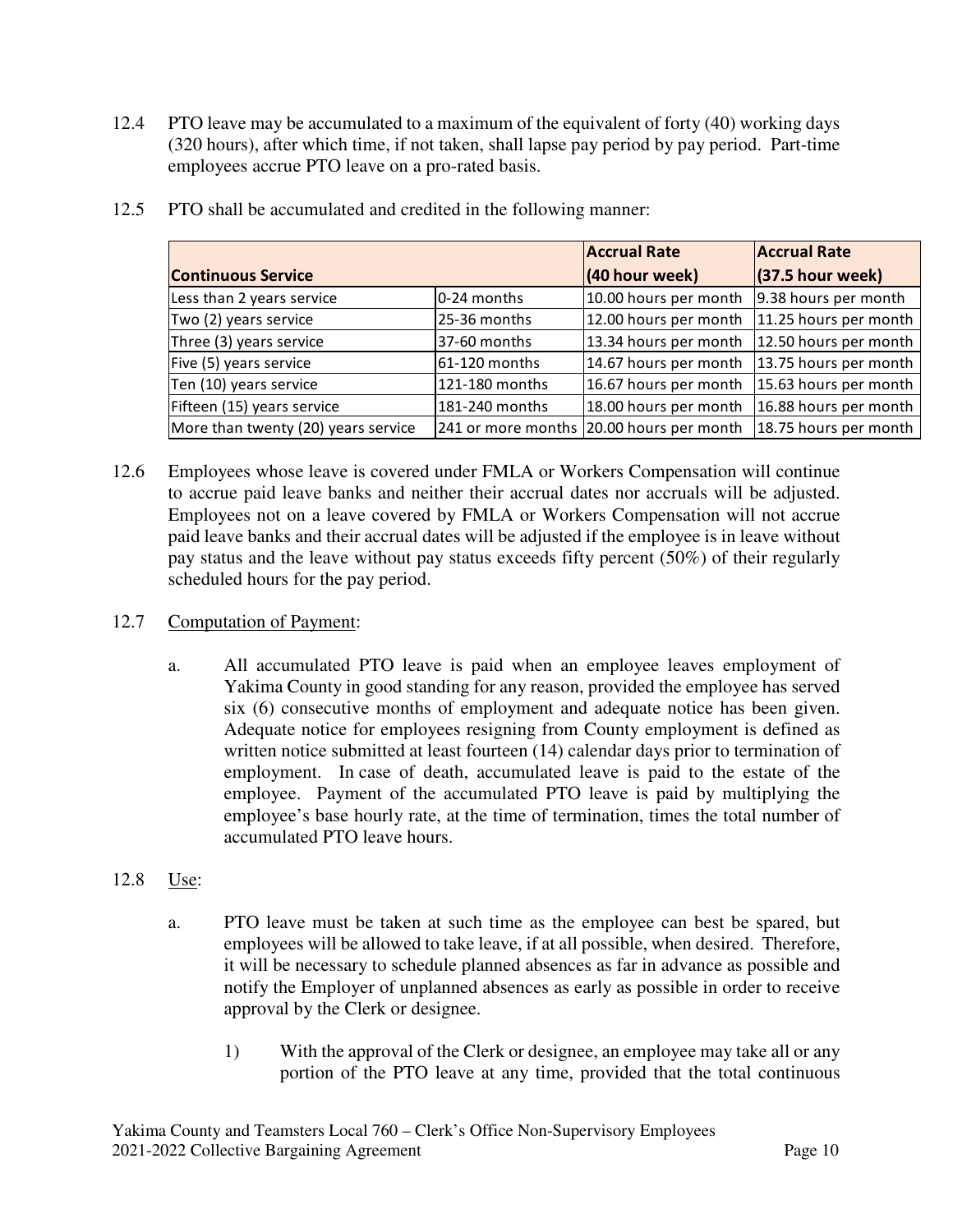working days of PTO leave taken shall not exceed forty (40) days. Employees are not permitted to use PTO leave in excess of their accrued balance. Leave may not be taken before it is accrued. Any leave taken prior to accrual of such leave shall be considered a leave of absence without pay and deducted from the employee's monthly pay check.

- 2) PTO leave may be used for any purpose; however, employees must comply with the leave request/reporting requirements for leave used in conjunction with state and federal family medical leave laws. If possible, an employee requesting PTO must make a written request in advance. The supervisor shall consider the request and shall approve or deny it within five (5) work days, except when there is an emergency or absence of employee due to sick leave or similar circumstances. A medical release may be required before the employee is permitted to return to work if the employee has been absent more than three (3) consecutive days due to the employee's injury or illness. All medical releases will be presented to the Human Resources Department.
- 3) PTO leave use will be approved when conditions of the Federal Family and Medical Leave Act, Washington Family Leave Act, and/or Washington Family Care Act are met.
- 12.9 PTO Leave Sharing Program for Catastrophic Illness: A leave contribution program is established to permit employees to transfer a specified amount of PTO leave to another employee of Yakima County.

The recipient employee must:

- a. Have an extraordinary or serious illness or injury, or
- b. Have a parent, spouse, registered domestic partner, or child who has an extraordinary or serious illness or injury which requires the employee's attendance or direct care; and
- c. Have depleted or shortly will deplete all leave reserves (PTO leave, sick leave (including ESL), or compensatory time); and
- d. Have diligently attempted to accrue PTO leave; and
- e. Not be eligible for industrial insurance or County-sponsored disability benefits.

PTO leave contributions made to an employee under sub-paragraph b., above, shall not exceed the actual amount of contribution necessary to cover any unpaid leave of absence while the employee is on FMLA leave.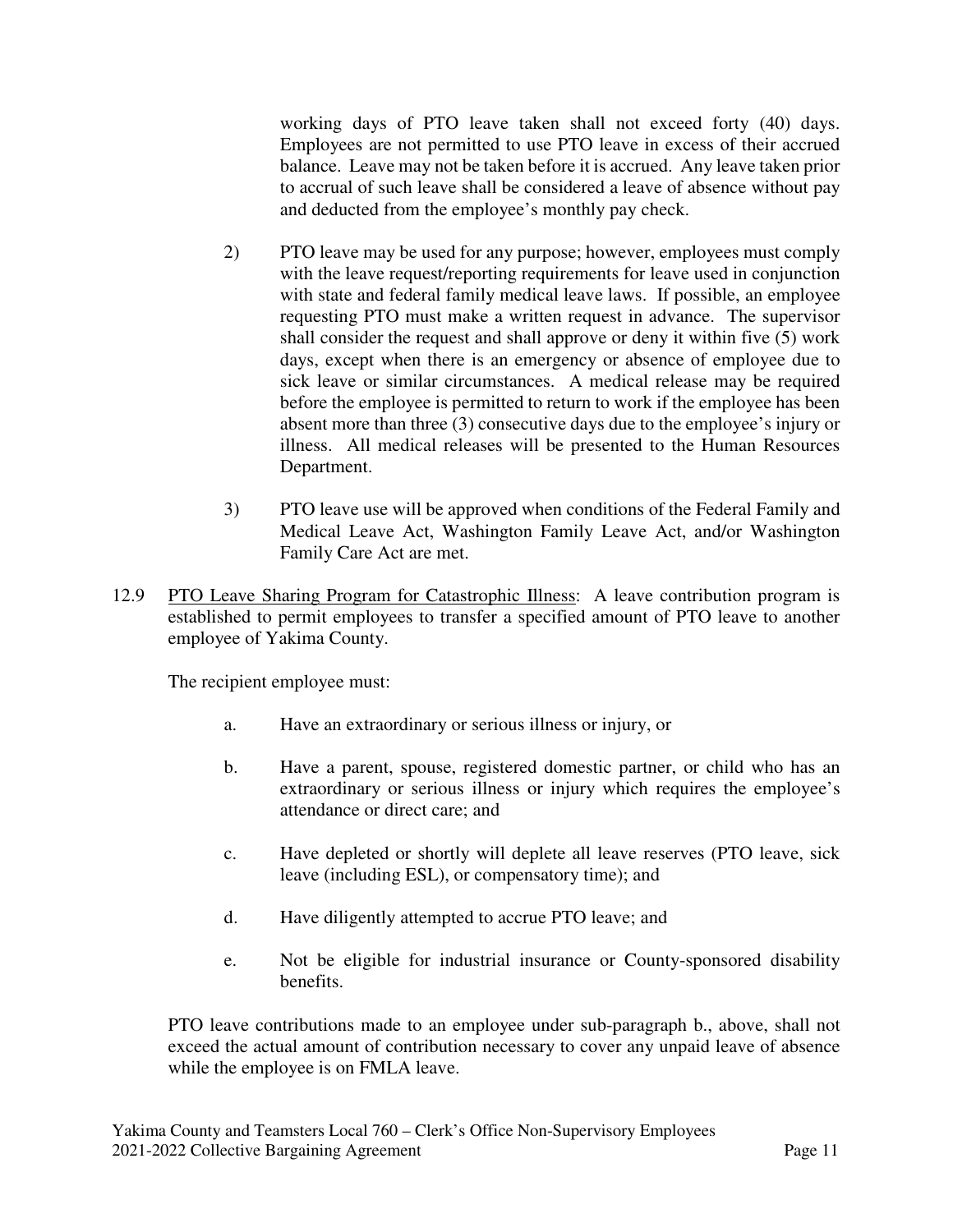The donating employee may not request a transferred amount that would result in his or her leave balance falling below ten (10) days. This provision shall be administered by the Human Resources Department.

- 12.10 Paid Time Off (PTO) Leave. Subject to Workday implementation, this provision shall be inclusive of PTO, Extended Sick Leave (ESL), and Sick Leave (SL).
- 12.11 Pro-rated Accruals. Effective beginning July 1, 2020, and consistent with the semimonthly (twice per month) pay schedule, accruals for the above-mentioned leave banks will be calculated in two equal parts: One-half of the accrual in the first pay cycle, and the second one-half of the accrual in the second pay cycle. The employee's accrual rate will determine the two halves.

**Example:** Monthly PTO accrual = 10 hours **First pay cycle:** 5 hours (earned at end of pay cycle  $= 15<sup>th</sup>$  of the month) **Second pay cycle:** 5 hours (earned at end of pay cycle = last day of the month)

## **ARTICLE 13 - SICK LEAVE/EXTENDED SICK LEAVE (ESL)**

- 13.1 Sick Leave: Effective January 1, 2013, sick leave ceased to accrue.
- 13.2 Sick Leave Bank Balance: An employee with a sick leave balance as of December 31, 2012, will retain his or her sick leave bank balance. The employee may choose to use sick leave from the bank for any reason specified under Article 13.5 below.
- 13.3 Eligibility: Sick leave is available for use by employees after having served one (1) month of employment. Accumulated sick leave is cancelled automatically upon separation from employment, except upon retirement or death. See 13.4b.
- 13.4 Computation of Payment: Sick leave may be charged in quarter (1/4) hour increments. Sick leave absences are charged at the rate of one quarter (1/4) hour of sick leave for each quarter hour (1/4) of absence.
	- a. Part day sick leave shall commence at the time the employee leaves the work area and shall end at the time the employee returns to the work area.
	- b. Upon separation from employment, any unused sick leave shall be forfeited and will not be paid as separation pay, except in the case of death or retirement under the County's PERS, PSERS, or LEOFF retirement systems. Upon retirement, twenty-five percent (25%) of the employee's accumulated sick leave shall be paid to the employee. Upon death, twenty-five percent (25%) of the employee's accumulated sick leave shall be paid to his or her estate. Payment of accumulated sick leave is calculated by multiplying the employee's base hourly rate times twenty-five percent (25%) of the employee's accumulated sick leave hours. All payments of accumulated sick leave are based on the employee's April 1, 2017, base hourly rate.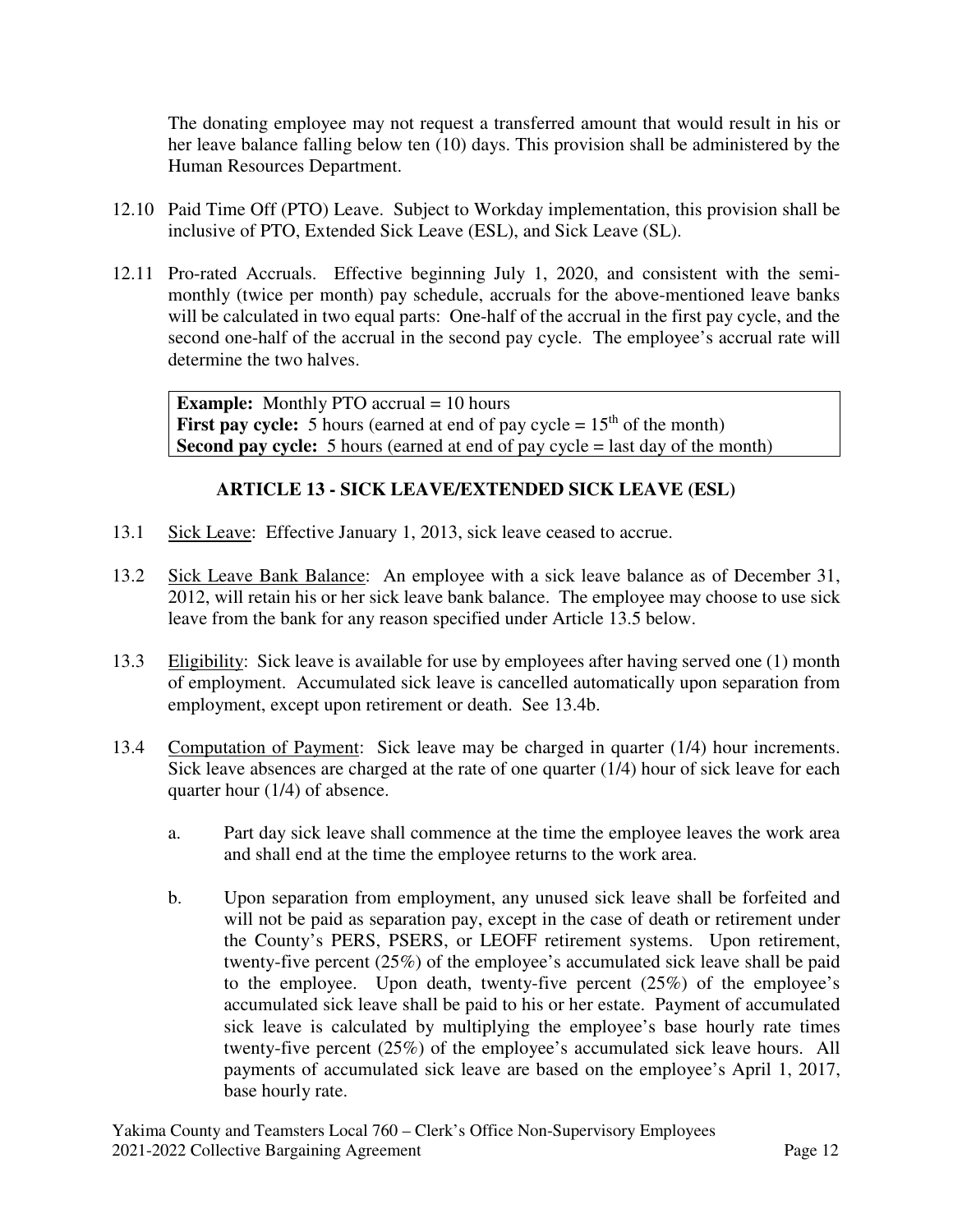- 13.5 Use: Sick leave may be taken for any of the following reasons:
	- a. Illness or injury or temporary disability (such as during pregnancy) which incapacitates the employee to the extent that work can no longer be performed.
	- b. Doctor appointments for employees or dependents under the age of eighteen (18).
	- c. When the employee's attendance is required to care for the employee's spouse, registered domestic partner, child, step-child, parent, parent-in-law, or grandparent with a health condition requiring treatment or supervision, or for medical emergency purposes.
	- d. An employee may use accrued sick leave if the employee's attendance is required to care for a brother, sister, grandparent, grandchild, or step-grandchild, which leave shall be limited to three days in any one instance. Sick leave may not be used to care for an aunt, uncle, cousin, niece, or nephew, unless living in the employee's household, in which case the three-day limitation would apply.
	- e. Employees may only use the actual number of hours of sick leave accumulated.
	- f. Sick leave cannot be claimed for the employee on PTO leave or compensatory time, unless the employee immediately notifies the Employer of the illness. Upon return to work, the employee may be required by the Employer to present a written doctor's certification stating the nature, extent, and length of the illness.
	- g. Employees may use five (5) days of sick leave for bereavement leave for death in the immediate family. "Immediate family" includes only persons related by blood or marriage or legal adoption, specifically and limited to wife, husband, registered domestic partner, parent, parent-in-law, grandparent, brother, sister, child, stepchild, grandchild, or step-grandchild of the employee; not aunt, uncle, cousin, niece, or nephew, unless living in the employee's household.
- 13.6 Reporting: Any employee who, for any reason, must take sick leave shall, as soon as possible, notify the Clerk or designee. A doctor's certification of illness may be required of the employee at the time the employee returns to work when absent because of illness or injury for more than three (3) consecutive days.
- 13.7 Extended Sick Leave (ESL): Effective January 1, 2012, the ESL bank will be implemented.
	- a. ESL is earned by regular full-time employees of Yakima County at the rate of four (4) hours (3.75 hours for a 7.5 hour employee) for each month of completed service. With the implementation of Workday, ESL hours earned will be shown as two (2) hours each pay period/pay cycle. Regular part-time employees earn ESL on a prorated basis according to the hours budgeted for the position.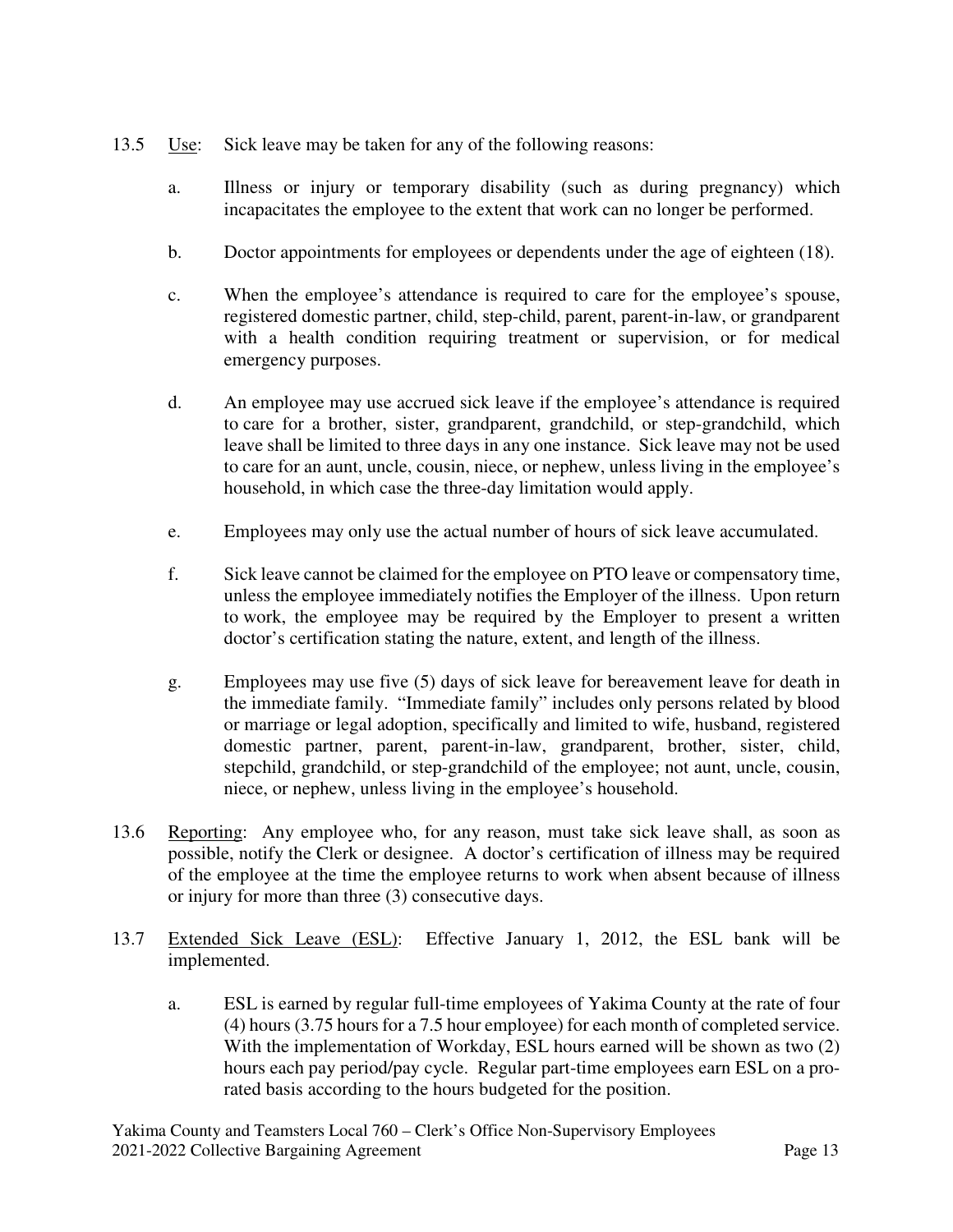- b. An employee is eligible to use ESL when the employee has:
	- An extended illness or injury lasting more than ten (10) consecutive work days (cannot be used for intermittent absences);
	- A qualified family member with an extended illness or injury lasting more than ten (10) consecutive work days (cannot be used for intermittent absences);
	- Served thirty (30) consecutive days of employment; and
	- Used five (5) work days or forty (40) hours of PTO, SL, CT, or LWOP.

The changes became effective beginning in the payroll period following signature of the 2020 CBA by the last signing party.

c. Upon separation from employment with Yakima County, any unused ESL is forfeited without payment.

All re-employed persons whose continuous service has been interrupted by termination shall be considered new employees and shall be subject to the applicable qualifying period of employment. Exception: Employees rehired within the layoff period after a reduction in force will have their accumulated ESL bank hours restored.

- d. Accumulation of Leave. ESL is cumulative to a maximum of thirty (30) working days (240 hours), after which time no additional leave may be earned until the leave balance is reduced through use of leave hours. An employee cannot have more than 240 hours of ESL credit in the bank at any time. The maximum ESL balance shall be pro-rated for employees who regularly work fewer than forty (40) hours per week.
- e. Computation of Payment. ESL shall be charged in quarter hour increments. ESL is charged at a rate equal to the number of work hours absent from the normally assigned shift.
- f. Use. ESL may be taken under the following conditions:
	- 1) With the approval of the Clerk or designee, an eligible employee may take all or any portion of the employee's available ESL. Employees are not permitted to use ESL in excess of their available balance. Leave may not be taken before it is accumulated.
	- 2) ESL may only be used for the employee's own illness or injury or for the following family members: spouse, registered domestic partner, child,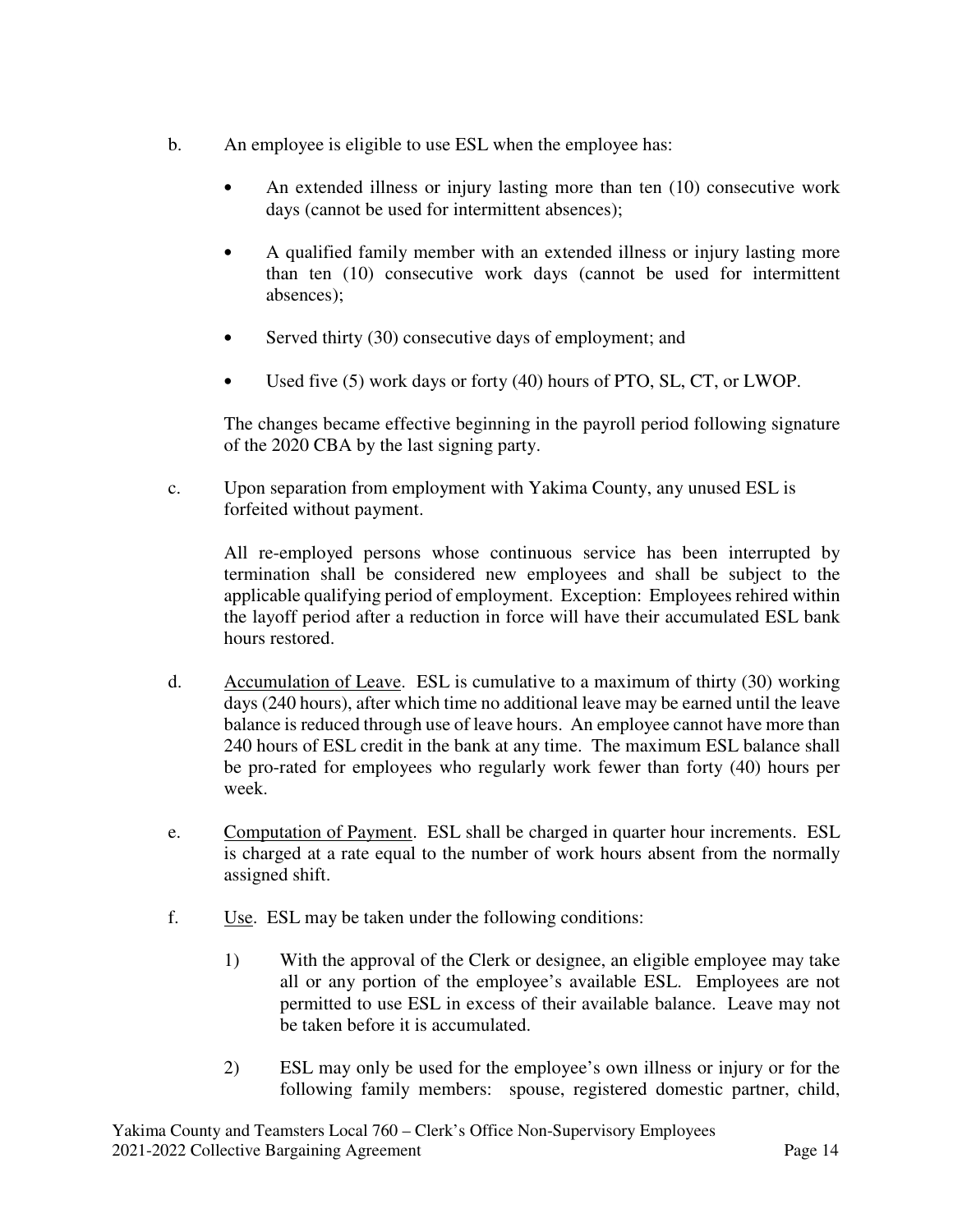parent, parent-in-law, or grandparent. The employee must comply with the leave request/reporting requirements for leave used in conjunction with state and federal family medical leave laws. If possible, an employee requesting ESL must make a written request in advance. The supervisor shall consider the request and shall approve or deny it. A medical release may be required before the employee is permitted to return to work.

- 13.8 Industrial Insurance: An employee receiving industrial insurance time loss payments due to on-the-job injury can use PTO leave during the period covered, or the employee may request sick leave to compensate for the difference between industrial insurance compensation and full pay, upon submitting evidence of amount of industrial insurance payment received.
- 13.9 The Employer reserves the right to change provisions of this Article to assure compliance with the Federal Family Medical Leave Act, which became effective August 5, 1993.
- 13.10 Subject to Workday implementation, this provision shall be inclusive of PTO, Extended Sick Leave (ESL), and Sick Leave (SL).
- 13.11 Pro-rated Accruals. Implemented July 1, 2020, and consistent with the semi-monthly (twice per month) pay schedule, accruals for the above-mentioned leave banks will be calculated in two equal parts: one-half of the accrual in the first pay cycle, and the second one-half of the accrual in the second pay cycle. The employee's accrual rate will determine the two halves.

**Example:** Monthly ESL accrual = 4 hours **First pay cycle:** 2 hours (earned at end of pay cycle  $= 15<sup>th</sup>$  of the month) **Second pay cycle:** 2 hours (earned at end of pay cycle = last day of the month)

## **ARTICLE 14 - OTHER LEAVES**

- 14.1 Leave of Absence without Pay: Employees not on a leave covered by FMLA or Workers Compensation will not accrue paid leave banks and their accrual dates will be adjusted if the employee is in leave without pay status and the leave without pay status exceeds fifty percent (50%) of their regularly scheduled hours for the pay period.
- 14.2 Requests for leave of absence without pay may be granted by the Clerk or designee for a period not to exceed three (3) months. Extended leaves of absence beyond three (3) months may require approval from the Board of County Commissioners. The employee shall submit a request for leave without pay, in writing, to the Clerk or designee stating the reason for the request and expected length of the absence.
- 14.3 An employee on authorized leave of absence without pay may elect to continue to participate in the County's medical and life insurance plan. Full cost of the coverage, to include both Employer and employee shares, shall be paid by the employee. Such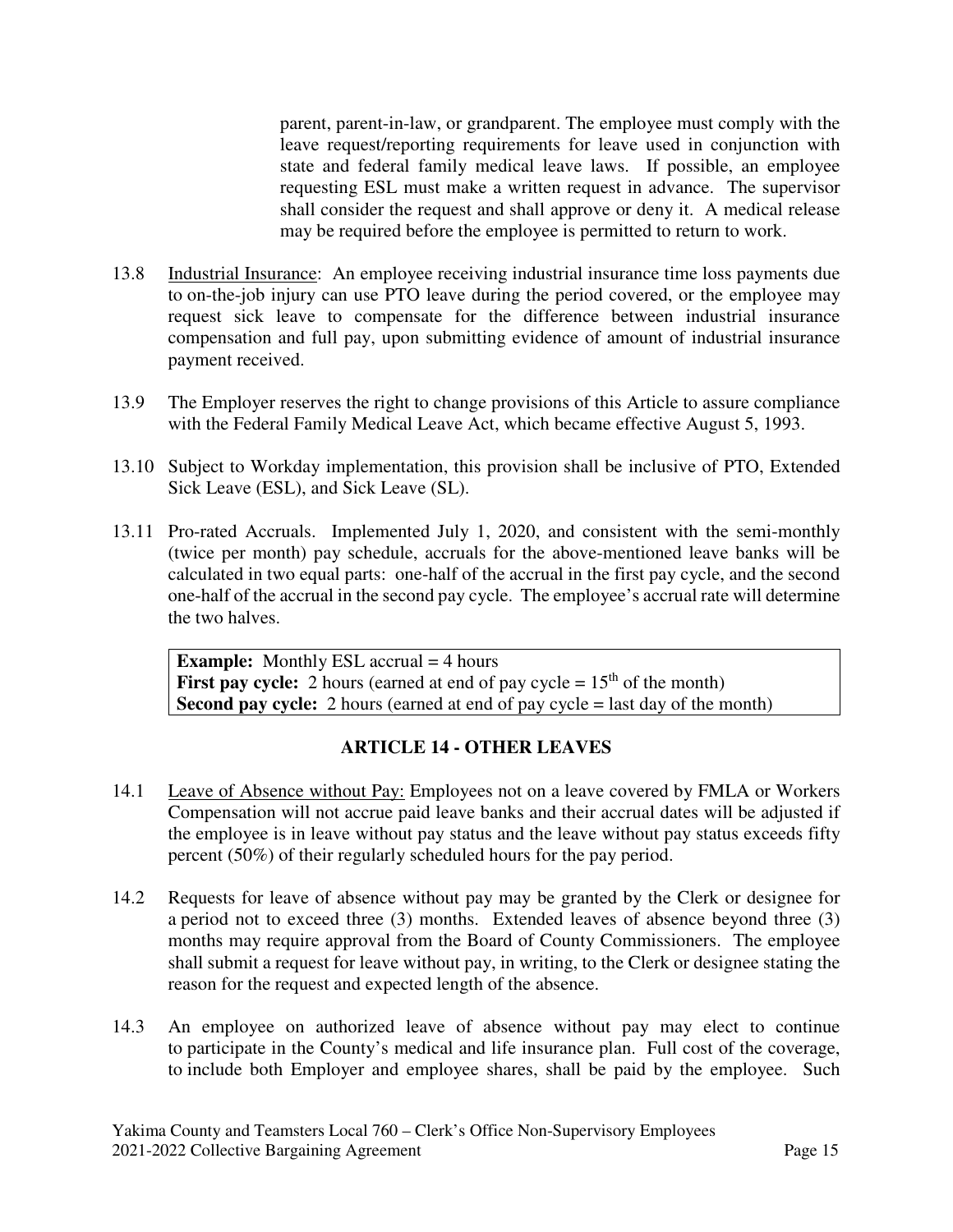payment shall be made in advance for each month or portion thereof for which the employee is absent.

Beginning July 1, 2020, LWOP affects accrual anniversary dates and continuous service dates. The Workday program will address LWOP as follows:

- A. If an employee is compensated for at least one-half (1/2) of the employee's scheduled work hours/cycle, the employee will receive the full allotment of accruals for that period.
- B. If an employee is receiving LWOP for more than one-half (1/2) of the employee's scheduled work hours/cycle, he or she will not receive the accrual for that period.

Employees receiving LWOP will not accrue banked time, with the following exceptions:

- 1. If the employee is on FML and LWOP, the employee will earn accruals; and
- 2. If an employee is receiving Workers' Compensation, the employee will earn accruals.
- 14.4 Leave of Absence With Pay: Leave of absence with pay may be granted for the following reasons:
	- a. **Military Leave:** In the case of Military Leave, the County abides by the provisions of the laws of the United States (USERRA) and the State of Washington (RCW 38.40.060). An employee who is a member of the National Guard or Reserves of the United States, and who is ordered to active military duty for training purposes, shall be granted military leave of absence with pay for a period not to exceed twenty-one (21) working days each year, beginning October 1 through September 30 the following year. Any days taken beyond the twenty-one (21) Military Leave days must be charged as PTO leave or leave without pay. During the time he/she is on Military Leave with pay, the employee shall receive his or her regular pay, plus the amount of his or her military pay.

Regardless of status, any employee who voluntarily, or upon demand, leaves a position other than a temporary position to enter active duty in the armed forces of the United States, or the Washington National Guard, shall be placed on military leave without pay and shall be entitled to be restored to their former position, or one of like bargaining unit seniority, classification seniority, status, and pay, provided he/she applies for re-employment in accordance with the provision of USERRA, and present proof of honorable discharge or separation.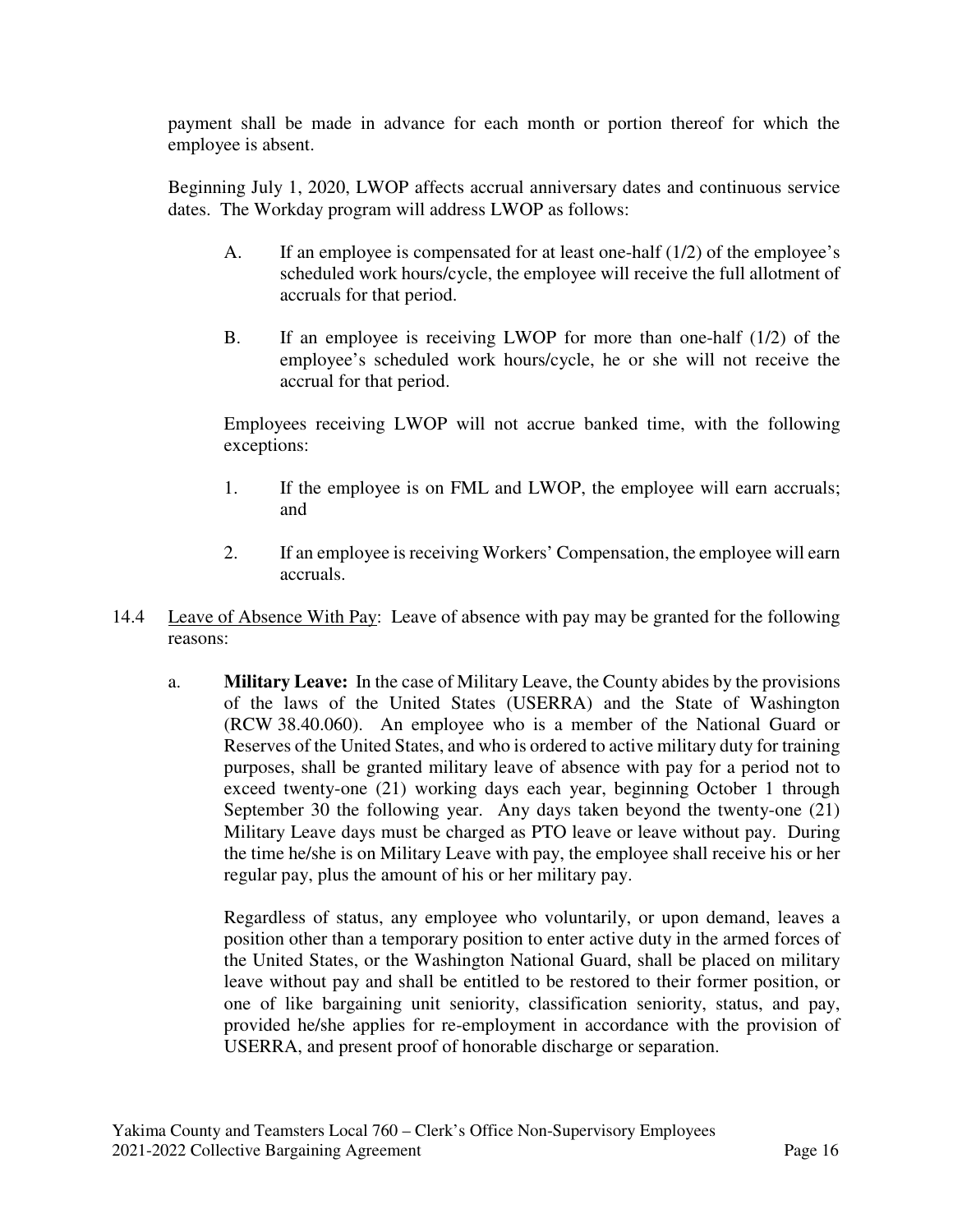- b. **Court Leave:** All regular employees, submitting the proper documentation, shall be given Court Leave for the purpose of serving as a member of a jury or subpoenaed as a witness in federal, state, county, or city court during regularly scheduled work hours. This type of leave will not be charged against any other leave accrued, and there will be no deduction in regular compensation for the absence. All fees received for jury duty will be forfeited by the employee, except those received for payment of mileage and other related travel expenses. An employee shall not receive Court Leave for civil cases where the employee is a party in a legal dispute, unless the dispute is related to actions taken by the employee while performing or purporting to perform duties in the course of employment with the County.
- c. **Special Meetings and Training:** Whenever it is deemed in the best interest of the County, as determined by the Clerk or designee, an employee may be granted time off with pay to attend professional, technical institutes, conferences, or special educational training directly appropriate to the employee's position.
- 14.5 Pregnancy Leave: Leaves of absence resulting from childbirth or temporary disability due to pregnancy shall be authorized in accordance with the Yakima County Pregnancy Leave Policy.

# **ARTICLE 15 - HOLIDAYS**

15.1 The following days shall be recognized and observed as paid holidays:

| Date:                      | <b>Name of Holiday:</b>      |
|----------------------------|------------------------------|
| January 1                  | New Year's Day               |
| 3rd Monday of January      | Martin Luther King, Jr., Day |
| 3rd Monday of February     | Presidents' Day              |
| Last Monday in May         | Memorial Day                 |
| June 19                    | Juneteenth (beginning 2022)  |
| July 4                     | Independence Day             |
| 1st Monday of September    | Labor Day                    |
| November 11                | Veterans' Day                |
| Thanksgiving               | Thanksgiving Day             |
| The Day after Thanksgiving | Day after Thanksgiving       |
| December 25                | Christmas Day                |

15.2 Whenever a paid holiday falls on a Sunday, the succeeding Monday shall be observed as the holiday. Whenever a paid holiday falls on a Saturday, the preceding Friday shall be observed as the holiday.

15.3 If an employee performs work on a holiday, he/she shall receive, at the employee's option: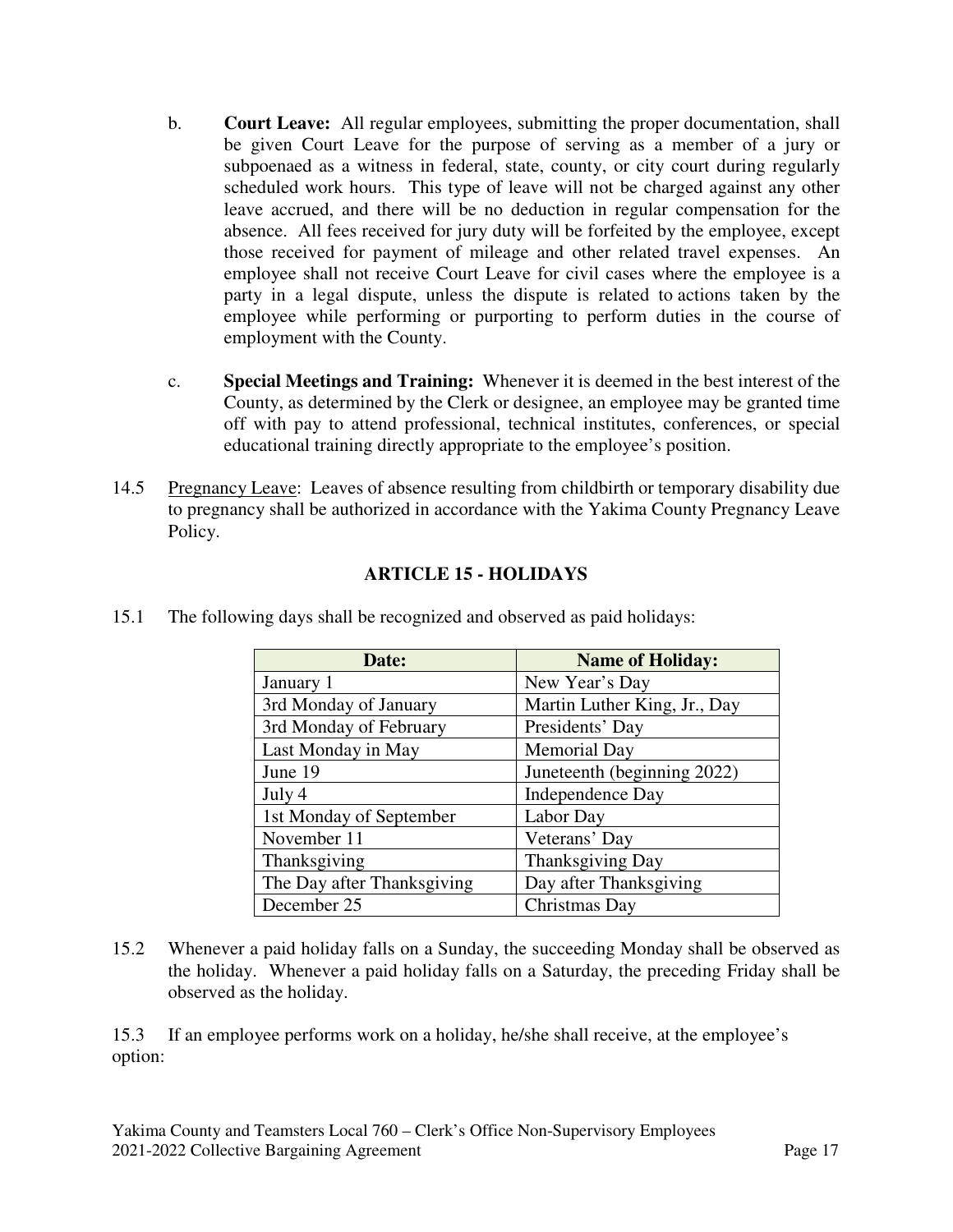- a. Holiday premium pay at time and one half for each hour worked plus the paid holiday; or
- b. An alternate day off within the same pay period, which must be mutually agreed upon by the employee and the Supervisor. If the employee works only a partial day on the holiday, he/she must combine hours worked and other paid time off to complete the work day.

Holiday pay shall be included as "time worked" for the purpose of determining whether an employee has "worked" forty (40) hours a week.

- 15.4 Any employee on approved PTO when a holiday occurs will not be charged with PTO leave for that day. (This provision is not applicable to Article 15.3.b., above.)
- 15.5 Any employee who is on compensated sick leave when a holiday occurs will receive a day's pay for that holiday and will not have sick leave charged.
- 15.6 An employee who is on leave of absence without pay (LWOP) immediately prior to or following a holiday shall not receive holiday pay.
- 15.7 If a holiday occurs on an employee's scheduled day off, the employee shall be given an alternate day off at the employee's discretion, upon supervisor's approval.
- 15.8 A holiday shall not exceed an 8 hour work day for employees who work a 40 hour work week, or 7.5 hours for employees who work a 37.5 hour work week. Holiday benefits are pro-rated for part-time employees.

## **ARTICLE 16 - HOURS OF WORK AND OVERTIME**

- 16.1 Regular Hours: Regular hours of work during a work day shall be consecutive, except for interruptions for the rest and lunch periods. Reference to consecutive hours of work shall be construed to include rest and lunch periods.
- 16.2 Definitions:
	- a. Work Week The work week shall normally consist of no more than forty (40) working hours in any given seven (7) day period. The regular work week shall consist of five (5) consecutive work days, Monday through Friday, inclusive; provided, however, that if it is determined by the Board of Commissioners and the Clerk or designee that a need exists for a change in the work schedule of certain employees within the Clerk's Office, the regular work week may be established to consist of four (4) consecutive work days. There are employees in this bargaining unit who work seven and one-half (7.5) hour days rather than eight (8) hour days.
	- b. Work Day Any combination of consecutive hours of work in a twenty-four (24) hour day.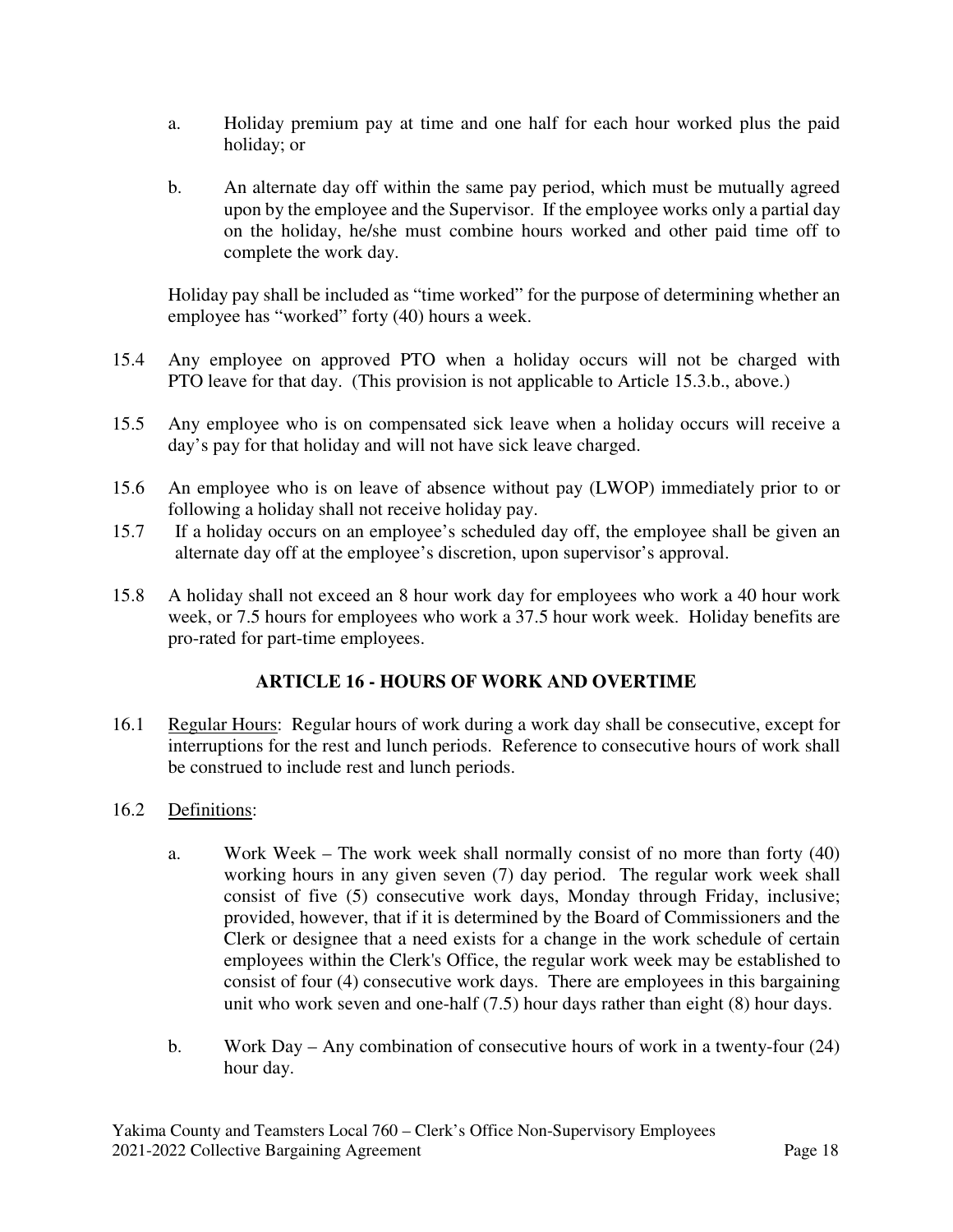- c. Work Schedule A specified arrangement of work days at a specified work site or sites in a seven (7) day period.
- 16.3 Alternate Work Schedule: The Employer and employee by mutual agreement may institute an alternate work schedule for a defined period of time.
	- a. When the Employer and employee agree to change work schedules from a normal work schedule to an alternate work schedule, then the change will commence at a mutually agreeable time.
	- b. When the Employer or employee determines it is necessary to alter or change work schedules from an alternate work schedule back to a normal work schedule, then the party requesting the change will provide five (5) working days' notice to the other party.
	- c. The Employer will provide written notice to the Union of any change to or from an alternate work schedule.

#### 16.4 Scheduling:

a. The Employer has the right to determine an employee's work week and work day, and schedule the hours of work.

#### 16.5 Lunch and Rest Periods:

a. Employees will be allowed a meal period of at least thirty (30) minutes, commencing no fewer than three (3) hours nor more than five (5) hours from the beginning of the employee's work day. Meal periods shall be on the Employer's time when the employee is required by the Employer to remain on duty or at a prescribed work site. Employees may be compensated for missed lunch breaks subject to the follow sentence and in accordance with the Fair Labor Standards Act (FLSA) if the employee was denied taking any lunch break during a work day. The missed lunch break pay provision above is subject to the circumstances and the provision of alternative break time due to staffing shortfalls, unavailability of staff and/or office work/service requirements. The parties acknowledge and agree that there are instances when providing an uninterrupted lunch break at a precise time is not possible because of the need to address services, such as members of the public being at the front counter(s), court proceedings not controlled by Clerk's management, etc. In those instances, the lunch break opportunity will be met and no compensation is due when an alternative time during that work day is provided by management. Employees may not forego lunches to adjust the employee's standard work day unless mutually agreed to in writing (example, e-mails) by the employee and employer, in order to maintain the operational needs of the Clerk's Office.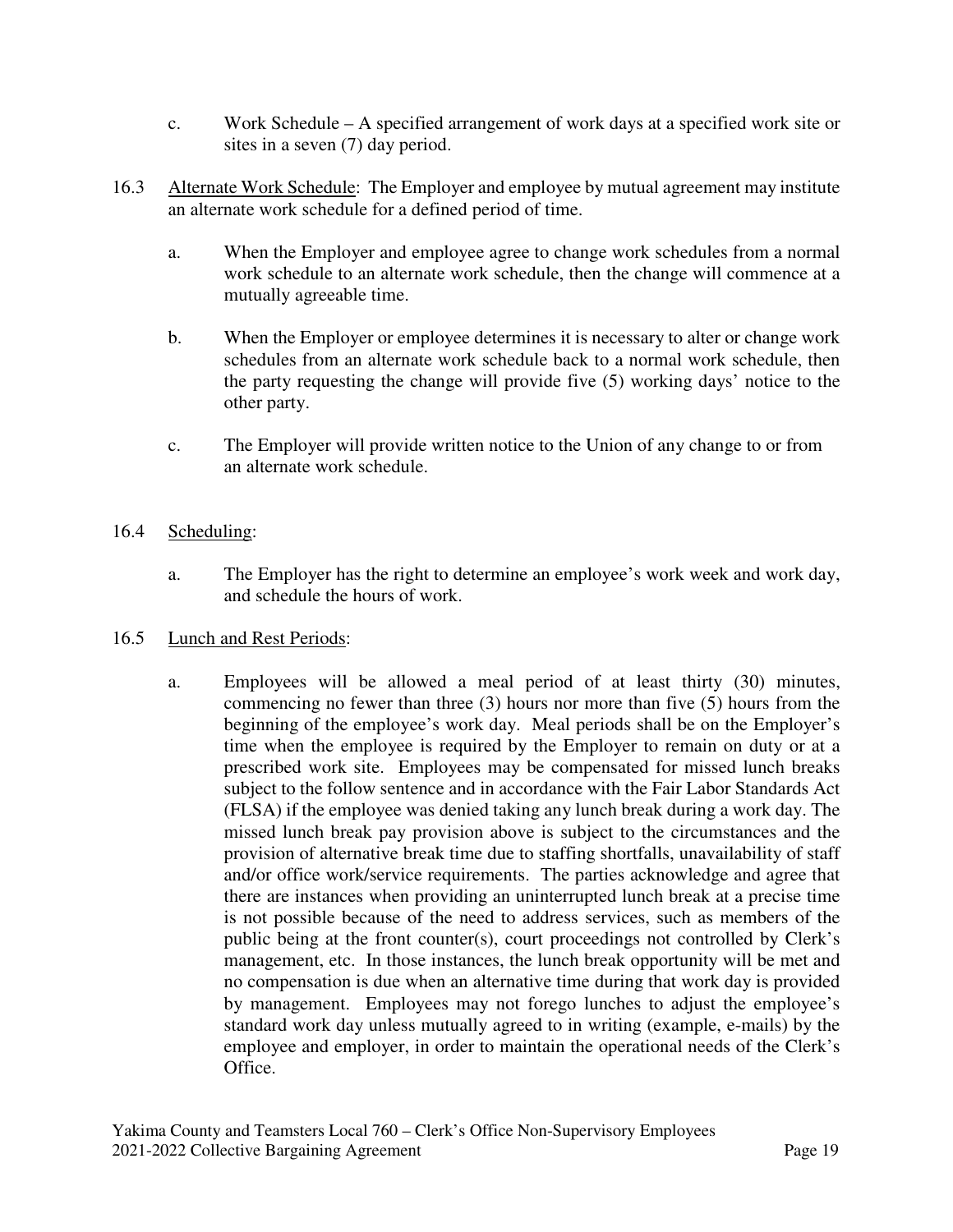- b. An employee who works three (3) or more hours beyond his or her normal work day will be allowed a thirty (30) minute meal period prior to or during this period.
- c. Employees shall be allowed a rest period of fifteen (15) minutes per four (4) hours of work time. Rest periods will be on the Employer's time and will be scheduled as near as possible to the mid-point of each half work day period. It is the employee's responsibility to schedule the rest period.
- d. Meal periods and rest breaks shall not be used to arrive late or leave early from work without prior approval of the Clerk or designee.
- 16.6 Work Day Cancellation: If the Employer cancels a work day or portion thereof due to extreme weather conditions, the safety of the employees, or other operational reasons, then the Employer makes the following provisions:
	- a. If notice of cancellation is given to the employee(s) at any time during the previous day, then no compensation is due for said cancellation; or
	- b. If notice of cancellation occurs during the first half of a regular work day, then said employee(s) shall be paid as if having worked one-half the regular workday; or
	- c. If notice of cancellation occurs during the second half of a regular work day, then said employee(s) shall be paid as if having worked the entire regular work day.
- 16.7 Schedule Changes: The Employer can change scheduling as provided below:
	- a. Any change in the regular work week will require no fewer than fifteen (15) days' prior notice to the affected employee; provided, however, in the case of an emergency, prior notice shall consist of however much time is practicably available to management.
	- b. Short term schedule changes lasting six (6) months or less may be made with five (5) working days' notice to the affected employee, except if the five (5) working days' notice is mutually waived by the employee and management. Where the change is due to the absence of an employee because of resignation, termination, or use of leave, then as much notice as reasonably possible will be provided to the affected employee. Short term schedule changes will be made in writing to the affected employee.
- 16.8 Overtime: Employees shall be compensated for all prior authorized hours worked in excess of forty (40) hours in a work week at one and one-half times their regular straight time hourly rate of pay. For the purposes of overtime threshold, work performed shall also include PTO, sick leave, holiday leave, and compensatory time, but not WPSL. An employee who works overtime may be compensated either by pay or compensatory time off at the employee's option.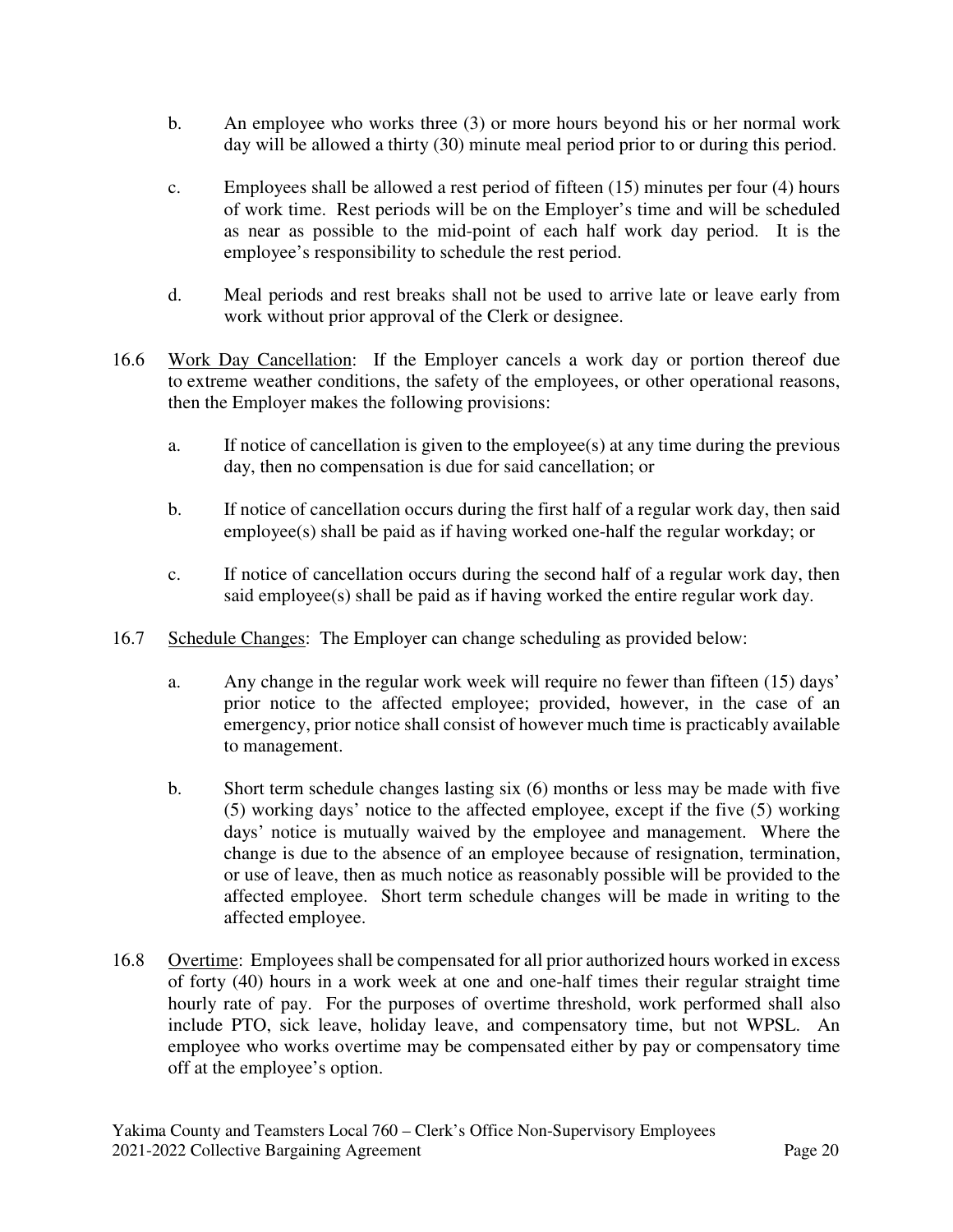## 16.8.1 Mandatory and Voluntary Overtime:

- a. The Clerk or designee, upon determining the need for overtime, will:
	- Post an overtime needs schedule. The intent is to have employees voluntarily submit their interest in working overtime.
	- Make the necessary assignments for work coverage based on the list of voluntary responses to the overtime needs schedule; provided, however, the Clerk or designee may select the employee without regard to the order of the sign-ups when experience and skills are important to the performance of overtime work.
	- Post every need for overtime separately, as the need arises.
- b. Overtime Assignment Process:
	- The final assignment of staff selected to cover the overtime needs will be in order of seniority, except when the Clerk or designee determines experience and skills are important to the performance of overtime work.
	- The most senior employee who volunteers to work based on the overtime needs schedule shall be picked first and proceed through the list, ending with the least senior employee.
	- Notification will be carried out by e-mail, phone call, inter-office memo, or personal (face-to-face) assignment.
- c. The Clerk or designee will have a continuous mandatory overtime list, as follows:
	- Management shall endeavor to provide reasonable notice of mandatory overtime subject to the circumstances causing the need for mandatory overtime. Reasonable notice is dependent on the nature of the needs. In the case of urgent needs, the notice will necessarily be shorter than in the case of the planned need for mandatory overtime, to timely complete tasks as determined by the Clerk or designee.
	- Notification will be carried out by e-mail, phone call, inter-office memo, or personal (face-to-face) assignment.
- d. Limits on mandatory overtime are as follows:
	- Employees on PTO shall not be subject to mandatory overtime.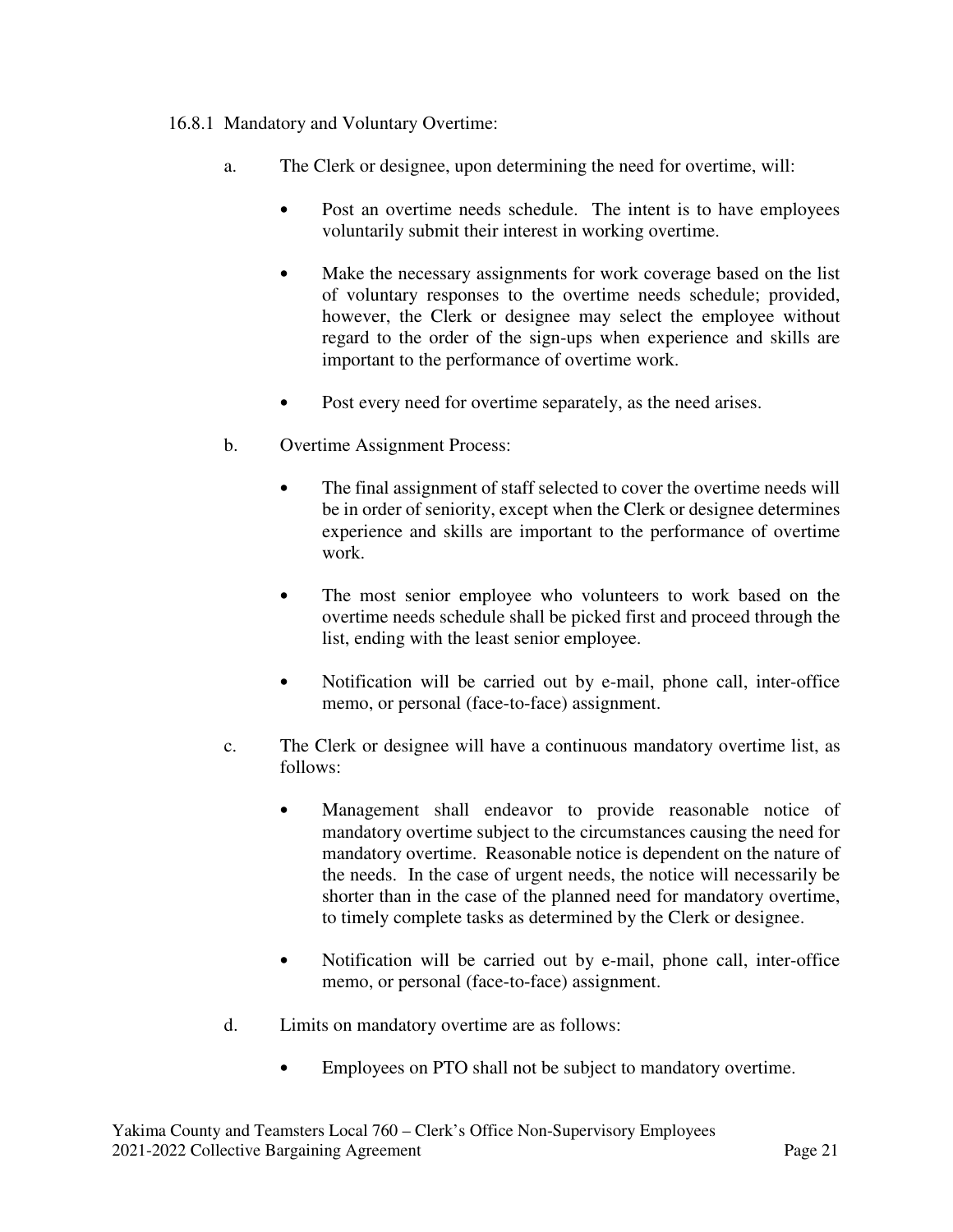- Except in emergency situations, employees shall not be on duty longer than eleven (11) continuous hours.
- Employees with planned annual leave activities involving travel and prepaid expenses, such as airline tickets, shall not be subject to mandatory overtime.
- e. Procedure:
	- Overtime Pay and Compensatory Time is applicable if an employee works in excess of forty (40) hours in the work week. *E.g.,* a thirtyseven and one-half (37.5) hour employee will be paid at straight time pay until he/she has exceeded forty (40) hours in the work week.
	- Employees must submit written requests subject to prior written authorization from their supervisor or Clerk or designee allowing them to work in excess of their normal hours in a work week. This applies to both Voluntary and Mandatory Overtime. Said written approval shall be attached to the employee's time sheet submitted to payroll.
- 16.9 Compensatory time off is subject to prior approval of the Clerk or designee based on work requirements. Compensatory time may be accrued to a maximum of sixty (60) hours. Any time accrued in excess of sixty (60) hours will be paid for at the applicable rate. The Employer retains the right to cash out any or all of the employee's compensatory time balances or require the employee to use available compensatory time off, based on financial and operational needs.

## 16.10 Out of Classification Work:

Workday was implemented effective July 1, 2020, thus when an employee is assigned to work at a higher job classification for fourteen (14) or more consecutive calendar days, said employee will be paid as follows:

- a. When an employee is assigned to work in a job classification that is one (1) classification higher than his or her own for fourteen (14) or more consecutive calendar days, the employee shall be paid at a seven and onehalf percent (7.5%) flat rate.
- b. When an employee is assigned to work in a job classification that is two (2) classifications higher than his or her own for fourteen (14) or more consecutive calendar days, the employee shall be paid at a fifteen percent (15.0%) flat rate.
- c. When an employee is assigned to work in a job classification that is three (3) classifications or higher than his or her own for (14) or more consecutive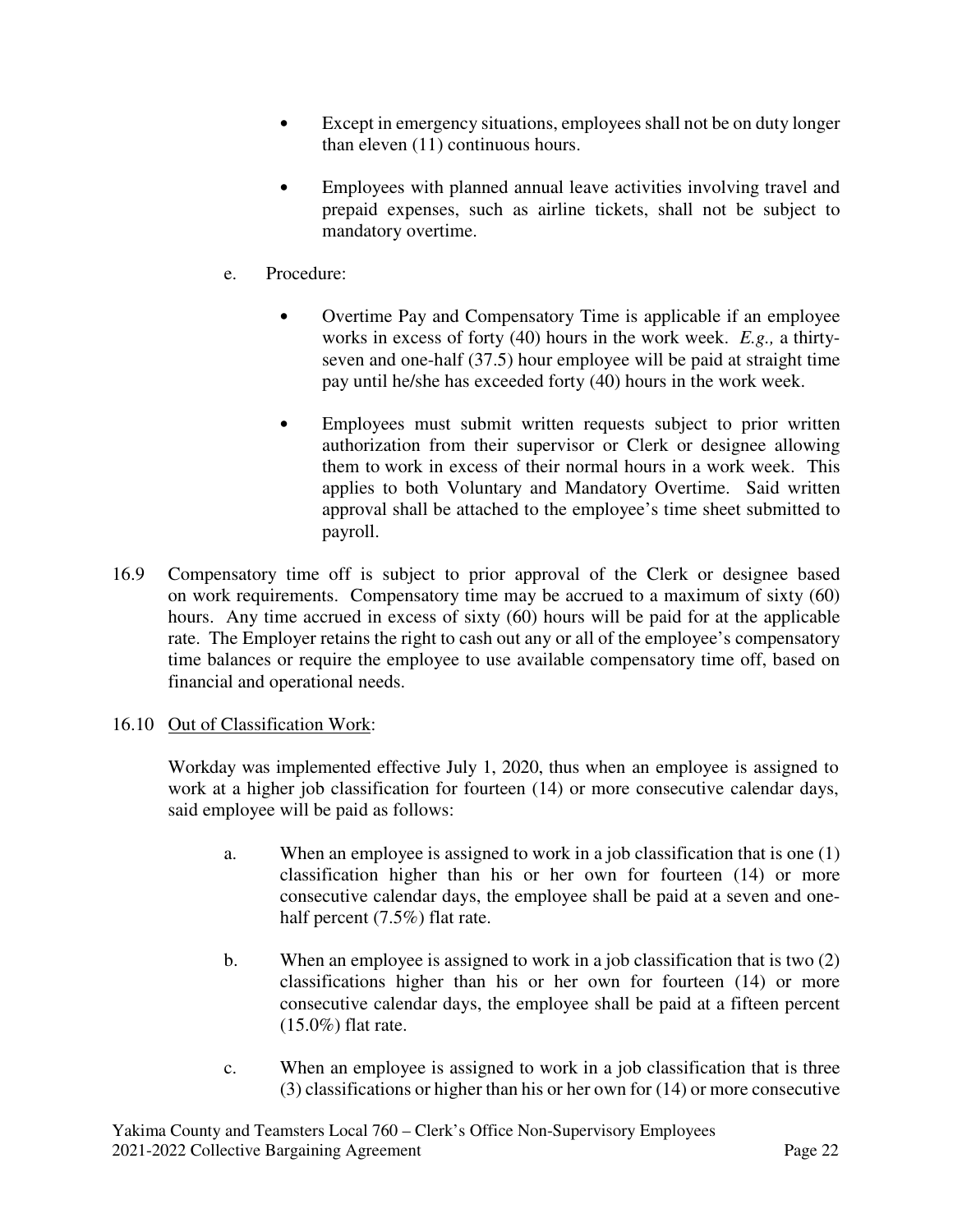calendar days, the employee shall be paid at a maximum twenty percent (20.0%) flat rate cap.

- d. The language outlined in this section 16.10 was effective July 1, 2020. Departments that wished to continue the out of class assignment submitted a new request to continue the assignment for July 1, 2020, and going forward. Employees continuing such assignments will not be subject to a new eligibility period.
- 16.11 No Pyramiding: Compensation shall not be paid more than once for the same hours under any provision of this Article and this Agreement.
- 16.12 Travel Time:
	- a. Time spent traveling during normal work hours is considered compensable work time as determined by the Fair Labor Standards Act (FLSA).
	- b. If an overnight stay is required, time spent traveling outside normal working hours will be compensated if the traveler is operating a vehicle. Travel outside normal working hours as a passenger on either commercial or private transportation is not considered compensable work unless the employee is directly involved in an activity that benefits the employer.
	- c. Time spent traveling outside normal working hours during day trips will be compensated at the regular hourly rate, unless said travel time causes the employee to exceed forty (40) hours total compensable time for the week. Travel time performed in excess of forty (40) hours per week will be compensated at the rate of one and one-half times the normal rate of pay.
	- d. Mileage reimbursement at the time of implementation of this Agreement shall be at the current County rate. Maximum use shall be made by the County of Countyowned vehicles in order to avoid use of the employee's vehicle whenever practical.

## **ARTICLE 17 - DISCIPLINE/WORK RULES**

- 17.1 The Clerk or designee may reprimand, suspend without pay, demote, or discharge/terminate an employee for the following causes, but not limited thereto:
	- a. Consuming intoxicants or illegal drugs, excluding drugs taken by prescription while on duty.
	- b. Reporting for duty with the presence of alcohol and/or controlled substances in the employee's bodily systems (blood, breath, and/or urine).
	- c. Disobedience to a legal request by the employee's supervisor.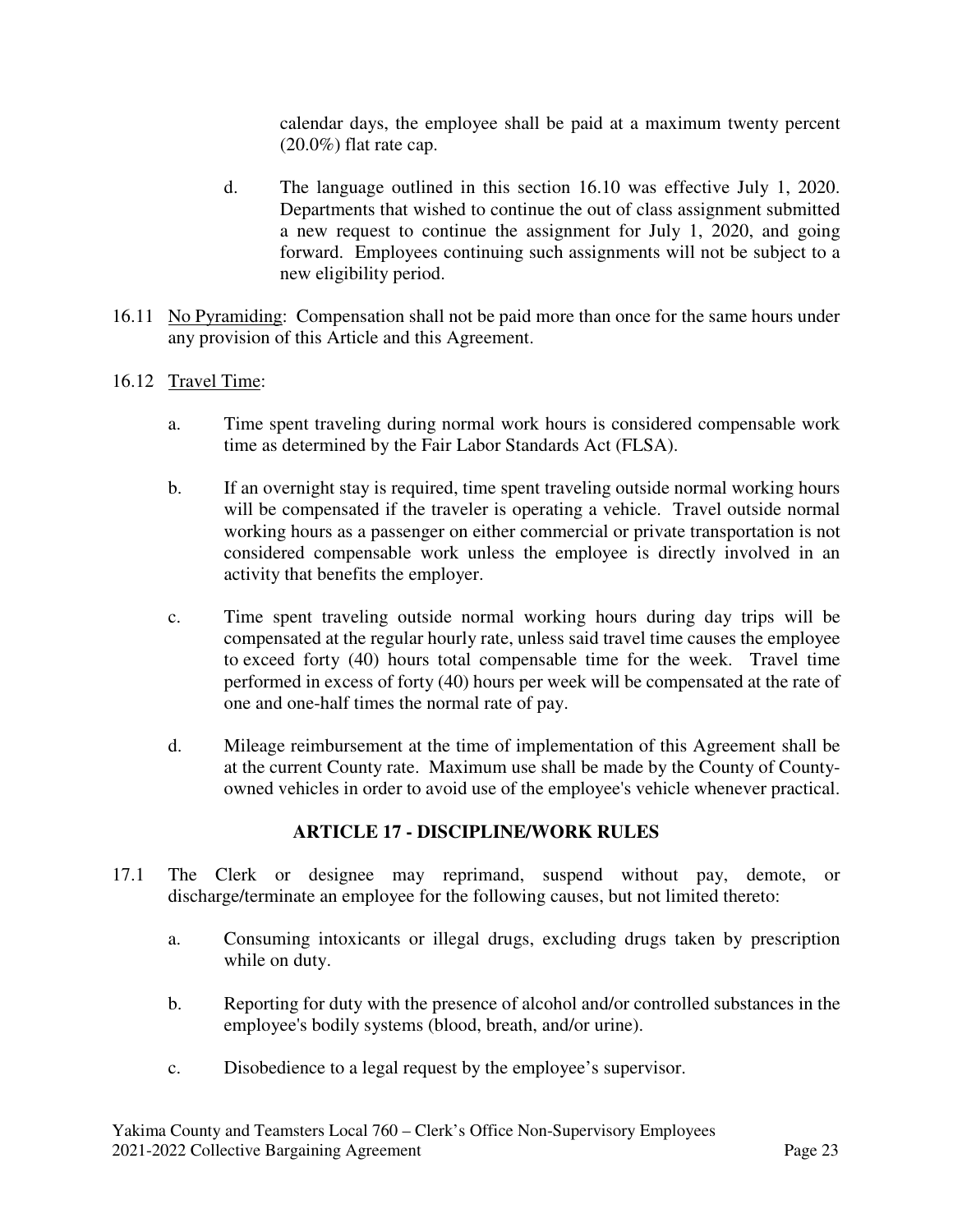- d. Incompetence: Inability to comply with or support the goals of the Employer, including the amount and quality of work.
- e. Deliberate destruction of Employer's or another employee's property.
- f. Neglect of duty.
- g. Unexcused discourtesy to the public, the Employer, and/or fellow employees.
- h. Refusal to comply with departmental rules, provided that such rules shall be posted in each of the Clerk's Office where they may be read by all employees; and, further, that no changes in present rules or no additional rules shall be made that are inconsistent with this Agreement.
- i. Disorderly conduct.
- j. Sleeping on duty.
- k. Giving or taking of a bribe of any nature.
- l. Failure to report for duty without a bona fide reason.
- m. Misuse of PTO, Sick Leave, or ESL, or excessive absenteeism without advance notice to, or approval by, the Employer and/or supervisor.
- n. Borrowing or taking tools, equipment, or other property of the Employer for private or personal use. However, if such property may be lent to members of the public, then it may be lent to employees who follow the normal checkout procedure.
- o. Unauthorized altering, falsification, or destruction of any records or documents.
- p. Violation of No-Strike clause.
- q. Dishonesty.
- 17.2 The disciplinary actions which the Clerk or designee may take against an employee include:
	- a. Oral counseling;
	- b. Oral reprimand;
	- c. Written reprimand;
	- d. Suspension from work without pay;
	- e. Demotion (NOTE: Demotion means reduction in classification and pay);
	- f. Discharge/termination of employment.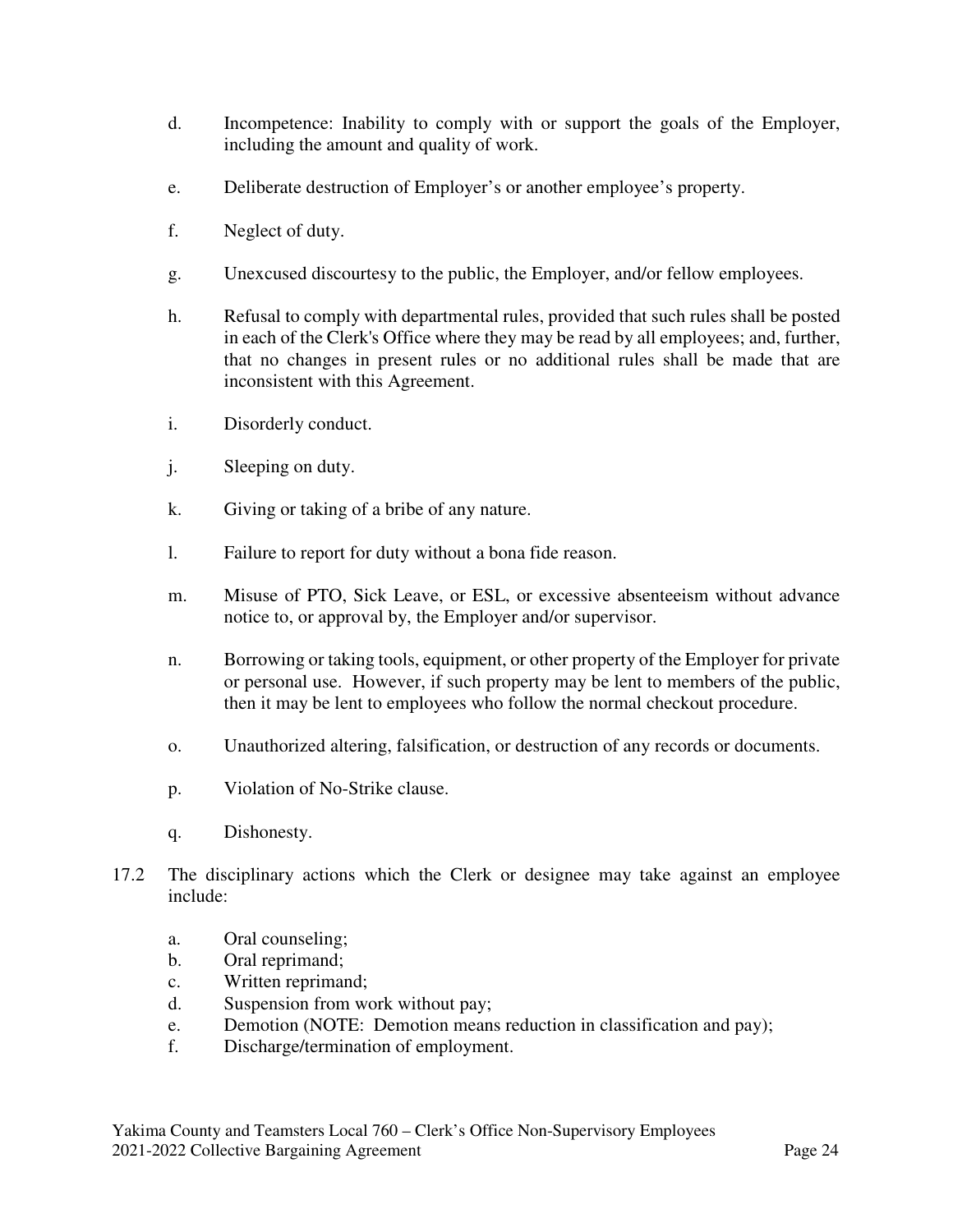The disciplinary action taken is dependent upon the seriousness of the affected employee's misconduct and/or violation(s). The Clerk or designee may, but is not required to, utilize progressive discipline where the circumstances warrant imposition of a more severe form of discipline, as set forth above. The order listed above is not required to be followed if the misconduct and/or violation(s) is/are serious as determined by the Clerk or designee, regardless of whether the subject employee has prior disciplinary actions in his or her personnel files.

- 17.3 The Clerk or designee may suspend without pay, demote, or discharge/terminate an employee for just cause in accordance with Article 18, Disciplinary Procedures. An employee may not be suspended without pay for more than thirty (30) working days.
- 17.4 The time limitations relating to notification of disciplinary action are only for employee notification purposes and shall not affect the validity of disciplinary action taken by the Clerk or designee. In other words, if the County is unable to provide notification in strict adherence to the notification times expressed in the sections hereinabove, said inability shall not affect the validity or effectiveness of any type of disciplinary action against an employee.
- 17.5 The Employer may prepare, issue, and enforce additional rules and safety regulations not specifically outlined above that are necessary for safe, orderly, and efficient operation.
- 17.6 When existing work rules are changed or new rules are established, they shall be sent to the Union and posted prominently electronically or on bulletin boards for a period of seven (7) calendar days before becoming effective, except for work rules of an emergency nature.
- 17.7 Employees shall comply with all existing rules that are not in conflict with the express terms of this Agreement, provided that the rules are uniformly enforced and provided that reasonable notice has been given of the existence of the rule.

 Any unresolved complaint as to the reasonableness of any new or existing rule, or any complaint involving discrimination in the application of new or existing rules, shall be resolved through the grievance procedure.

17.8 Administrative Leave With Pay: At the discretion of the Clerk or designee, an employee may be placed on administrative leave with pay and benefits pending investigation of allegations of misconduct(s) and/or violation(s), when the nature of the allegations compromise the ability of the employee to perform his or her duties, as determined by the Clerk or designee. Such administrative leave with pay is not a disciplinary action and may not be appealed through the grievance process. If the misconduct and/or violation(s) are substantiated, disciplinary action will be taken in accordance with the nature of the offense(s). If the misconduct(s) and/or violation(s) are unfounded, the employee will be restored to duty. While on administrative leave with pay, the employee must remain available for contact during regular work hours, if needed. The employee must provide current contact information and inform the Clerk or designee of any changes to his or her contact information as soon as possible.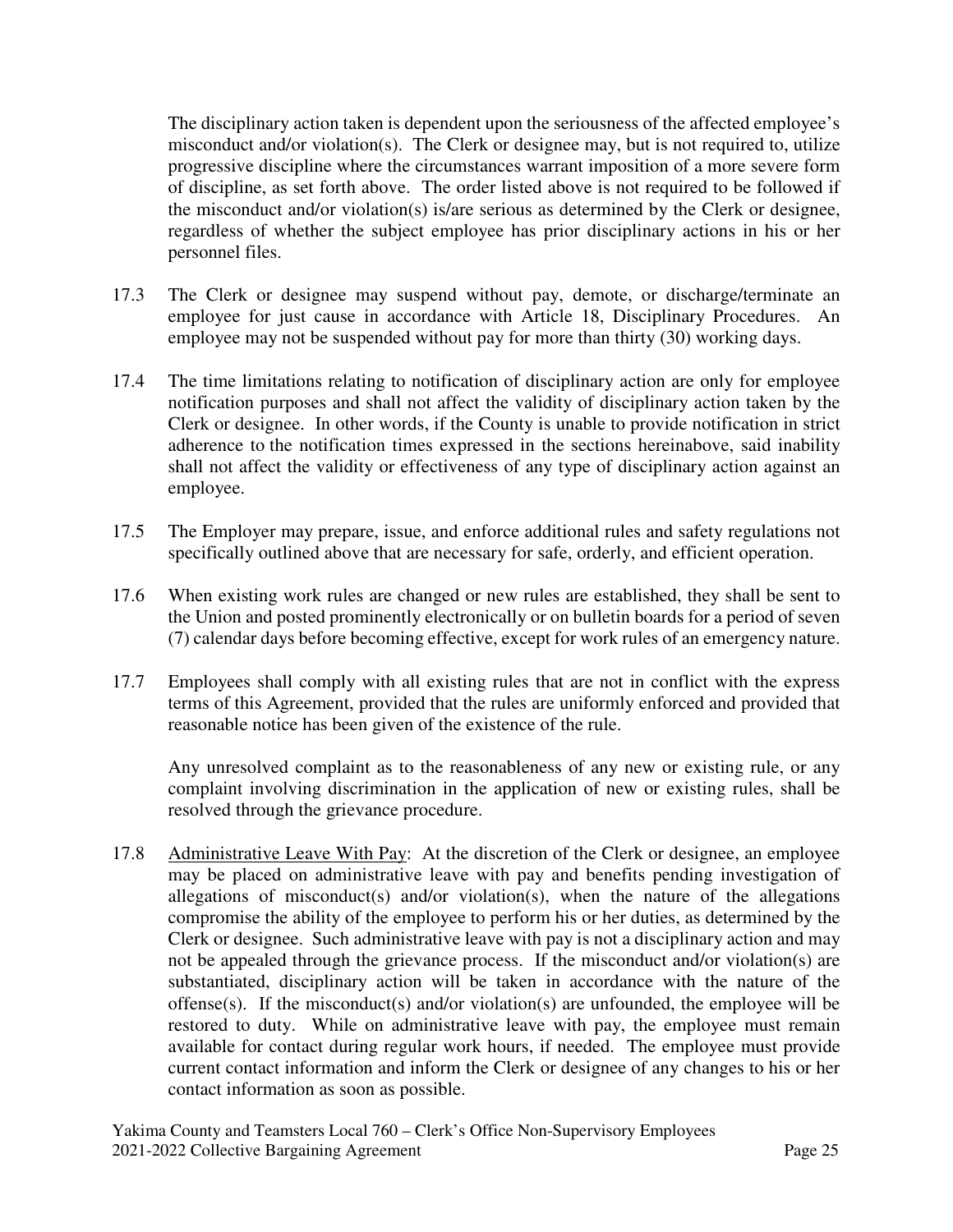- 17.9 An employee may request that a written reprimand be removed from his or her official personnel file after three (3) years, subject to the following provisions. Such request shall be in writing to the Clerk or designee and Human Resources Department Director. In the event that the employee has received no further disciplinary action during the three-year period, then the letter of reprimand shall be removed from the personnel file and shall not be used for future discipline. However, said reprimand shall be maintained in a separate file to comply with public records' retention laws and court decisions. In the event that the employee has received further disciplinary action during the three-year period, then the request shall be denied. An employee may rebut any written reprimand, and such rebuttal shall be attached to the original written reprimand unaltered. Suspensions without pay, demotions, and discharge/termination records are considered permanent records and shall not be removed from the employee's personnel file. A copy of the letter requesting the removal will remain in the employee's personnel file after the reprimand is removed.
- 17.10 Based on reasonable suspicion, the Employer has the right to test for the presence of alcohol and/or controlled substances by testing blood, breath, hair sample, and/or urine.
- 17.11 It is reasonable for management to enter the work area of any employee and to have discussions with such employee about work. Management and Union Steward/Representative, in the employee's absence, can pack and move the employee's personal items after providing reasonable notice to the employee. The availability of the Union Steward/Representative shall not delay management's access to and search of the work area. Reasonable notice is completely dependent on the nature of the circumstances for entering the work area, as determined by management.

Employees shall have no expectation of privacy while employed with the Clerk's Office and while at work regarding the contents of county-issued desks, storage areas, computers, tablets, servers, cell phones, e-mail systems, intranet, etc. Under reasonable suspicion and consistent with the provisions of paragraph 1), below, there is no expectation of privacy as to personal items brought into and kept at the workplace.

The Employer reserves the right to move copiers, printers, scanners, etc., to relocate office items such as computers, hard drives, office equipment, desks, drawers, etc., as well as to move staff work stations and drawers. Personal items at the workplace are subject to the same Employer authority as mentioned above.

If the Employer reasonably suspects an employee of possession of and/or using inappropriate, unprofessional, and/or illegal information, documentation, substances, etc., at the employee's work station, then the employer will follow the procedures below:

1) The Employer will notify the Human Resources Department and/or Sheriff's Office and have them conduct an unannounced search for suspected information, documentation, substances, etc., at the employee's work station. If the employee is on duty at their work station, then the search will be conducted in the presence of the employee. If the employee requests that a Union representative or shop steward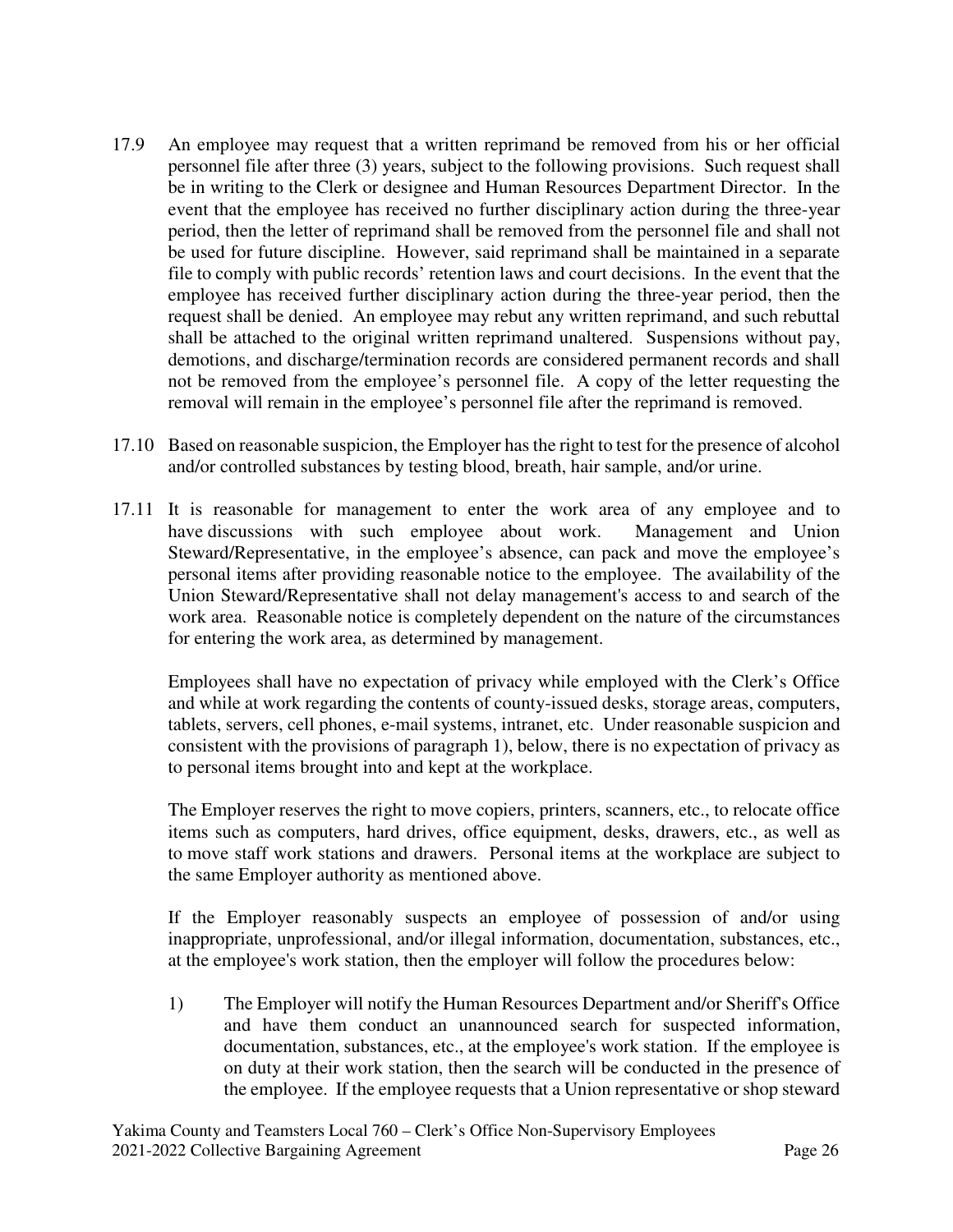be present, such request must be made immediately, and fulfillment of the request must not hinder the search. The Employer has the right to maintain surveillance of the work station while awaiting fulfillment of the request. Fulfillment should not take more than one (1) hour.

- a. If the employee is absent, a shop steward or Union representative shall be present during the search; provided, however, the presence of the shop steward or Union representative shall not unreasonably delay the search.
- 2) If the Human Resources Department and/or the Sheriff's Office personnel discover inappropriate, unprofessional, and/or illegal information, documentation, substances, etc., at the employee's work station, a written report will be provided to the Employer, the employee, and the Union. The Employer will initiate the disciplinary process, including compliance with the employee's Weingarten rights and Loudermill rights, where applicable.

# **ARTICLE 18 - DISCIPLINARY PROCEDURES**

- 18.1 Any supervisor may verbally reprimand an employee. The supervisor may make a notation in the supervisor's notebook regarding the verbal reprimand. A supervisor may issue a written reprimand, subject to approval by the Clerk or designee. Suspensions without pay, demotions, and discharges may be issued only by the Clerk or designee. Copies of written reprimands, suspensions without pay, demotions, or discharge/termination notices shall be sent to the Union at the time said notices are given to the employee.
	- a. Any discussion regarding disciplinary action between a supervisor and employee shall be done during the employee's normal work hours, unless the exigency of the circumstances dictates otherwise. Supervisors shall conduct such discussions in a location and manner that affords the employee a reasonable amount of privacy, whenever practicable.
	- b. Oral reprimands and written reprimands shall not require a pre-disciplinary action meeting/hearing (Loudermill), pursuant to the provisions of Section 18.2, below.
	- c. Written reprimands, suspensions without pay, demotions, and discharge/terminations are documented in writing and placed in the employee's personnel file in the Human Resources Department. Disciplinary records maintained in the Clerk's Office are considered to be working documents. Although records from the Clerk's Office may be utilized for disciplinary purposes and for proceedings relating to such disciplines, the Human Resources Department records shall be considered the official records for grievance and arbitration purposes.
- 18.2 Loudermill Meeting/Hearing: If a disciplinary action could result in suspension without pay, demotion, or discharge/termination, the Employer shall notify the employee and the Union, in writing, of the factual allegations of misconduct(s) and/or violation(s) at least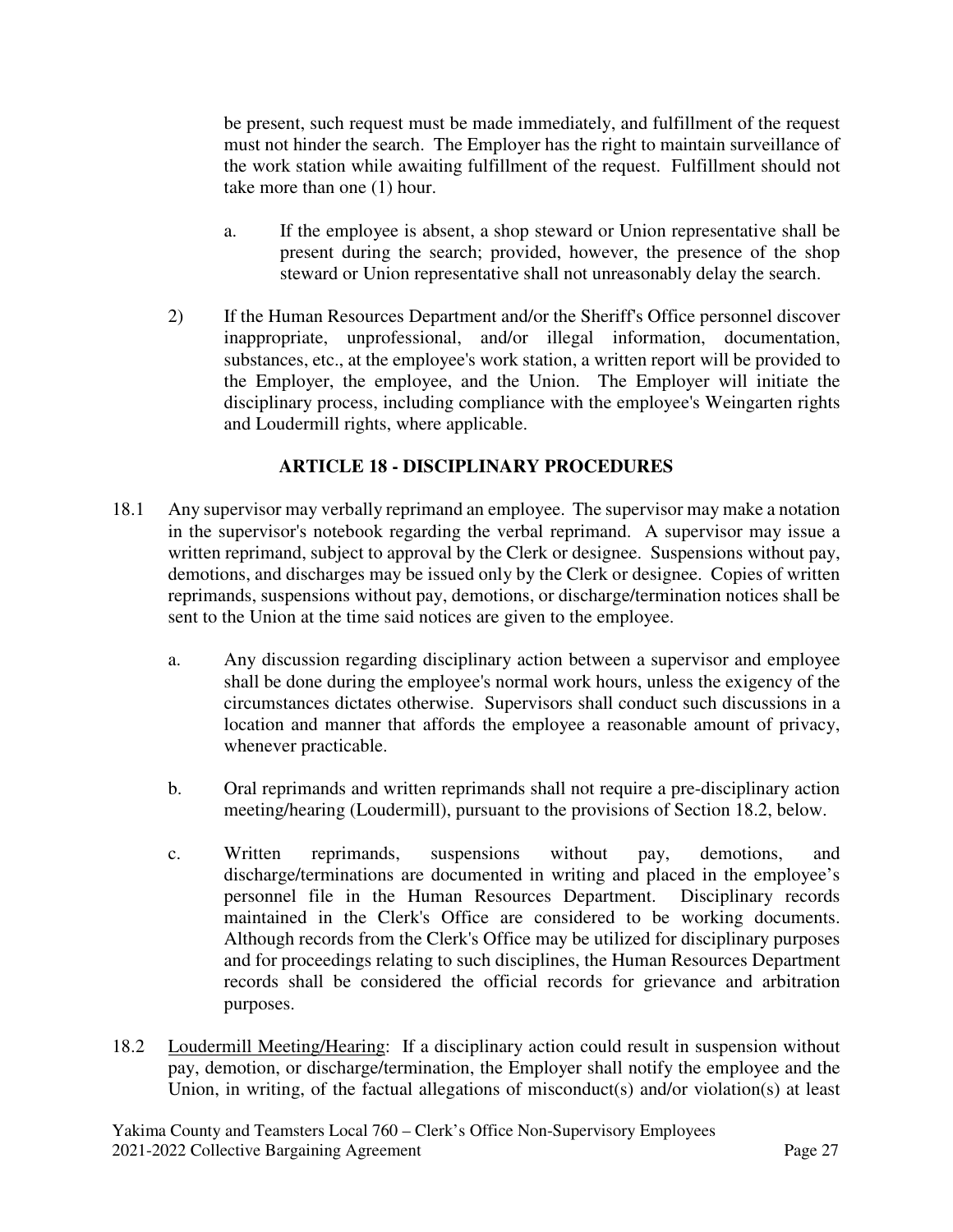five (5) working days prior to the Loudermill meeting. The notice shall include the date, time, and location of the Loudermill meeting/hearing. The purpose of the Loudermill meeting/hearing is to provide the employee the opportunity to explain his or her perspective of the factual allegations to the Clerk or designee prior to disciplinary action being implemented. The employee has the right to have a Union representative present at the Loudermill meeting/hearing. If the employee and/or Union fail to attend the meeting/hearing and/or fail to respond to the allegations in writing, the Clerk or designee is free to implement the disciplinary action determined to be appropriate.

- a. In the event discharge/termination of an employee becomes imminent and the Clerk or designee determines an alternative to said discharge/termination is the employee's resignation, the employee will be provided a reasonable opportunity to confer with the Union representative before being requested to respond to the offer of resignation.
- 18.3 An employee shall have the right to have a disciplinary action against him/her reviewed for just cause and severity of discipline through the grievance procedure, in accordance with Article 19, Grievance Procedure.
- 18.4 The provisions of Article 17, Discipline/Work Rules, and Article 18, Disciplinary Procedures, do not apply to probationary employees, who may be discharged without just cause and without any recourse.

# **ARTICLE 19 - GRIEVANCE PROCEDURE**

- 19.1 A grievance is defined as a dispute involving the interpretation, application, or alleged violation of any specific provision of this Agreement.
- 19.2 The parties agree that the time limitations provided are essential to the prompt and orderly resolution of any grievance, and that each will abide by the time limitations, unless waived or extended by mutual agreement of the parties to the grievance. If a grievance deadline falls on a weekend (Saturday or Sunday) or on a legal holiday, the day following the weekend or legal holiday shall be the grievance deadline. Filing a grievance or response can be done via e-mail, fax, or regular mail, as long as receipt is before the deadline.
- 19.3 Employee Grievance: An employee may file a grievance with or without representation. Only the Union may represent an employee under this grievance procedure. If the employee/Union fails to file a grievance, other than for disciplinary actions, within thirty (30) calendar days of its occurrence, then said grievance shall be forever waived and shall be null and void. If a matter involves disciplinary action, then the employee/Union must file a grievance within fourteen (14) calendar days from the date of such disciplinary action; otherwise, said appeal or grievance is forever waived and shall be null and void. Failure to pursue a grievance to the next Step renders final and conclusive the last determination and response.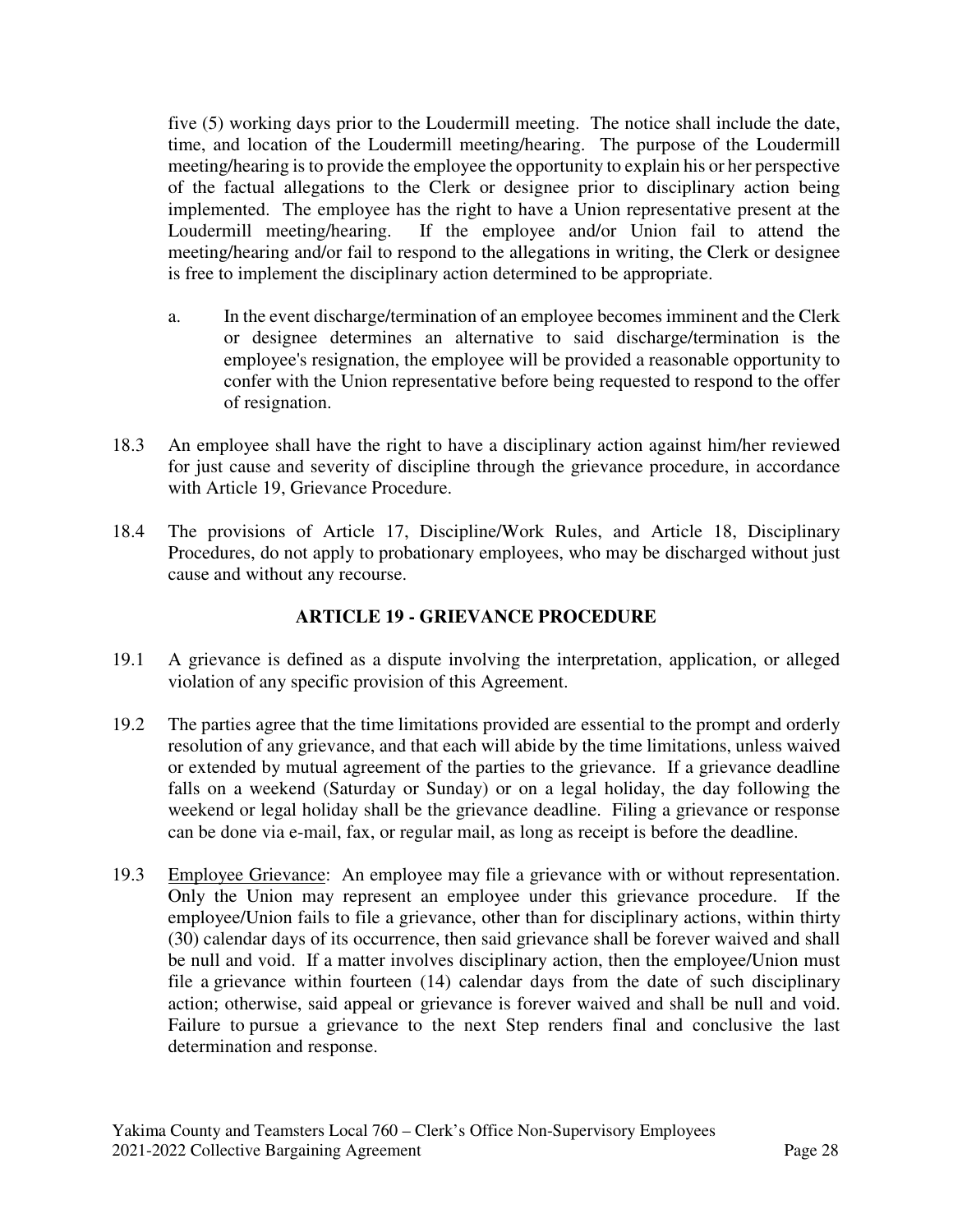- 19.4 Union or Employer Grievance: The Union or Employer may initiate the grievance procedure at Step 1 and will take up the grievance with the other party within fourteen (14) calendar days for disciplinary matters, or thirty (30) calendar days for non-disciplinary matters, after the occurrence of the event which gave rise to the grievance; or thirty (30) calendar days from the date such grievance reasonably should have become known to the moving party.
- 19.5 The formal grievance procedure shall be as follows:
	- Step 1: If it is an employee or Union grievance in accordance with Sections 19.3 or 19.4, above, the grievance, in written form, shall be timely presented to the Clerk or designee and Human Resources Department Director. Thereafter, the Clerk or designee, in consultation with the Human Resources Department Director, shall respond in writing to the employee or Union within fourteen (14) calendar days after receipt of the grievance. If it is an Employer grievance, the grievance in written form, in accordance with Section 19.4, above, shall be timely presented to the General Teamsters Local No. 760. Thereafter, the Secretary/Treasurer or designee shall respond, in writing, to the Employer within fourteen (14) calendar days after receipt of the grievance.
	- Step 2: If the employee/Union's grievance has not been settled at Step 1, the written grievance and the Clerk's or designee's written response shall be submitted to the Board of County Commissioners within fourteen (14) calendar days of receipt of the response, except that a grievance cannot be appealed to the BOCC unless it is a subject matter where the outcome of the grievance has an impact on the budget. If the matter does not have an impact on the budget, then the Clerk or designee and Union may agree to proceed with Step 3, Final and Binding Arbitration. If the outcome of the grievance has an impact on the budget, then the BOCC may conduct a grievance meeting within fourteen (14) calendar days of receipt of the grievance or refer the grievance to Step 3, below. If the BOCC chooses to hold a grievance meeting, then the BOCC shall respond, in writing, to the Union representative within fourteen (14) calendar days of this grievance meeting.

If the Employer's grievance has not been settled at Step 1, the BOCC may advance the grievance to Step 3 within fourteen (14) calendar days of receipt of the Teamsters Secretary/Treasurer's response.

Step 3:

- a. Final and Binding Arbitration: Only the Union or the Clerk or designee or the BOCC may timely refer unsettled grievances to final and binding arbitration.
- b. Notice Time Limitation: The referring party shall notify the other party, in writing, of submission to arbitration within fourteen (14) calendar days after receipt of the Step 1 or Step 2 response, whichever is applicable.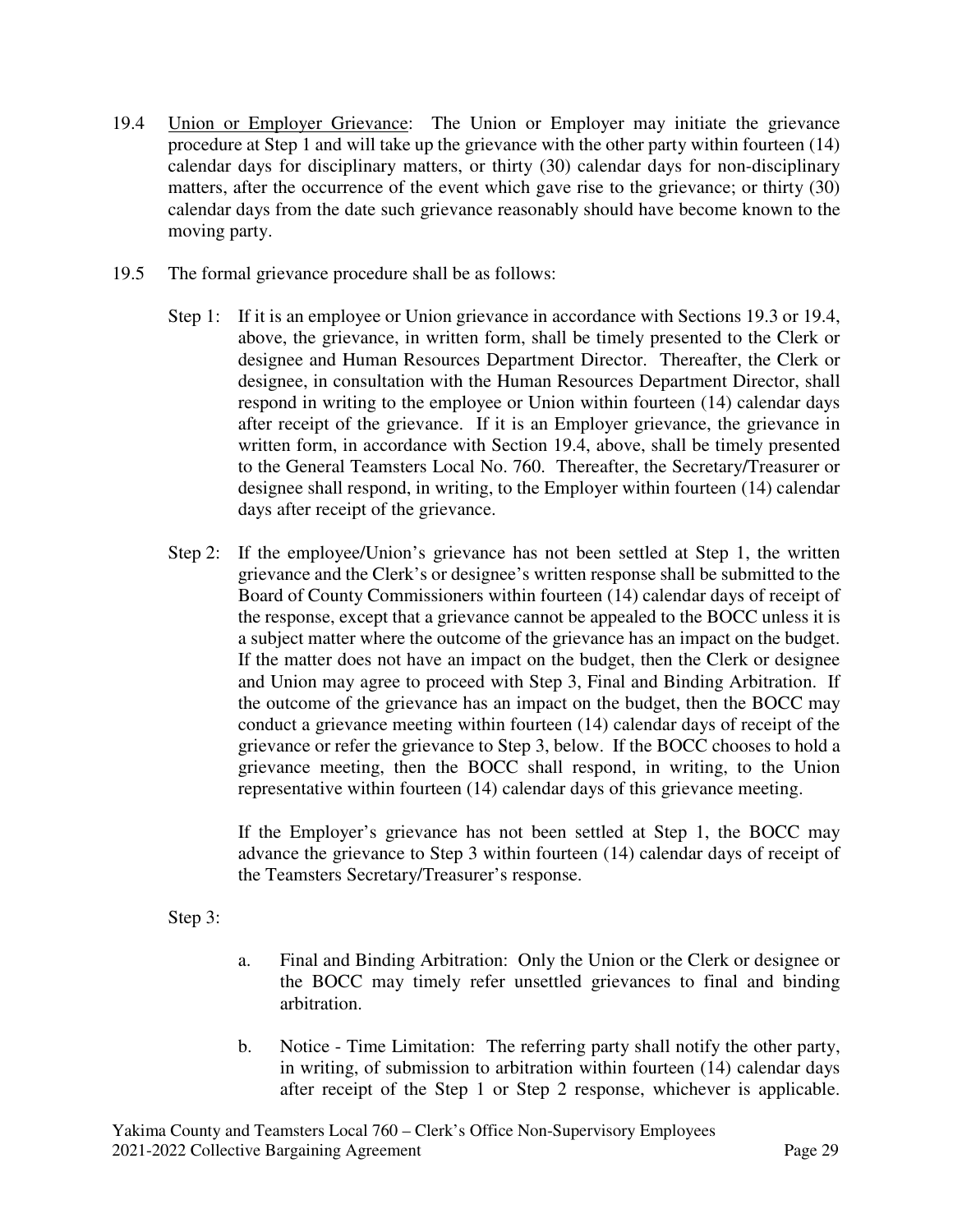Failure to timely notify the other party, in writing, of submission to arbitration will render the grievance being forever waived and null and void, unless the time frame has been extended, in writing, by mutual agreement of the parties.

- c. Arbitrator Selection: After timely notice, the parties shall select an impartial arbitrator within thirty (30) calendar days, if possible, after the request is made to arbitrate. If the parties cannot mutually agree on an impartial arbitrator who is able and willing to serve on a timely basis, either the Union representative or the Clerk or designee or the BOCC representative may demand a list of eleven (11) qualified persons who are willing to abide by time limitations from the Public Employment Relations Commission (PERC). The parties shall flip a coin to determine who will strike the first name, following which the parties will alternately strike one of the names submitted until only one (1) name remains. This person will serve as the sole arbitrator, subject to the following provisions.
- d. Decision Time Limit: The arbitrator will conduct the arbitration hearing within a reasonable amount of time from the date of selection. arbitrator shall render a decision within a reasonable amount of time from the date of conclusion of the hearing or receipt of parties' post arbitration briefs, based on the complexity of the case.
- e. Limitations Scope Power of Arbitrator:
	- i. The arbitrator shall not have the authority to add to, subtract from, alter, change, or modify the provisions of this Agreement.
	- ii. The arbitrator shall have the power to interpret and apply the specific terms of the Agreement and/or determine whether there has been a violation of the terms of the Agreement.
	- iii. The arbitrator shall consider and decide the questions or issues raised in the written grievance and responses. In conducting arbitration, the arbitrator shall maintain a verbatim record of the testimony, either by tape recording or a court reporter. If one of the parties requests a court reporter and/or transcription of the official record, then both parties shall share equally in the cost. The arbitrator shall also have the authority to receive evidence and question witnesses.
	- iv. Decisions regarding changes in past practices (Article 3.3 Management Rights) shall be advisory only and not binding on the parties.
- f. Arbitration Award Damages Expenses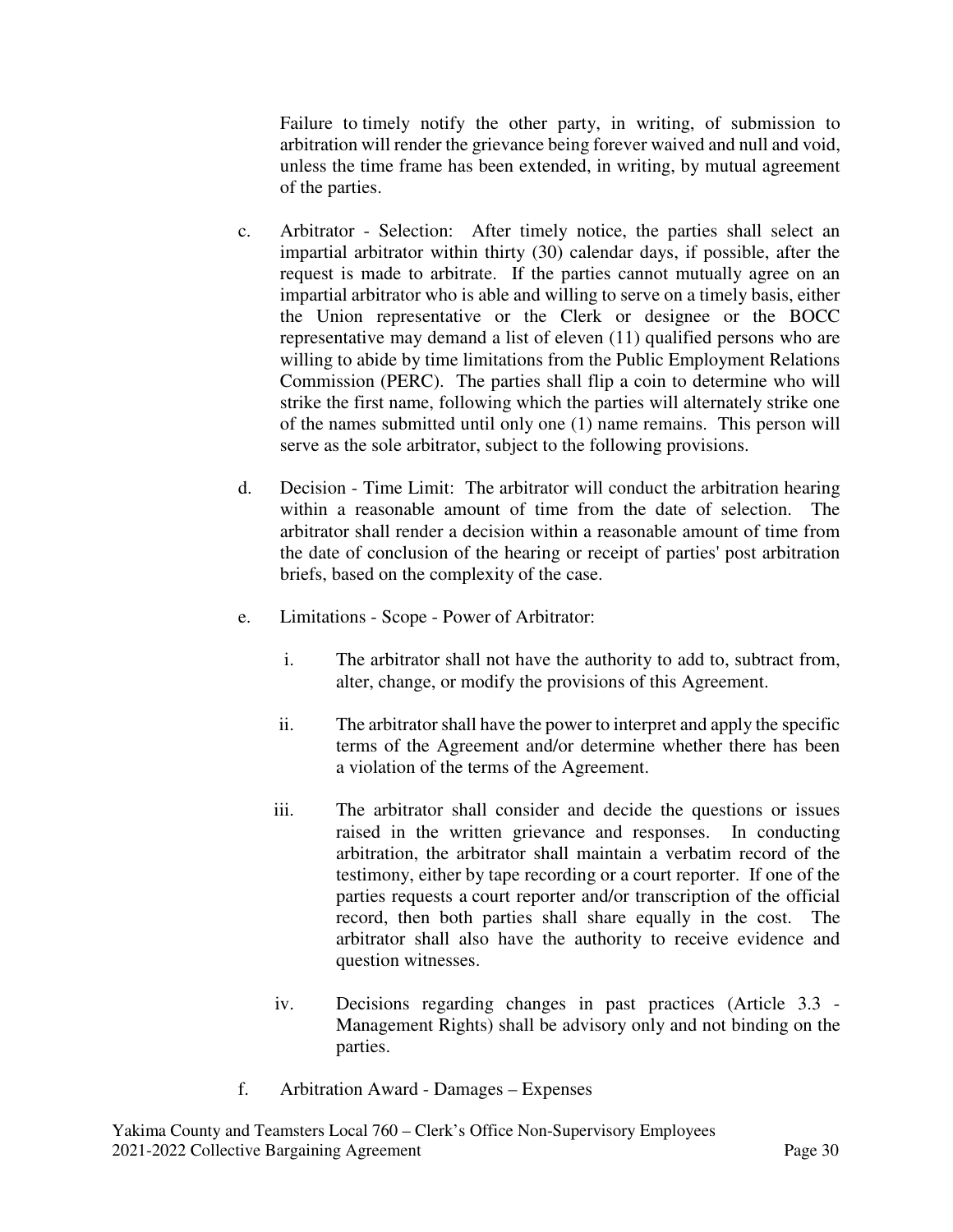- i. The arbitrator shall not have the authority to award any punitive damages.
- ii. Each party hereto shall bear equally the expenses of the arbitrator. Each party shall pay the fees and expenses of their own attorneys, representatives, witnesses, and other costs associated with the presentation of their case, regardless of whether the award addresses back pay, back benefits, future pay, future benefits, or any other wage or economic issues.

## **ARTICLE 20 - SALARIES**

- 20.1 The Pay Plans for 2021 and 2022 are set forth in Exhibit "A," which are attached hereto and incorporated herein by reference. These 2021 and 2022 Pay Plans are the same as the Pay Plans were for 2020.
- 20.2 The Pay Plan Structure for 2021 and 2021 is set forth in Exhibit "B," which is attached hereto and incorporated herein by reference. The 2021 and 2022 Pay Plan Structure is the same as the Pay Plan Structure was for 2020.
	- 20.2.1For 2021, Yakima County shall pay a one-time lump sum payment of six percent (6%) based on only the annual base wage reflected in Exhibit A or B of the 2020 Collective Bargaining Agreement. The lump sum payment applies only for each regular or temporary budgeted eligible employee within the Teamsters Bargaining Unit. The following provisions set forth the pay and criteria regarding the lump sum payment. To be eligible for the lump sum:
		- (1) Employee must have been employed by Yakima County for a minimum of six (6) months prior to the parties signing the applicable CBA; and,
		- (2) Employees must be in paid status during the pay cycle for which the pay check is issued. Paycheck received from any leave bank balances is considered being in paid status; and,
		- (3) Employees on leave without pay (LWOP) status for the entire pay cycle in which the paycheck is issued are not eligible for the lump sum payment; and,
		- (4) The calculated lump sum payment shall be less applicable taxes/deductions. Receiving the lump sum less taxes and deductions is subject to the timely ratification and the signing of the final CBA by each of the parties, with the Board being the last party; and,
		- (5) Any payouts for overtime, out of classification pay, compensatory time, paid time off (PTO), any other payout category and any miscellaneous earnings shall not be used for the purposes of calculating the six percent (6%) lump sum amount. Only the annual base pay set forth in Exhibit A or B of the 2020 Collective Bargaining Agreement shall be used for these calculations; and.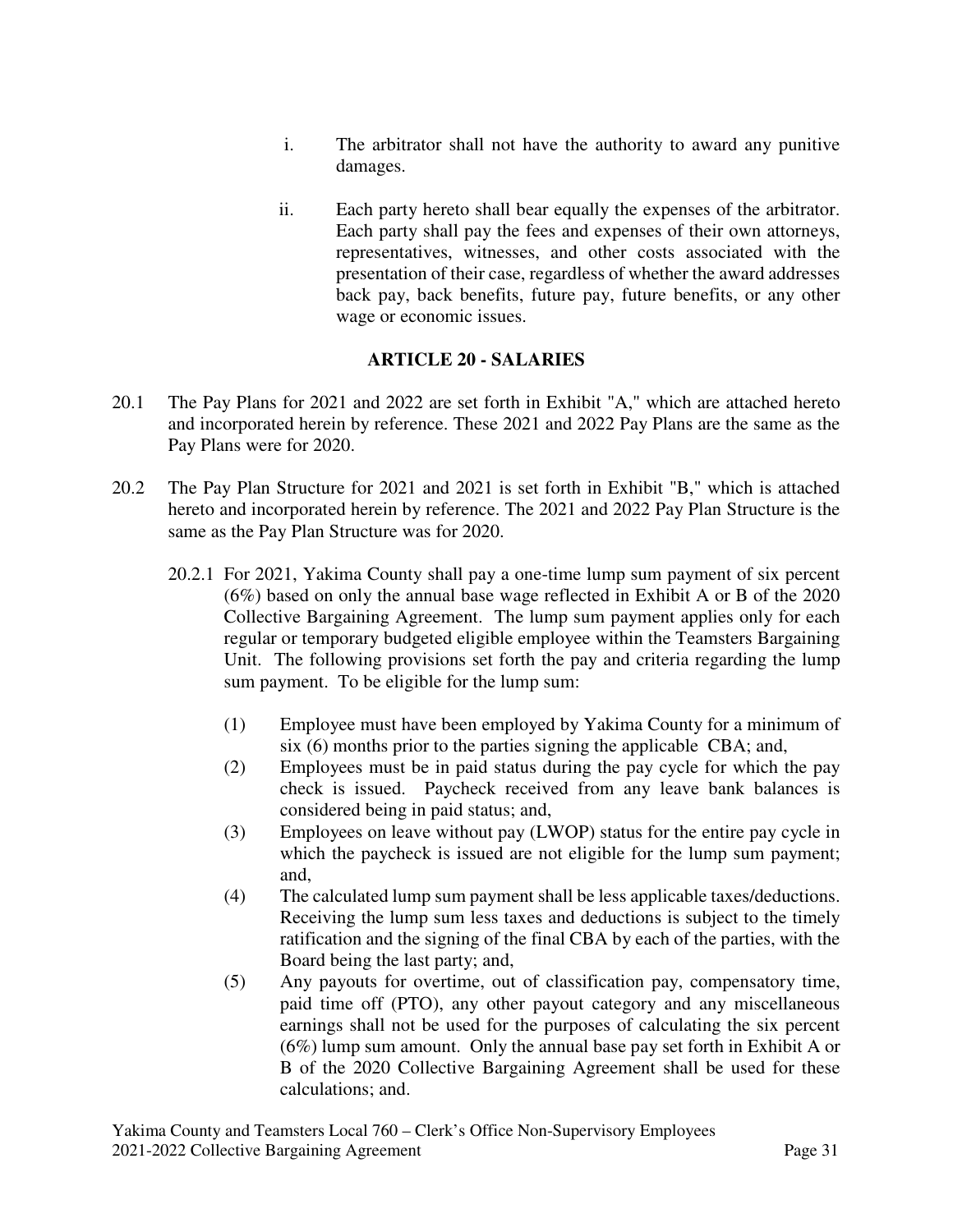- (6) Employees who are actively receiving workers compensation indemnity payments starting six (6) months prior to the final signing of this CBA by the parties will be eligible for the lump sum payment; and,
- (7) Employees who receive the lump sum payment less applicable taxes/deductions who end employment **after** receiving said payment shall not be required to repay any portion of the lump sum payment.
- 20.2.2 No Retroactive Payments for 2021: There shall be no retroactive payments for the 2021 lump sum if the CBA is not signed by all parties before November 30, 2021
- 20.2.3 For January 1, 2022, Yakima County shall pay a one-time lump sum payment of three percent (3%) based on only the annual base wage reflected in Exhibit A or B of the 2020 Collective Bargaining Agreement. The lump sum payment applies only for each regular or temporary budgeted eligible employee within the Teamsters Bargaining Unit. To be eligible for the lump sum:
	- (1) Employees must have been hired on or before December 31, 2021; and
	- (2) Employee must be in paid status between July  $1 -$  July 15, 2022. Paycheck received from any leave bank balances is considered being in pay status; and,
	- (3) Employees in Leave without pay (LWOP) status for the entire pay cycle in which the paycheck is issued are not eligible for the lump sum payment; and,
	- (4) The calculated lump sum payment will appear on the July 25, 2022, paycheck less applicable taxes/deductions; and,
	- (5) Any payouts for overtime, out of classification pay, compensatory time, paid time off (PTO), any other payout category and any miscellaneous earnings shall not be used for the purposes of calculating the three percent (3%) lump sum amount. Only the annual base pay set forth in Exhibit A or B of the 2020 Collective Bargaining Agreement shall be used for these calculations; and,
	- (6) Employees who are actively receiving workers compensation indemnity payments starting on or after February 1, 2022, will be eligible for the agreed upon lump sum payment on July 25, 2022; and,
	- (7) Employees who receive the lump sum payment less applicable taxes/deductions in the July 25, 2022, paycheck who end employment **after**  receiving said payment shall not be required to repay any portion of the lump sum payment.
- 20.2.4 Regarding all the provisions of Article 20, all calculations of the above lump sum payments shall be less all applicable taxes and deductions. The Human Resources Department's determinations as to any and all applicable timelines, eligibility requirements, language interpretations and calculations of lump sum amounts shall be final and binding on the parties. The Human Resources Department's determinations shall not be subject to any grievance procedures.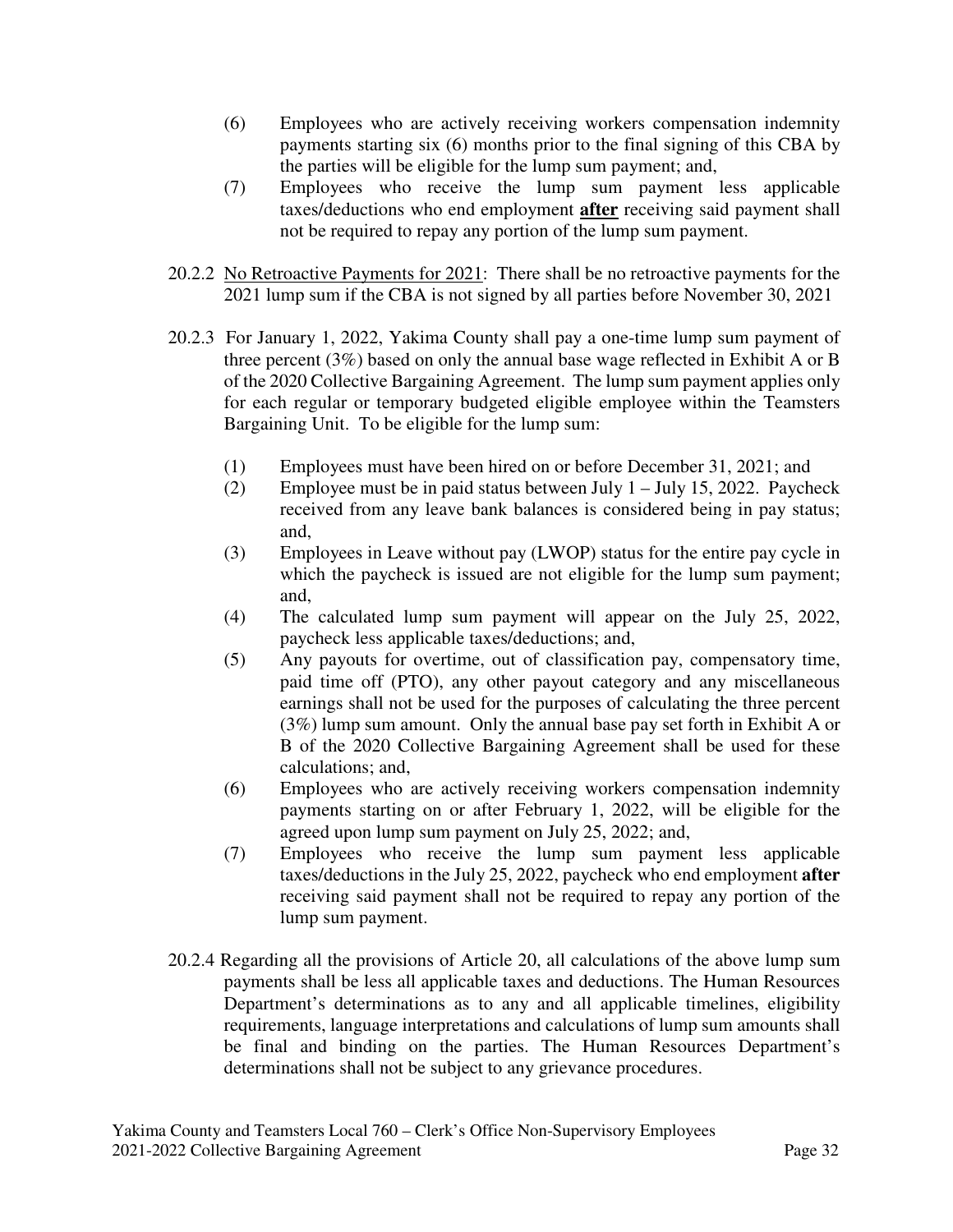20.3 The administration of the pay plan contained in this Article shall be conducted by and subject to the determinations of the Yakima County Human Resources Department.

Historically, effective in 2018, the task force of bargaining unit representatives and management established in 2017 (established at the 2017 Task Force on Benefits and Salary), as well as the Salary Committee, will be maintained to engage in informational only discussions about the outcome of survey conducted by the Human Resources Department, addressed as Exhibit "B." These informational discussions are not to be interpreted nor to be construed to mean that the Employer is agreeing to negotiate about the market survey, comparables, the survey's provisions and procedures. Each CBA already states that the market survey is for only informational purposes, and there is no obligation on the part of the Employer to negotiate about and implement the results of any survey.

- 20.4.1 Beginning in 2018 with a frequency of every four (4) years, a full/in-depth survey will be conducted by the Human Resources Department using the six (6) comparable counties discussed. The six (6) comparable counties are: Benton, Spokane, Kitsap, Thurston, Whatcom, and Grant. For the in-between years (2019, 2020, 2021), a basic touchpoint will be conducted with the sole purpose of gauging the trend in the market. There were 37 jobs identified by the salary committee and task force to be included in the survey. See attachment for list of jobs. The methodology used for analysis will remain the same as outlined in HR 001 Class and Compensation Policy.
- 20.4.2 In regards to the reference above in section 20.4.1 to the conducting of a full/in depth survey by the Human Resources Department during 2020, in light of the provisions of section 20.6 below, the parties have mutually agreed that Human Resources Department shall not conduct a full/in-depth survey and instead will dedicate resources to the comprehensive study and analysis of the current job classification (DBM) and pay plan system to reasonably achieve a better job classification and pay plan system.
- 20.4.3 The Human Resources Department will determine the frequency of meetings with the respective committee and task force members. Notice of meetings will be provided in advance of meetings.
- 20.5 In January 2020, the change in minimum wage was addressed by removing the hourly rate of pay that falls below the State minimum. Increment 1 and increment 2 of the A11 pay plan was discontinued for hiring purposes. The updated pay plan schedule is available on the County's website.
- 20.6 Starting in 2021 and ending in 2022, the Employer will be conducting, through the Human Resources Department, a comprehensive study of the current job classification (DBM) and pay system. The Elected Officials, Department Heads, Bargaining Representatives and bargaining unit representatives as well as the members of the Executive Committee will serve on a task force similar to the Task Force on Benefits and Salary as well as the Salary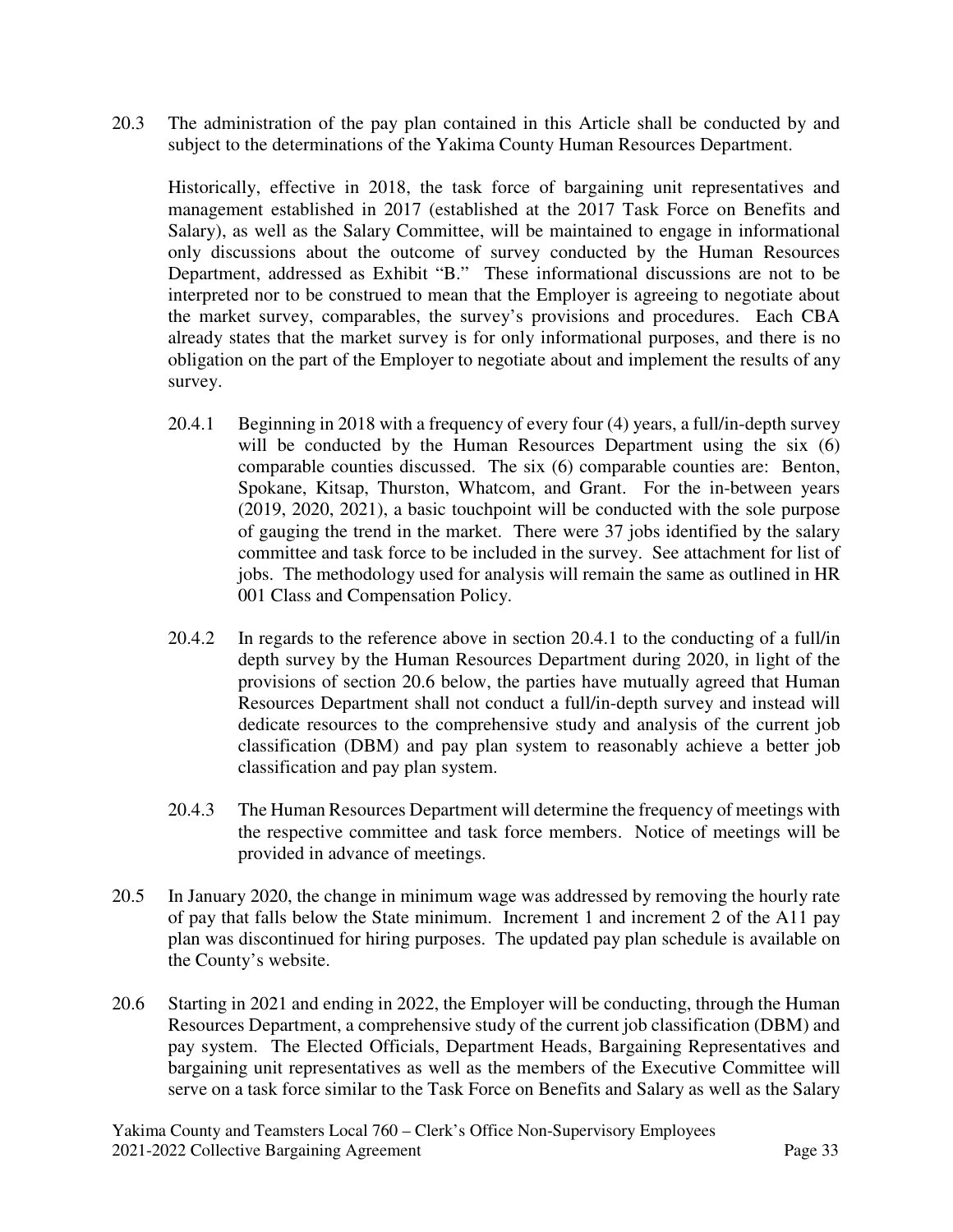Committee mentioned above in Section 20.4. This task force will engage in informational discussions which shall not to be interpreted nor construed to mean that the Employer is agreeing to negotiate about the methodologies used to conduct the comprehensive study but rather the task force will engage in information discussions about the outcomes of the study and analysis. The purpose of the comprehensive study is to determine whether the current job classification (DBM) and pay plan system can be improved or whether a new job classification and pay plan system will be in the best interests of the Employer and the Employees. The comprehensive study and analysis may also result in significant changes to the methodology used for analysis as outlined in HR 001 Class and Compensation Policy. It is also possible that if a new job classification and pay plan system is one of the recommendations of the study then the provisions pertaining to Section 20.4 and Section 20.4.1 may be significantly modified and no longer in effect as currently written. The results of this comprehensive study and analysis will be shared with all the affected bargaining units and their representatives. Further, the results of the study will become the subject of bargaining during the relevant successor labor contract term. The parties understand and agree that the ability to pay continues as an important factor with regards to addressing the results of the study and analysis as well as addressing the implementation of aspects of the study and analysis. The parties recognize that the Board of County Commissioners, based on their authority over the budgets, have the final decision making authority relating to implementation of the results of the comprehensive study and analysis.

## **ARTICLE 21 - PAY ARRANGEMENTS**

- 21.1 Pay Period: Based on the 2020 implementation of Workday, employees shall be paid on a semi-monthly (twice per month) basis.
	- a. The first pay period will be the  $1<sup>st</sup>$  through the  $15<sup>th</sup>$  of the month.
	- b. The second pay period will be the  $16<sup>th</sup>$  through the last day of the month.
	- c. Pay for work performed during the first pay period will be issued on the  $25<sup>th</sup>$ of the month.
	- d. Pay for work performed during the second pay period will be issued on the  $10<sup>th</sup>$  of the month following the pay period end.
	- e. There shall be no deductions other than required by law or authorized by this Agreement or authorized in writing by the employee. Required and authorized deductions will be applied to each paycheck.
	- f. All employees are required to provide information for mandatory direct deposit of all employee paychecks.
	- g. Upon request by an employee, opening a payroll debit card with the County's financial institution is available.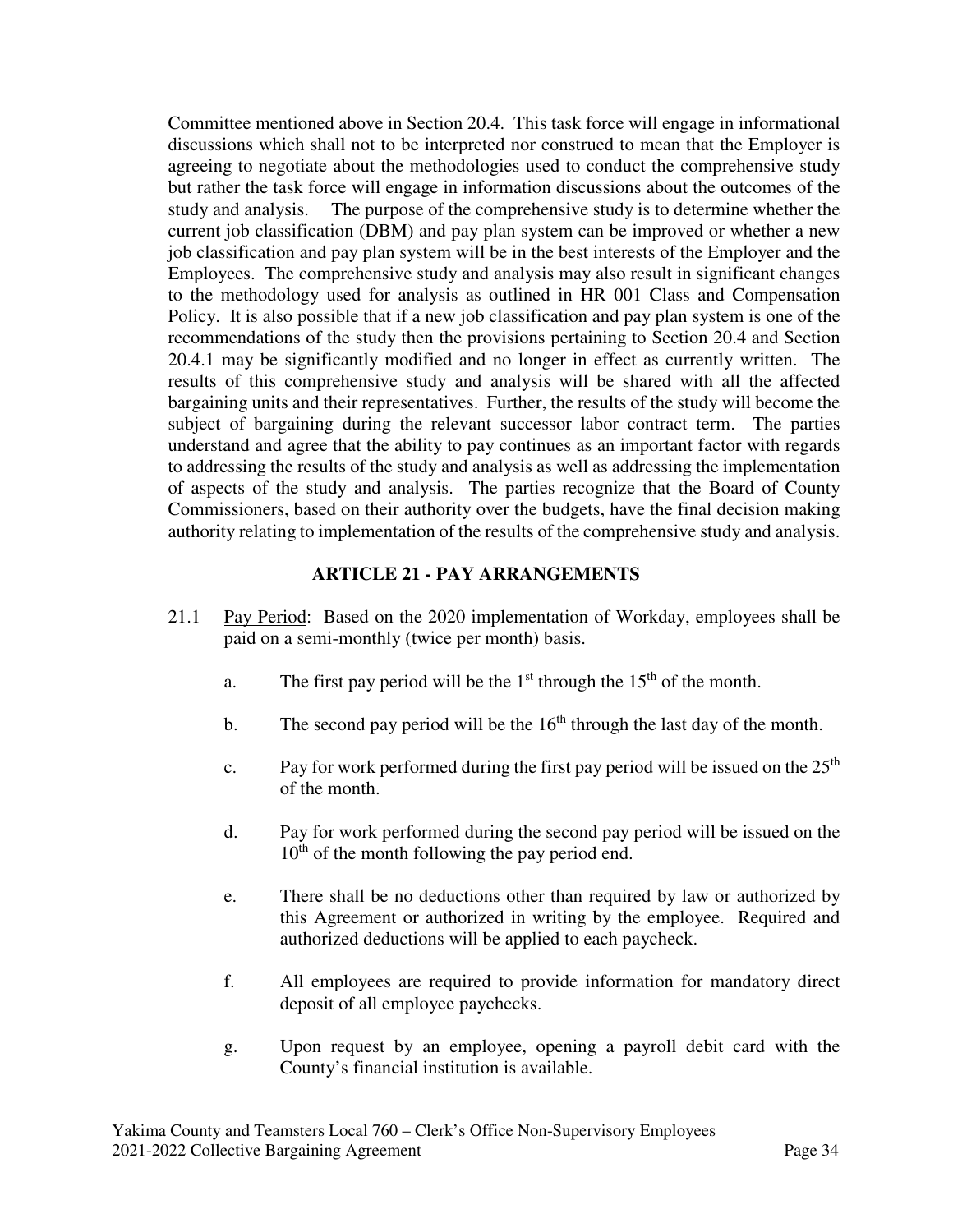- 21.2 Employees shall be paid in conformity with the County's payroll system. There shall be no deductions other than those required by law or authorized by this Agreement, or authorized in writing by the employee.
- 21.3 Each employee shall receive an itemized statement of earnings and deductions specifying his or her wage rate, hours paid, and other compensation payable to him or her, as well as any and all deductions from his or her gross wages for the pay period.
- 21.4 Upon termination, an employee shall receive compensation due in accordance with the terms and conditions of this Agreement no later than the pay period following the termination.

## **ARTICLE 22 - MEDICAL BENEFITS**

- 22.1 Effective January 1, 2020, the Employer contribution for employee and dependent medical, vision, dental, and life insurance coverage shall be up to a maximum of Nine Hundred Dollars (\$900.00) per month.
- 22.2 For 2021, in lieu of an additional Fifty Dollars (\$50.00) per month medical contribution in 2021, Yakima County will pay a one-time lump sum of Two Hundred Fifty Dollars (\$250.00). This one-time lump sum payment will be subject to applicable taxes/deductions and paid in the same paycheck as the lump sum wage payment. As is the case with the lump sum wage payment, this payment in lieu of medical contribution, is subject to the same timeliness requirements regarding the 2021 six percent (6%) lump sum. Employee must have been employed by Yakima County for a minimum of six (6) months prior to the parties signing this CBA.
	- 22.2.1 Regarding the provisions of Article 22, pertaining to the 2021 insurance lump sum payment, the payment shall be less all applicable taxes and deductions. The Human Resources Department's determinations as to any and all applicable timelines, eligibility requirements, language interpretations and calculation of lump sum amount shall be final and binding on the parties. The Human Resources Department's determinations shall not be subject to any grievance procedures.
	- 22.2.2 No Retroactive Payments for 2021: There shall be no retroactive payments for the 2021 in lieu of medical contribution lump sum of Two Hundred Fifty Dollars (\$250.00) if this CBA is not signed by all parties before November 30, 2021
		- A. For employees who are enrolled in the Premera Blue Cross (High Deductible) Plans, the Employer Contribution to the Health Savings Account (HSA) for the Employee Only Tier shall be the difference between the premium for Employee Only coverage and the Employer maximum contribution. The premium for the Premera Blue Cross (High Deductible) Plans includes a Premera Blue Cross contribution to HSA.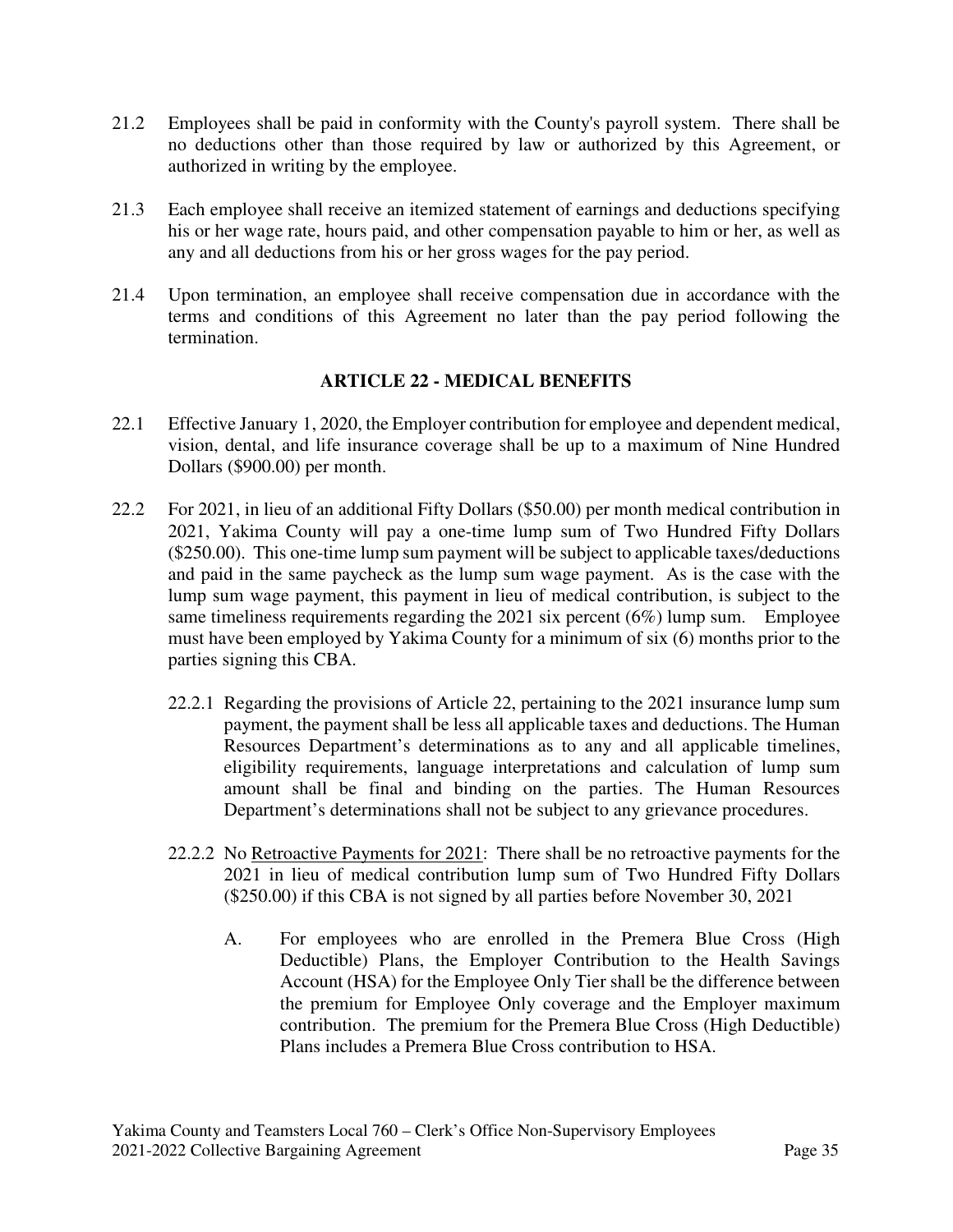- B. For employees who are enrolled in any Premera Blue Cross plan other than the Premera Blue Cross (High Deductible) Plans with Employee Only coverage, the Employer shall contribute the difference between the premium for the Employee Only Tier and the Employer maximum contribution to an HRA VEBA account for the employee.
- C. For employees enrolled in all other Premera Blue Cross plans or tiers, the employee will pay the difference between the premium and the employer's maximum contribution
- D. Employees can waive medical coverage; however, contributions must still be made for the mandatory Premera Blue Cross Dental, Basic Life Insurance and Basic Long Term Disability (LTD). The employer shall contribute only the premium amount for the mandatory Premera Blue Cross Dental, Basic Life Insurance and Basic LTD for employees that waive medical coverage through Premera Blue Cross.
- 22.3 Effective for 2022, the Employer will increase its contribution towards medical by up to One Hundred Dollars (\$100.00) per month (up to Fifty Dollars (\$50.00) per pay period) beginning in the January 25, 2022, paycheck. This additional up to One Hundred Dollars (\$100.00) per month shall cease on December 31, 2022, and the Employer's contribution shall return to up to Nine Hundred Dollars (\$900.00) per month.

**Specific Sunset Clause: The Union agrees that the Employer additional up to One Hundred Dollars (\$100.00) contribution towards the medical premium in 2022 shall sunset/cease effective December 31, 2022, unless the parties have mutually agreed in writing to extend this contribution into 2023 prior to December 31, 2022. The parties agree to exclude the provisions of the additional up to One Hundred Dollars (\$100.00) per month Medical Contribution from the application of the provisions of RCW 41.56.123, Section (1). The parties further agree that this exclusion is to enforce the provisions of RCW 41.56.123, Section (2) as relates to the additional up to One Hundred Dollars (\$100.00) per month Medical Contribution and the cessation of such contribution on December 31, 2022.** 

22.3.1 No Retroactive Payments for 2022: There shall be no retroactive payments for the

2022 up to One Hundred Dollars (\$100.00) medical contribution if this CBA is not signed by all parties before November 30, 2021.

- 22.4 Said insurance shall be for employee and dependent medical, dental, vision (buy up plan only), and life insurance.
- 22.5 The Employer shall determine which insurance programs and benefits may be continued or implemented from time to time. If there are changes in the insurance programs, the Employer will notify the Union of said changes. Said notification shall not interfere or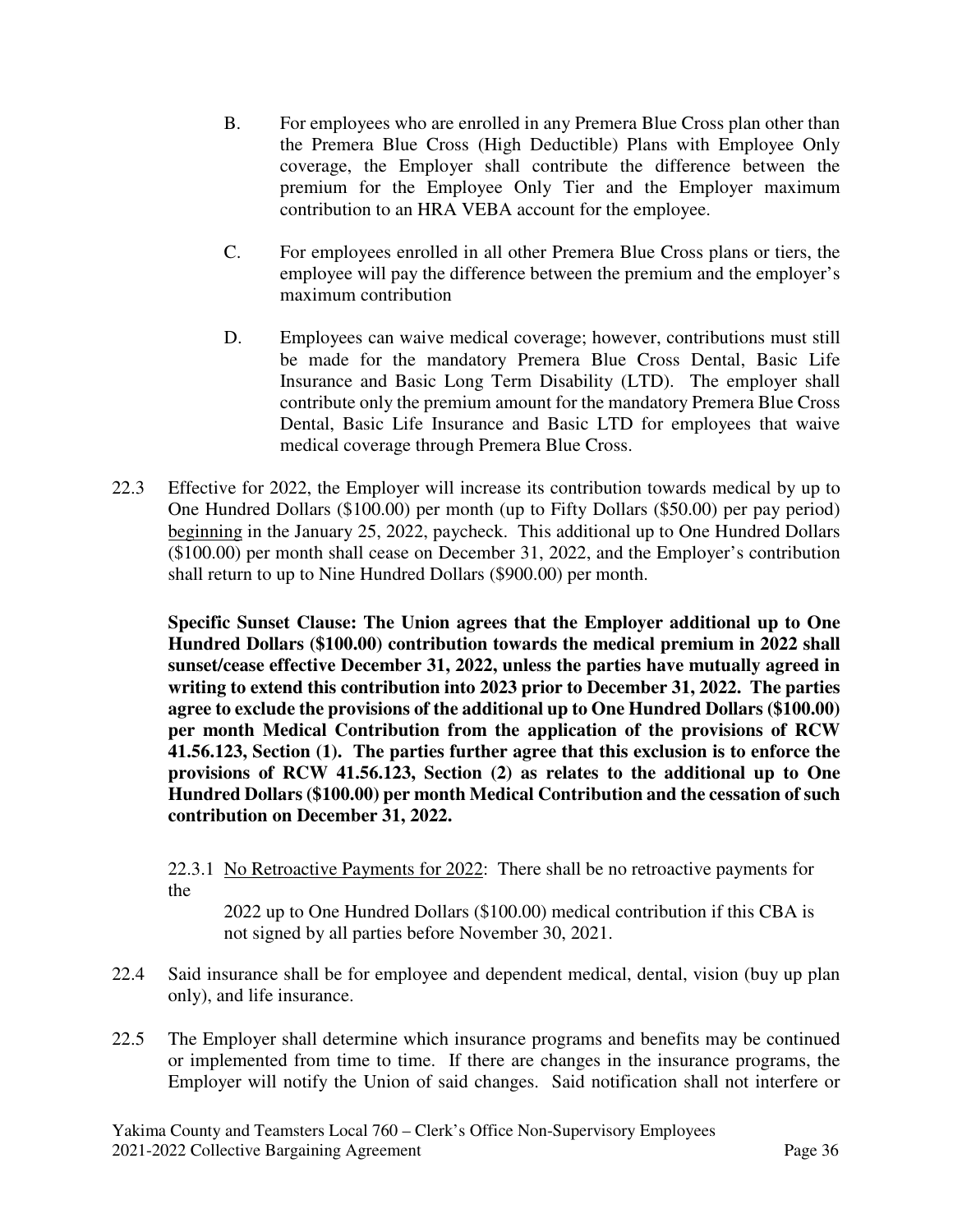hinder the right of the Employer to change the benefit structure, benefit level, and/or premium level.

- 22.6 If the insurance company or companies providing the above-referenced benefits notifies the Employer of changes in the premium structure and/or benefit levels, then and in that event the Union and employees shall comply with said changes if requested to do so by the Employer.
- 22.7 Any disputes, disagreements, and/or claims regarding insurance coverage and/or policies between an employee and an insurance carrier and/or administrator are not grievable by the Union and/or the employee.
- 22.8 The medical benefits package is subject to the provisions and actions of the Yakima County Employee Benefit Committee.
- 22.9 Regular part time employees who work at least fifty percent (50%) of the normal forty (40) hour work week will receive a pro-rated employer medical contribution. The percentage of hours worked and pro-rated contribution shall be established by budget.
- 22.10 Effective for 2021 and 2022, the task force made up of some of the insurance benefits committee members, Human Resources Department staff, bargaining unit representatives, and management will remain in place but will serve as a communication tool during 2021- 2022 regarding Premera Blue Cross insurances. This task force communication is neither to be interpreted nor to be construed to obligate the Employer to negotiate about carriers, medical benefits, and coverages. There already is an insurance benefits committee made up of employees representing departments who are also in some cases members of certain bargaining units, and this committee has historically been coordinated through and with the expertise of the Human Resources Department. The insurance benefits committee is recommendatory only, and only the Board of County Commissioners has the final determination for carriers, plans, programs, and coverages.
	- 22.10.1 The Human Resources Department will determine the frequency of meetings with the respective committee and task force members. Notice of meetings will be provided in advance of meetings.

## **ARTICLE 23 – RETIREMENT - INDUSTRIAL ACCIDENT INSURANCE**

23.1 The Employer shall pay into the appropriate employees' retirement program (Social Security and FICA) and Industrial Insurance (Workers' Compensation) at the prescribed rate and as required by law.

## **ARTICLE 24 - GENERAL PROVISIONS**

24.1 No employee shall be unlawfully discriminated against for upholding Union principles and activities, provided such activities do not interfere with the employee's duties.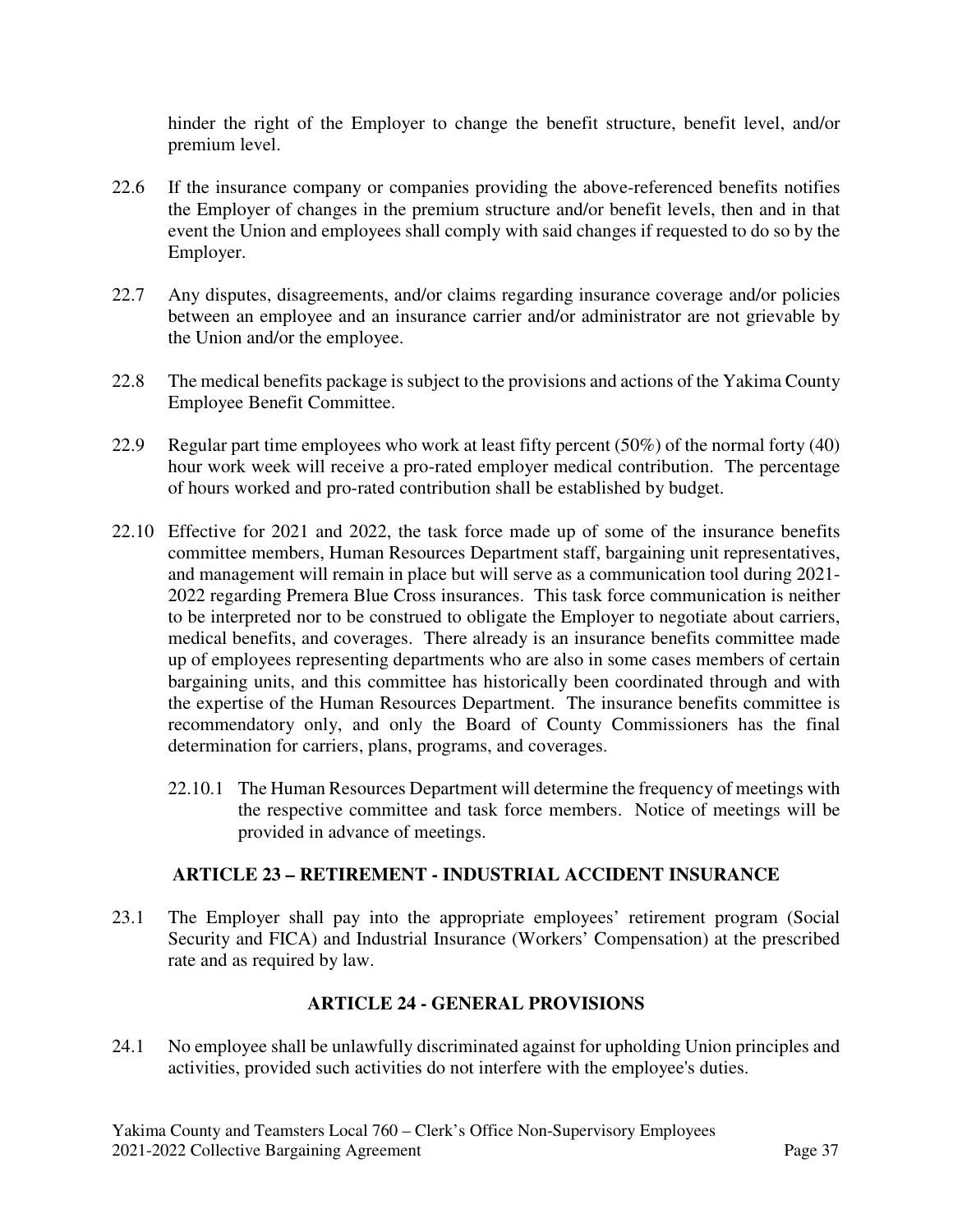- 24.2 Safety Safe and healthful working conditions are recognized as mutually beneficial to the employees and Employer. Employees may report what they believe to be an unsafe and unhealthful working condition to management. Management shall investigate the report.
- 24.3 Gender Where masculine gender has been used in any provision of this Agreement, it is used solely for the purpose of illustration and shall not in any way be used to designate the sex of the employee eligible for any position, classification, or benefits provided in this Agreement.
- 24.4 The Union recognizes the right of the Employer to establish reasonable employer rules as he/she may deem necessary, provided that such rules are lawful. Employees shall be made aware of such rules established by the Employer.
- 24.5 When any classification not listed on the County's Class Code Structure is established, the Employer shall designate a job classification and pay rate for the classification based upon the County Classification System (Decision Band Methodology). Notice of establishment of the new classification shall be provided to the Union. In the event the Union does not agree with the classification pay band, the Union shall notify the Employer, in writing, within fourteen (14) calendar days of receipt of the notice. The Union may present an appeal to the Personnel Committee. The Personnel Committee shall review the appeal and make a written recommendation regarding the appeal to the Board of County Commissioners, with a copy to the Union. The decision of the Board of County Commissioners shall be final and binding.

# **ARTICLE 25 - PERSONNEL FILES**

- 25.1 Personnel files are the property of the Employer. The Employer agrees that the contents of the personnel files, including personal photographs, shall be confidential, and shall restrict the use of information in the files to internal use by the Yakima County Human Resources Department and the Clerk's Office, except where this is contrary to state and federal laws. It is further agreed that the information in employee personnel files shall not be released to outside groups without proper Court order or as otherwise required by law.
- 25.2 An employee shall be notified and receive a copy of material placed in his or her personnel file relating to job performance or personal character. Employees have the right to attach rebuttals to any and all evaluative and disciplinary material in their personnel file.
- 25.3 Upon appropriate request, an employee may inspect his personnel file, subject to the following provisions:
	- a. Inspection shall occur during the employee's non-working hours, including lunch and break periods, or at a time and in a manner mutually acceptable to the employee and the Human Resources Director.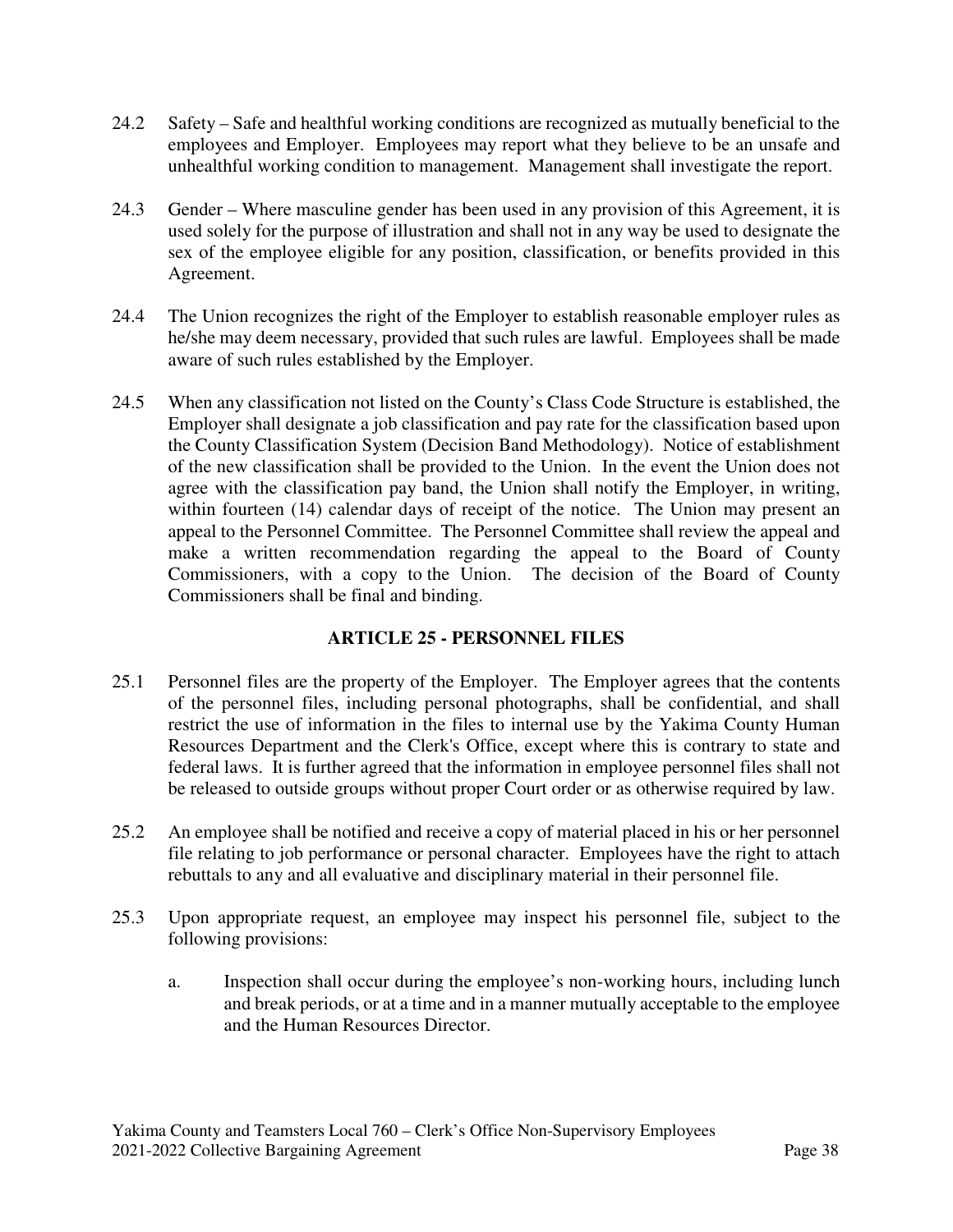- b. Upon request, an employee who has a written grievance on file who is inspecting his personnel file with respect to such grievance may have a Union representative present during such inspection.
- c. Copies of materials in the employee's personnel file shall be provided to the employee upon written request. The employee may be charged for copies in accordance with County policy.

## **ARTICLE 26 - NO DISCRIMINATION**

26.1 There shall be no discrimination by the Employer or Union against any employee or applicant for employment on account of membership or non-membership in the Union, or because of a person's sex, sexual orientation, race, national origin, genetic information, age, mental or physical disability, religion, marital status, political belief, veteran's status, or any other protected status under federal or state statute, unless based upon a bona fide occupational qualification. No employee will be required to make a contribution to a political party or to a candidate for political office.

# **ARTICLE 27 - SAVINGS CLAUSE**

- 27.1 If any Article or section of this Agreement or any addendum thereto should be held invalid by operation of law or by any tribunal of competent jurisdiction, or if compliance with or enforcement of any Article or section should be restrained by such tribunal, the remainder of this Agreement and addenda shall not be affected thereby, and the parties shall enter into immediate negotiations for the purpose of arriving at a mutually satisfactory replacement for such Article or section.
- 27.2 Workday Program: The Union Representative and the bargaining unit employees agree to fully cooperate with Management's implementation of all of the Workday programs, phases and changes necessary to carry out Workday functions.

# **ARTICLE 28 - NO STRIKE - NO LOCKOUT**

- 28.1 Strikes, slowdowns, work stoppages, or any other interference with the work by the employees, are prohibited.
- 28.2 The Employer may discharge/terminate and/or discipline any employee who violates this Article. No employee shall be entitled to any pay and/or benefits for the period in which he/she engaged in any strikes, slowdowns, work stoppages, or other interference with work.
- 28.3 Nothing contained herein shall preclude the Employer from obtaining judicial restraint and damages in the event of a violation of this Article.
- 28.4 No lockout of employees shall be instituted by the Employer.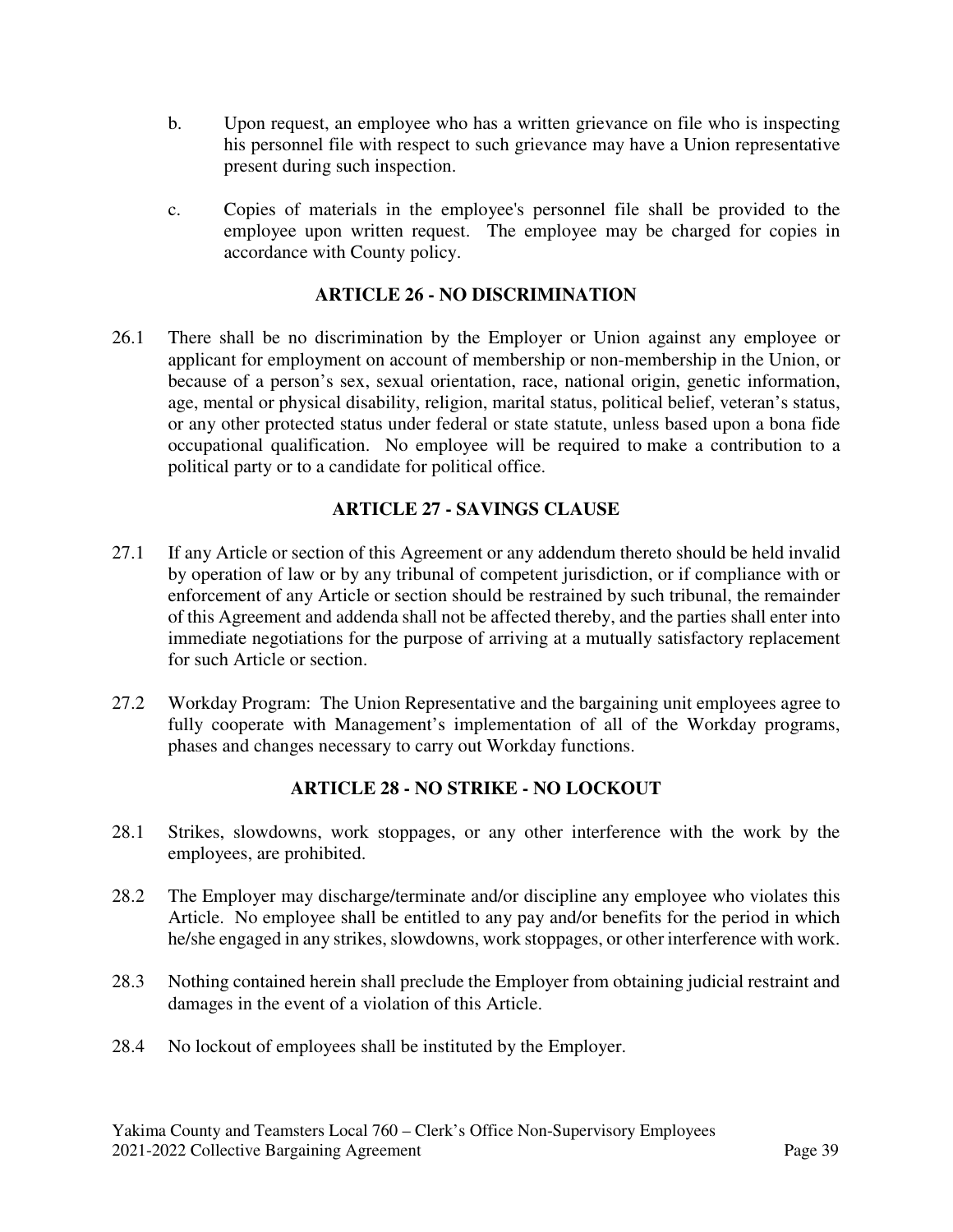#### **ARTICLE 29 - AMENDMENTS**

29.1 In the event either party desires to amend this Agreement, that party shall notify the other party, in writing, of the desire to so amend. The parties may mutually amend this agreement as provided in Article 6, Union/Management Relations. Neither party is required during the term of this Agreement to agree to a change in this Agreement.

#### **ARTICLE 30 - ENTIRE AGREEMENT**

30.1 This document shall constitute the complete Agreement by and between the parties, and no other agreement and/or understandings, written or otherwise, prior to the signing of this Agreement shall be binding on the parties.

## **ARTICLE 31 - TERM OF AGREEMENT**

- 31.1 This Agreement shall be effective as of the first  $(1<sup>st</sup>)$  day of January, 2021, except as otherwise provided in this Agreement and except for contract language changes which shall take effect subsequent to the date of signing of this Agreement by the last signing party, and shall remain in full force and effect through the thirty-first (31st) day of December, 2022. Written notice of intent to modify this Agreement as related to extension of the Agreement or changes to the Agreement must be served by the requesting party upon the other party at least ninety (90) calendar days prior to the date of expiration.
- 31.2 The parties shall start negotiations the fall of 2022, for a successor 2023 and perhaps beyond CBA. Negotiations shall be conducted on mutually agreeable dates.
- 31.3 If the parties have not reached agreement, then either party may request a mediator from the Public Employment Relations Commission. The determination of the mediator shall be advisory only and not binding on either party.

In the event that negotiations for a new agreement extend beyond the 31st day of December, 2020, the terms of this Agreement related to wages, benefits, and working conditions shall remain in full force and effect during the negotiation and mediation process.

*[Signature page follows]*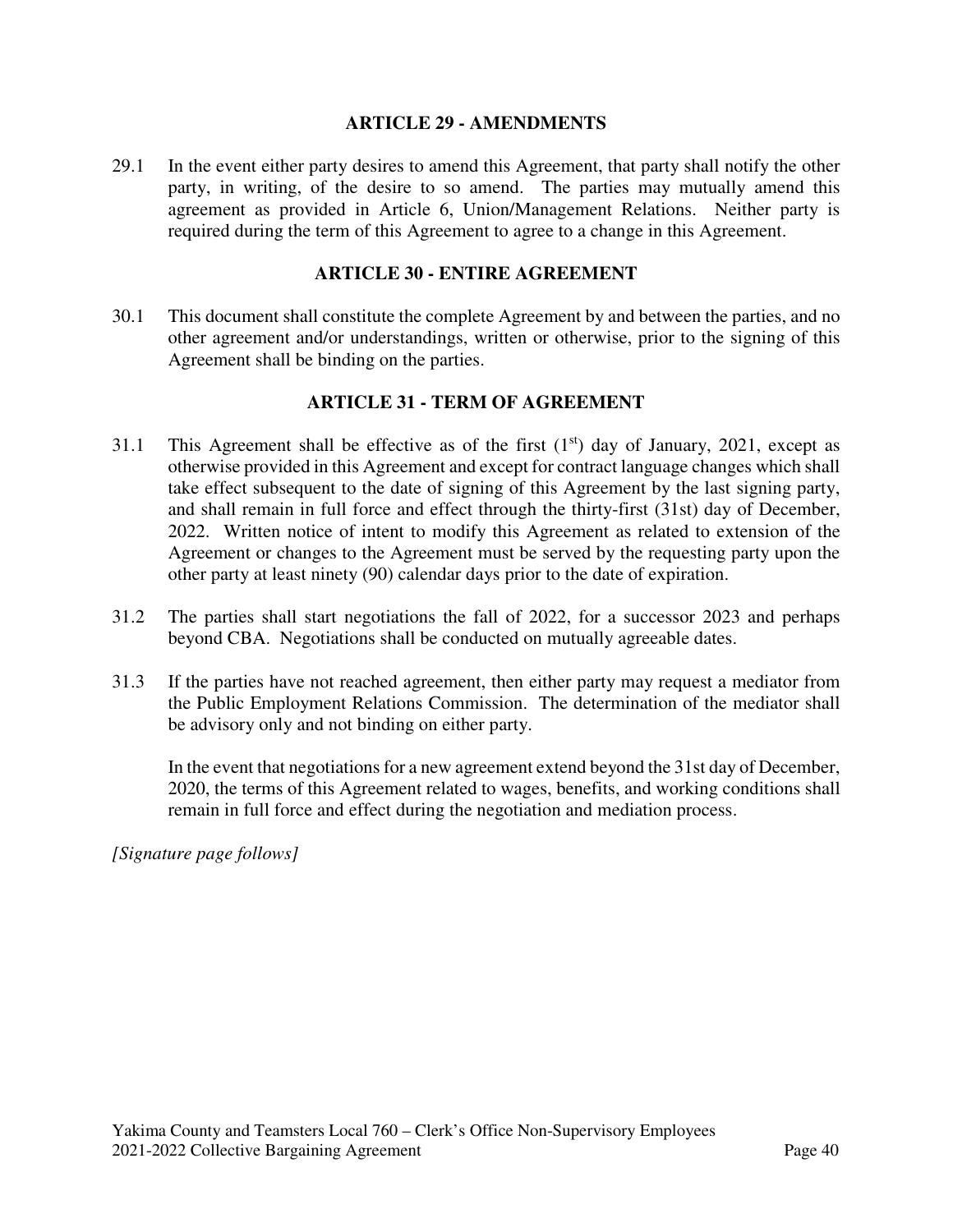#### **IN WITNESS WHEREOF**, the parties have executed this Agreement on this **\_\_\_\_\_\_\_\_\_\_** day of  $\frac{1}{2021}$ .

**FOR THE EMPLOYER:**  Board of Yakima County Commissioners

\_\_\_\_\_\_\_\_\_\_\_\_\_\_\_\_\_\_\_\_\_\_\_\_\_\_\_\_\_\_\_\_\_\_\_\_\_\_\_

\_\_\_\_\_\_\_\_\_\_\_\_\_\_\_\_\_\_\_\_\_\_\_\_\_\_\_\_\_\_\_\_\_\_\_\_\_\_\_

**FOR THE UNION:**  Teamsters Local Union No. 760

Ron Anderson, Chairman

Leonard Crouch, Secretary/Treasurer

Amanda McKinney, Commissioner

\_\_\_\_\_\_\_\_\_\_\_\_\_\_\_\_\_\_\_\_\_\_\_\_\_\_\_\_\_\_\_\_\_\_\_\_\_\_\_ LaDon Linde, Commissioner

Adopted Copy Available at Yakima County Human Resources 128 N. 2<sup>nd</sup> Street, Room B27 Yakima, WA 98901

\_\_\_\_\_\_\_\_\_\_\_\_\_\_\_\_\_\_\_\_\_\_\_\_\_\_\_\_\_\_\_\_\_\_\_\_\_\_\_

\_\_\_\_\_\_\_\_\_\_\_\_\_\_\_\_\_\_\_\_\_\_\_\_\_\_\_\_\_\_\_\_\_\_\_\_\_\_\_ Tracey Slagle, County Clerk

Jacqui Lindsay, Human Resources Director

\_\_\_\_\_\_\_\_\_\_\_\_\_\_\_\_\_\_\_\_\_\_\_\_\_\_\_\_\_\_\_\_\_\_\_\_\_\_\_

Represented by:

\_\_\_\_\_\_\_\_\_\_\_\_\_\_\_\_\_\_\_\_\_\_\_\_\_\_\_\_\_\_\_\_\_\_\_\_\_\_\_ Anthony F. Menke, Management Labor Attorney and Chief Negotiator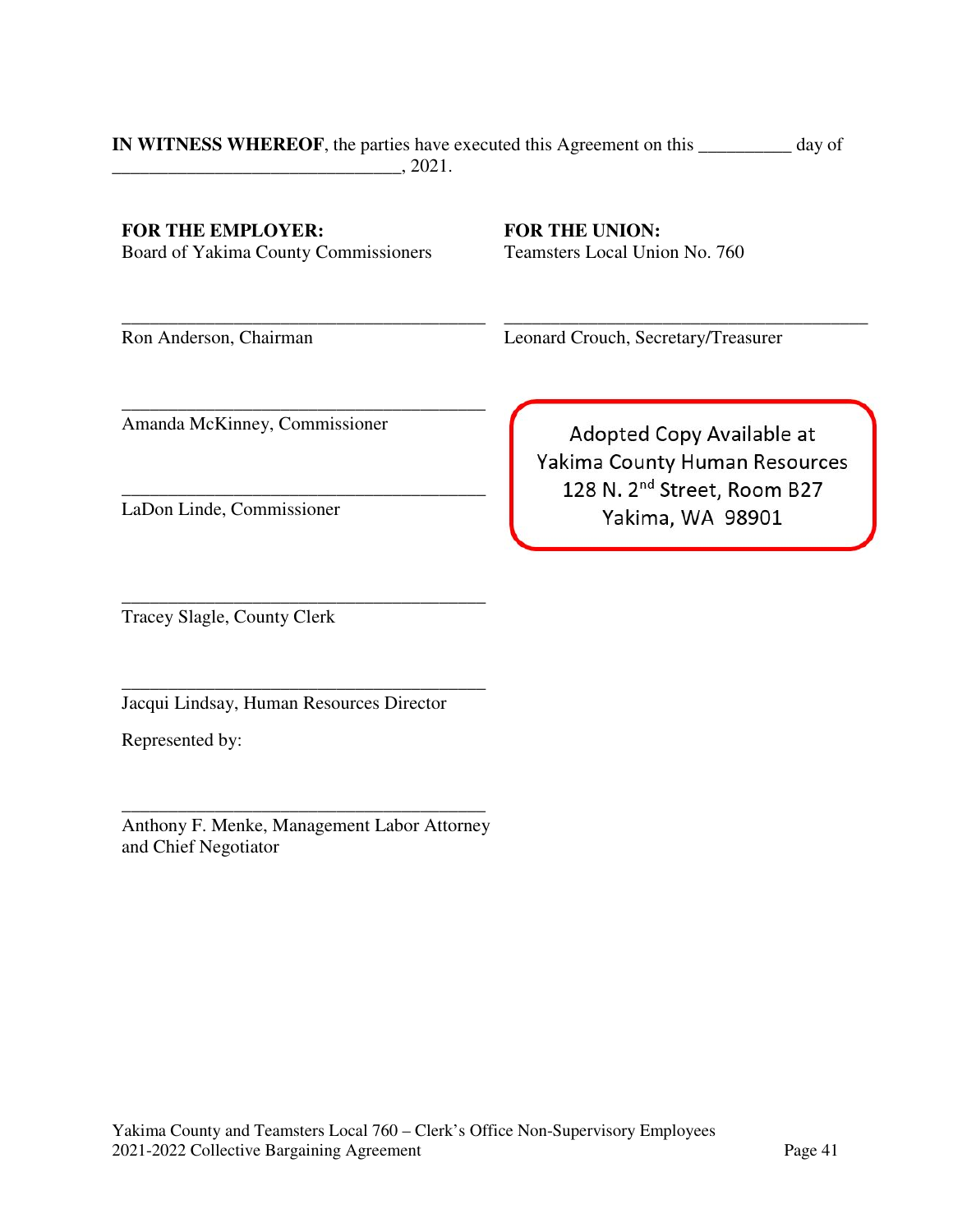| <b>EXHIBIT "A"</b>                                                                                                                                                                                                                                                                  |                 |                                  |  |                |        |        |        |        |        |        |        |           |        |        |        |        |
|-------------------------------------------------------------------------------------------------------------------------------------------------------------------------------------------------------------------------------------------------------------------------------------|-----------------|----------------------------------|--|----------------|--------|--------|--------|--------|--------|--------|--------|-----------|--------|--------|--------|--------|
| 2021-2022 Pay Plan                                                                                                                                                                                                                                                                  |                 |                                  |  |                |        |        |        |        |        |        |        |           |        |        |        |        |
| <b>Clerk's Office Non-Supervisory Employees</b>                                                                                                                                                                                                                                     |                 |                                  |  |                |        |        |        |        |        |        |        |           |        |        |        |        |
| Beginning in 2021, the shaded increments will cease to be shaded in accordance with Exhibit B, Section 1; Provided, however, each step increase is                                                                                                                                  |                 |                                  |  |                |        |        |        |        |        |        |        |           |        |        |        |        |
| currently subject to negotiations. Without the parties' agreement, there are no step increases. The 2020 Pay Plan serves as the basis for the HR<br>Department's calculations of the 2021 lump sum and the 2022 lump sum in accordance with Article 20.                             |                 |                                  |  |                |        |        |        |        |        |        |        |           |        |        |        |        |
| <b>Increment</b><br>Pay Grade<br><b>Increment</b><br><b>Increment</b><br><b>Increment</b><br><b>Increment</b><br><b>Increment</b><br><b>Increment</b><br>Increment<br><b>Increment</b><br>Increment<br><b>Increment</b><br><b>Increment</b><br><b>Increment</b><br><b>Increment</b> |                 |                                  |  |                |        |        |        |        |        |        |        |           |        |        |        |        |
|                                                                                                                                                                                                                                                                                     |                 |                                  |  | $\overline{2}$ | 3      |        | 5      | 6      | 7      | 8      | 9      | <b>10</b> | 11     | 12     | 13     | 14     |
|                                                                                                                                                                                                                                                                                     | 8 <sub>hr</sub> | <b>YR</b><br>27,210              |  | 27,914         | 28,644 | 29.385 | 30,152 | 30,931 | 31,734 | 32,563 | 33,416 | 34,281    | 35,171 | 36,086 | 37,025 | 37,990 |
|                                                                                                                                                                                                                                                                                     | 8 <sub>hr</sub> | 2,267<br>MO                      |  | 2,326          | 2,387  | 2,449  | 2,513  | 2,578  | 2.645  | 2,714  | 2,785  | 2,857     | 2,931  | 3,007  | 3,085  | 3,166  |
| A11                                                                                                                                                                                                                                                                                 |                 | HR<br>13.08                      |  | 13.42          | 13.77  | 14.13  | 14.50  | 14.87  | 15.26  | 15.66  | 16.07  | 16.48     | 16.91  | 17.35  | 17.80  | 18.26  |
| 7.5 hr                                                                                                                                                                                                                                                                              |                 | MO<br>2,126                      |  | 2,181          | 2,238  | 2,296  | 2,356  | 2,416  | 2,479  | 2,544  | 2,611  | 2,678     | 2,748  | 2,819  | 2,893  | 2,968  |
| 7.5 hr                                                                                                                                                                                                                                                                              |                 | $\overline{\text{YR}}$<br>25,509 |  | 26,170         | 26,853 | 27,549 | 28,267 | 28,998 | 29,751 | 30,527 | 31,327 | 32,138    | 32,973 | 33,830 | 34,711 | 35,615 |
|                                                                                                                                                                                                                                                                                     | 8 <sub>hr</sub> | $\overline{\text{YR}}$<br>29,497 |  | 30,238         | 30,993 | 31,771 | 32,575 | 33,391 | 34,231 | 35,097 | 35,975 | 36,877    | 37,804 | 38,756 | 39,733 | 40,734 |
|                                                                                                                                                                                                                                                                                     | 8 <sub>hr</sub> | <b>MO</b><br>2,458               |  | 2,520          | 2,583  | 2,648  | 2,715  | 2,783  | 2,853  | 2,925  | 2,998  | 3,073     | 3,150  | 3,230  | 3,311  | 3,395  |
| A12                                                                                                                                                                                                                                                                                 |                 | HR<br>14.18                      |  | 14.54          | 14.90  | 15.27  | 15.66  | 16.05  | 16.46  | 16.87  | 17.30  | 17.73     | 18.18  | 18.63  | 19.10  | 19.58  |
| 7.5 hr                                                                                                                                                                                                                                                                              |                 | M <sub>0</sub><br>2,304          |  | 2,362          | 2,421  | 2,482  | 2,545  | 2,609  | 2,674  | 2,742  | 2,811  | 2,881     | 2,953  | 3,028  | 3,104  | 3,182  |
| 7.5 hr                                                                                                                                                                                                                                                                              |                 | <b>YR</b><br>27,653              |  | 28,349         | 29,056 | 29,786 | 30,539 | 31,304 | 32,092 | 32,903 | 33,726 | 34,572    | 35,441 | 36,334 | 37,249 | 38,188 |
|                                                                                                                                                                                                                                                                                     | 8 <sub>hr</sub> | <b>YR</b><br>31,796              |  | 32,575         | 33,366 | 34,182 | 35,010 | 35,863 | 36,741 | 37.631 | 38,546 | 39,486    | 40,450 | 41,439 | 42,452 | 43,491 |
|                                                                                                                                                                                                                                                                                     | 8 <sub>hr</sub> | MO<br>2,650                      |  | 2,715          | 2,781  | 2,849  | 2,918  | 2,989  | 3,062  | 3,136  | 3,212  | 3,290     | 3,371  | 3,453  | 3,538  | 3,624  |
| A13                                                                                                                                                                                                                                                                                 |                 | $\overline{\text{HR}}$<br>15.29  |  | 15.66          | 16.04  | 16.43  | 16.83  | 17.24  | 17.66  | 18.09  | 18.53  | 18.98     | 19.45  | 19.92  | 20.41  | 20.91  |
| 7.5 hr                                                                                                                                                                                                                                                                              |                 | <b>MO</b><br>2,484               |  | 2,545          | 2,607  | 2,670  | 2,735  | 2,802  | 2,870  | 2,940  | 3,011  | 3,085     | 3,160  | 3,237  | 3,317  | 3,398  |
| 7.5 hr                                                                                                                                                                                                                                                                              |                 | <b>YR</b><br>29,809              |  | 30,539         | 31,281 | 32,046 | 32,822 | 33,622 | 34,445 | 35,279 | 36,137 | 37,018    | 37,922 | 38,849 | 39,799 | 40,773 |
|                                                                                                                                                                                                                                                                                     | 8 <sub>hr</sub> | YR<br>34,825                     |  | 35,641         | 36,469 | 37,322 | 38,200 | 39,090 | 40,005 | 40.944 | 41,896 | 42,873    | 43,874 | 44,900 | 45,951 | 47,027 |
|                                                                                                                                                                                                                                                                                     | <b>8</b> hr     | MO<br>2,902                      |  | 2,970          | 3,039  | 3,110  | 3,183  | 3,257  | 3,334  | 3,412  | 3,491  | 3,573     | 3,656  | 3,742  | 3,829  | 3,919  |
| <b>B21</b>                                                                                                                                                                                                                                                                          |                 | HR<br>16.74                      |  | 17.13          | 17.53  | 17.94  | 18.37  | 18.79  | 19.23  | 19.68  | 20.14  | 20.61     | 21.09  | 21.59  | 22.09  | 22.61  |
| 7.5 hr                                                                                                                                                                                                                                                                              |                 | <b>MO</b><br>2,721               |  | 2,784          | 2,849  | 2,916  | 2,984  | 3,054  | 3,125  | 3,199  | 3,273  | 3,349     | 3,428  | 3,508  | 3,590  | 3,674  |
| 7.5 <sub>hr</sub>                                                                                                                                                                                                                                                                   |                 | <b>YR</b><br>32,648              |  | 33,413         | 34,190 | 34,989 | 35,812 | 36,647 | 37,504 | 38,385 | 39,278 | 40,193    | 41,132 | 42,094 | 43,079 | 44,087 |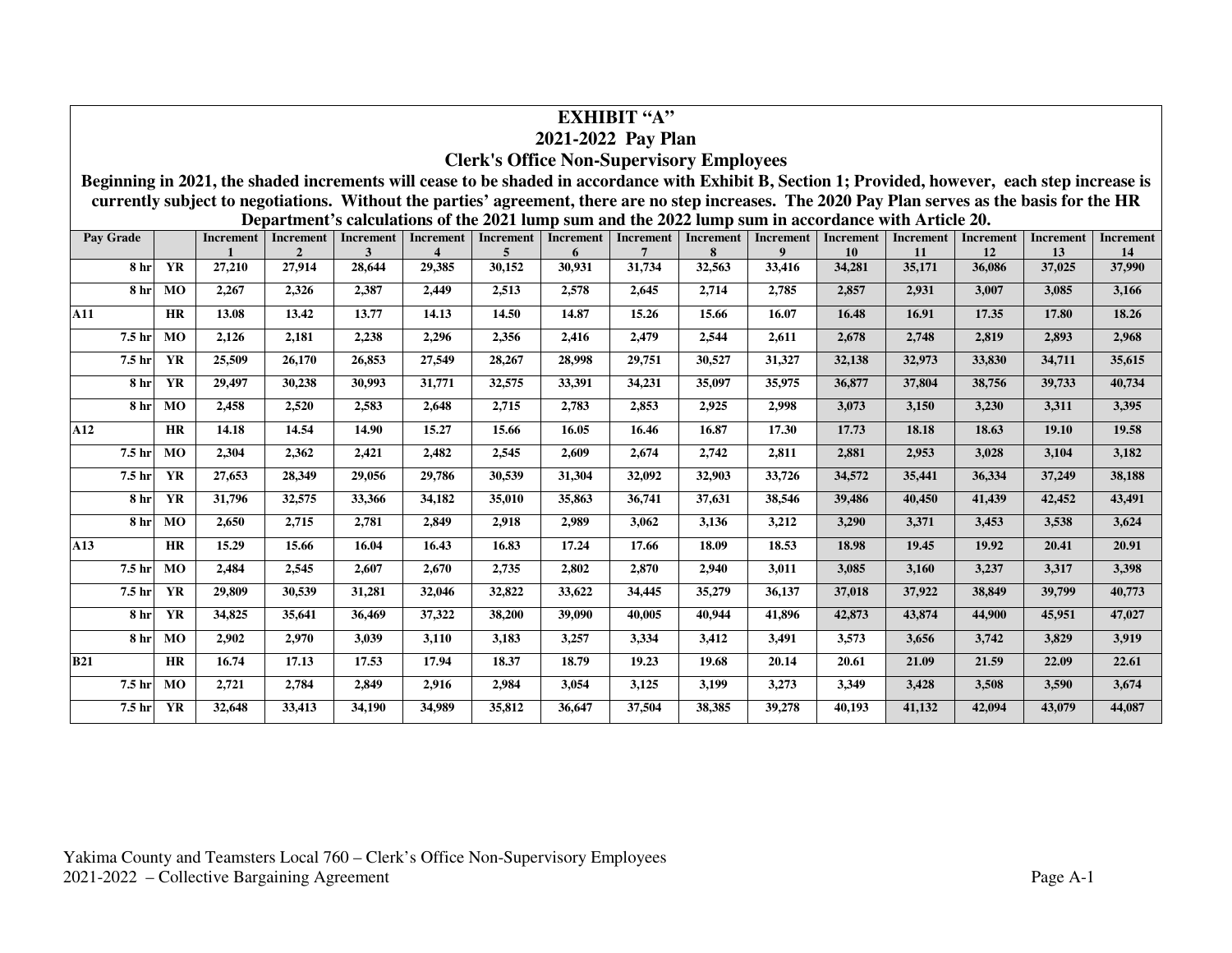#### **EXHIBIT "B" YAKIMA COUNTY TEAMSTERS LOCAL 760 CLERK'S OFFICE NON-SUPERVISORY EMPLOYEES**

#### **2021 PAY PLAN STRUCTURE**

- 1. Effective in 2021, the restrictions on employees hired after December 31, 2011, shall cease and all employees shall be eligible for all 14 steps; Provided, however, currently the parties must bargain each individual step before the step will be implemented from year to year. Without an agreement, there are no step increases. This may also be impacted by the provisions of Article 20 regarding the Human Resources Department comprehensive study of the current job classification (DBM) and pay plan system during 2021 and 2022. The following pay plan structure shall be implemented:
- 2. Article 20 addresses 2021 and 2022 lump sum payment and pay provisions.
- 3. No employee shall receive an increment advancement during 2021 and 2022.
- 4. The Human Resources Department shall determine all calculations.
- 5. Article 20 addresses the comprehensive study and analysis of the job classification and pay system to be conducted by the Human Resources Department in lieu of an in-depth comparability study. The parties understand and agree that the terms of Article 20 are controlling with regard to the study and analysis.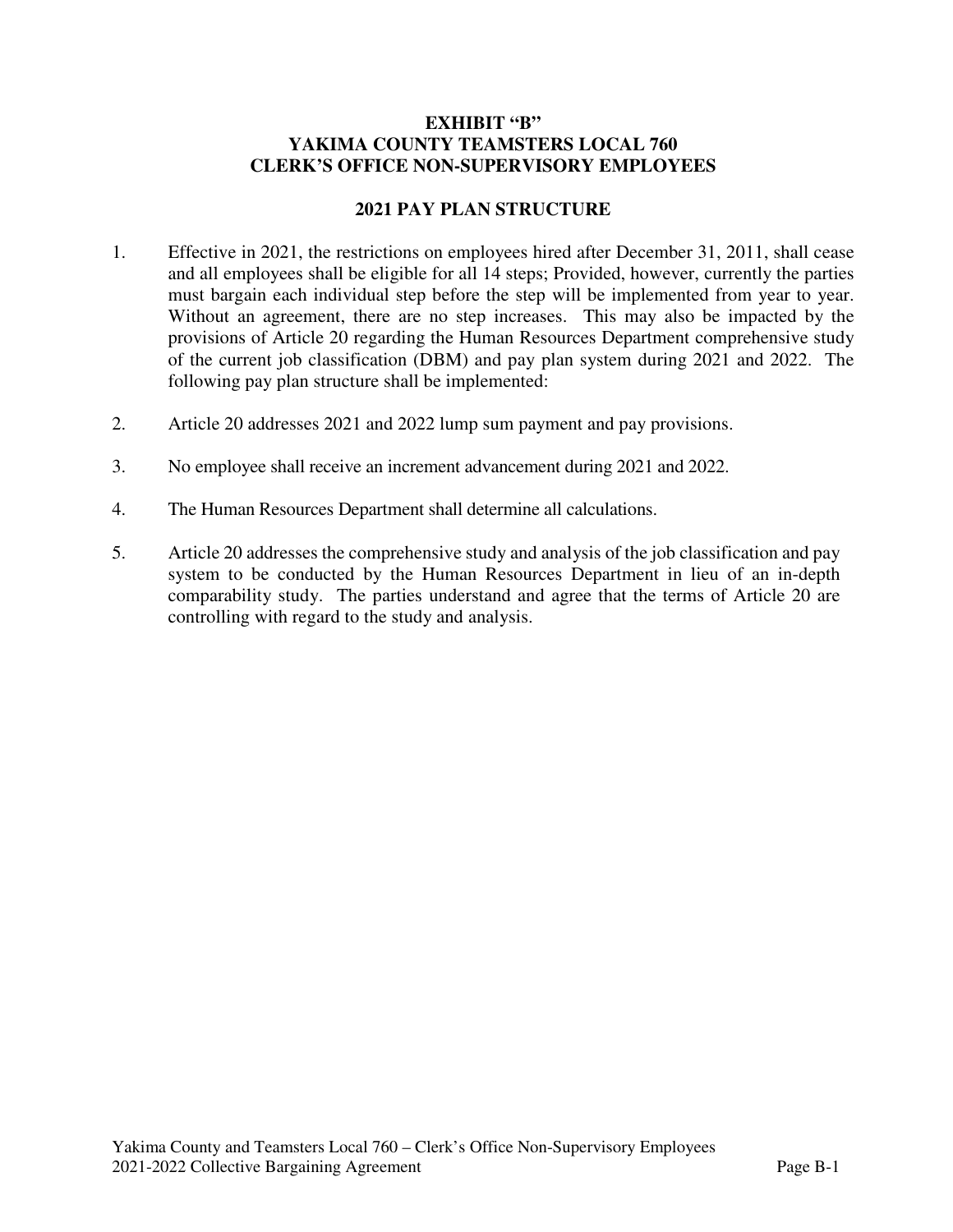#### **Salary Surveys**

Historically, pay ranges in the Yakima County compensation structure are determined by a comparison of Yakima County benchmark positions to the comparable labor market. The comparable labor market has been changed effective beginning in 2018 to only the following counties: Benton, Grant, Kitsap, Spokane, Thurston, and Whatcom. Beginning in 2018, the Yakima County Benchmark positions have been reduced from seventy-seven (77) to thirty-seven (37) positions. Determination of the market for each pay range is established by salary survey of the comparable counties and use of regression analysis methodology to establish a trend line for the Yakima County classifications in the Decision Band Method classification structure. The market survey includes benchmark classifications for each occupational group as well as all classifications with an existing market premium. Detailed market surveys will be conducted at least every four years for only informational purposes. Abbreviated market surveys of limited benchmarks, as determined by the HR Department, will be conducted every year for only informational purposes. Salary Survey information is intended to be used prospectively, and shall not be used in establishing pay plans for the same year during which the salary survey is conducted. The Union will receive a copy of the completed survey for their review within one (1) week of completion. This Salary Survey subject matter is subject to the provisions of Section 20.4.

The above salary survey provisions are subject to changes based on the provisions of Article 20.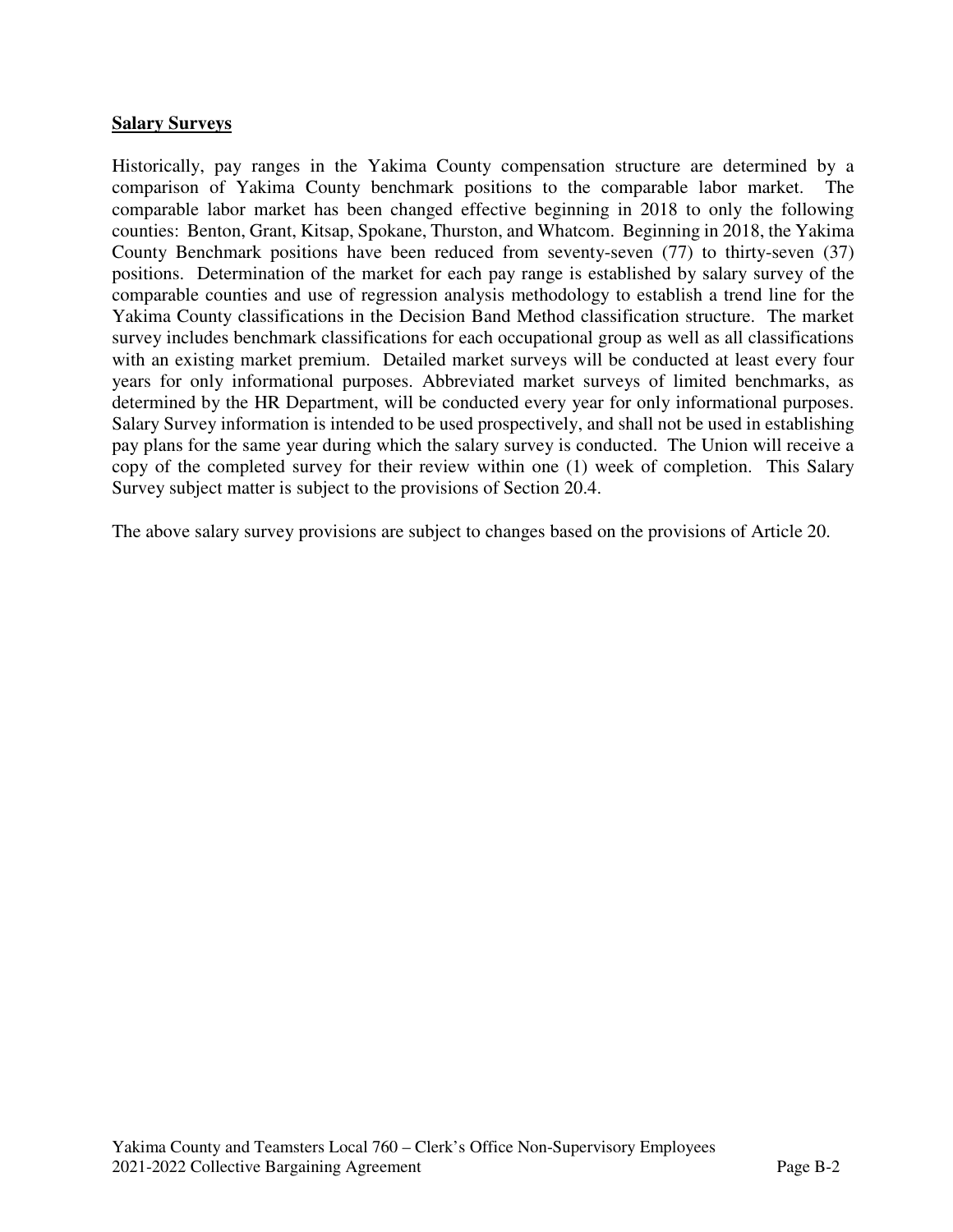| <b>Job Family</b>                | <b>Classification</b>                           | <b>DBM</b>      | <b>Selected</b> |  |  |
|----------------------------------|-------------------------------------------------|-----------------|-----------------|--|--|
| Administration - Clerical        | Office Technician                               | A12             | 1               |  |  |
| Administration - Clerical        | Office Support Technician                       | A13             | $\mathbf{1}$    |  |  |
| Administration - Clerical        | Office Specialist                               | <b>B21</b>      | 1               |  |  |
| Administration - Clerical        | Office Coordinator                              | <b>B22</b>      | $\mathbf{1}$    |  |  |
| Administration - Clerical        | Office Supervisor                               | <b>B25</b>      | 1               |  |  |
| Administration - Financial       | <b>Financial Technician</b>                     | A13             | $\mathbf{1}$    |  |  |
| Administration - Financial       | <b>Financial Specialist</b>                     | <b>B21</b>      | $\mathbf{1}$    |  |  |
| Administration - Financial       | Accountant                                      | C <sub>41</sub> | $\mathbf{1}$    |  |  |
| Administration - Financial       | Senior Accountant                               | C43             | $\mathbf{1}$    |  |  |
| <b>Administration - Programs</b> | Program Specialist                              | <b>B22</b>      | 1               |  |  |
| <b>Administration - Programs</b> | Program Analyst                                 | C42             | $\mathbf{1}$    |  |  |
| <b>Administration - Programs</b> | Senior Program Analyst                          | C43             | $\mathbf{1}$    |  |  |
| <b>Appraisal Services</b>        | Appraiser                                       | <b>B23</b>      | $\mathbf{1}$    |  |  |
| <b>Appraisal Services</b>        | <b>Commercial Appraiser</b>                     | <b>B24</b>      | 1               |  |  |
| <b>Community Development</b>     | <b>Building Inspector</b>                       | <b>B25</b>      | 1               |  |  |
| <b>Community Development</b>     | Plans Examiner                                  | C42             | 1               |  |  |
| <b>Community Development</b>     | Senior Project Planner                          | C44             | $\mathbf{1}$    |  |  |
| <b>Computer Services</b>         | Computer Support Technician                     | <b>B24</b>      | $\mathbf{1}$    |  |  |
| <b>Computer Services</b>         | Technology Administrator                        | C43             | 1               |  |  |
| <b>Computer Services</b>         | Senior Technology Administrator                 | C <sub>45</sub> | 1               |  |  |
| Engineering                      | Senior Engineering Technician                   | <b>B25</b>      | 1               |  |  |
| Engineering                      | Engineer I                                      | C <sub>41</sub> | 1               |  |  |
| Engineering                      | Engineer II                                     | C42             | 1               |  |  |
| Engineering                      | Project Engineer                                | C44             | 1               |  |  |
| Engineering                      | Senior Engineer                                 | C <sub>45</sub> | 1               |  |  |
| Engineering                      | Senior Natural Resource Specialist              | C <sub>45</sub> |                 |  |  |
| Legal - Administration           | Paralegal                                       | <b>B25</b>      | 1               |  |  |
| Legal - Law Enforcement          | Juvenile Correction Officer (Detention Officer) | <b>B22</b>      | 1               |  |  |
| Legal - Law Enforcement          | Law Enforcement Dispatcher                      | <b>B23</b>      | 1               |  |  |
| Legal - Law Enforcement          | Probation Officer                               | C <sub>41</sub> | 1               |  |  |
| <b>Trades - Construction</b>     | Road Maintenance Technician                     | <b>B23</b>      | $\mathbf{1}$    |  |  |
| Trades - Construction            | Mechanic                                        | <b>B24</b>      | $\mathbf{1}$    |  |  |
| Trades - Construction            | Lead Road Maintenance Technician                | <b>B25</b>      | 1               |  |  |
| Trades - Maintenance             | Maintenance Technician                          | A13             | 1               |  |  |
| Trades - Maintenance             | Maintenance Specialist                          | <b>B21</b>      | 1               |  |  |
| Trades - Maintenance             | Facilities Maintenance Technician               | <b>B23</b>      | 1               |  |  |
| Trades - Maintenance             | <b>Facilities Maintenance Specialist</b>        | <b>B24</b>      | $\mathbf{1}$    |  |  |
|                                  |                                                 | <b>TOTAL</b>    | 37              |  |  |

# **Market Premiums**

If the market compensation study determines that the trend line base salary range for a classification is ten percent (10%) or more below the market target position's median at both entry and maximum, then the Union and the Employer shall meet to negotiate the appropriate method and economic adjustment (market premium or reclassification) for the classification. The results of the negotiation shall be applied in the following fiscal year. If the Union and Employer agree that reclassification is appropriate, the reclassification shall occur in accordance with the County Classification and